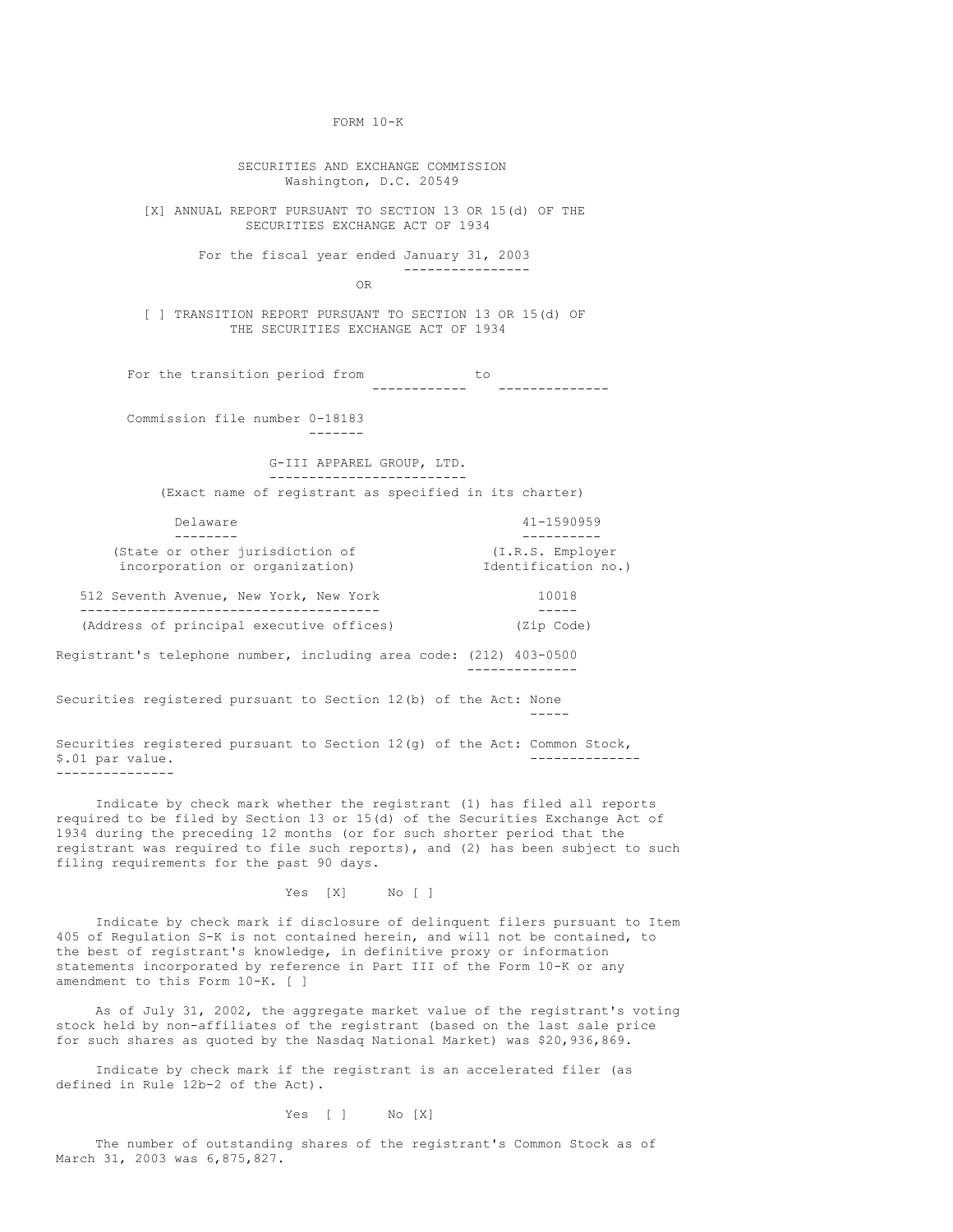Documents incorporated by reference: Certain portions of the registrant's definitive Proxy Statement relating to the registrant's Annual Meeting of Stockholders to be held on or about June 12, 2003, to be filed pursuant to Regulation 14A of the Securities Exchange Act of 1934 with the Securities and Exchange Commission, are incorporated by reference into Part III of this Report.

## ITEM 1. BUSINESS

Unless the context otherwise requires, "G-III", "us", "we" and "our" refer to G-III Apparel Group, Ltd. and its subsidiaries. References to fiscal years refer to the year ended or ending on January 31 of that year. Our Internet address is "www.g-iii.com".

## OVERVIEW

G-III designs, manufactures, imports and markets an extensive range of leather and non-leather apparel including coats, jackets, pants, skirts and other sportswear items under our own labels, licensed labels and private retail labels. Our own labels include "G-III,"(TM) "Siena Studio,"(TM) "Colebrook & Co,"(TM) "JLC,"(TM) "J.L. Colebrook,"(TM) and "ColeB"(TM). We have recently launched a new women's label, "Black Rivet"(TM), with apparel bearing this label expected to be in department stores for the fall 2003 season.

The sale of licensed products is a key element of our strategy. We initiated our strategy of offering licensed product in 1993 and, between 1993 and 1999, we significantly expanded our offerings of licensed products. As a result, we have licenses to design and market a line of women's leather and woven outerwear under the Kenneth Cole New York and Reaction Kenneth Cole labels and to design and market women's outerwear under the Nine West label. We also secured licenses with the four major sports leagues (football, hockey, basketball and baseball) to manufacture outerwear using NFL, NHL, NBA and MLB team logos.

We have continued to expand our portfolio of licensed products during the last three years. In February 2000, we entered into a license agreement with Cole Haan to design and market men's and women's outerwear. In January 2001, we acquired certain assets of Gloria Gay Coats, LLC and entered into a license agreement with Jones Apparel Group to design and market women's wool outerwear under the Jones New York and JNY Jones New York labels. In July 2001, we entered into an expanded license with the NFL, which became effective in April 2002, to manufacture a comprehensive line of adult outerwear. In August 2001, we entered into a license agreement to produce a men's outerwear line under the Sean John brand name. In December 2001, we entered into a license agreement to design and market men's leather outerwear under the Timberland brand.

In 2002, we targeted several different niche areas for expansion of our licensed business. In May 2002, we started our "hot markets" sports business. This business involves producing selected apparel for major sporting events and hot sports teams in a very quick time frame. We also entered into licenses in July 2002, to market and produce adult and youth apparel under the Louisville Slugger brand name, in August 2002, to market and produce James Dean men's outerwear, and in December 2002, to market and produce Blassport women's leather outerwear collections and Bill Blass women's shearling outerwear collections.

We operate our business in two segments, non-licensed apparel and licensed apparel. The non-licensed apparel segment includes sales of apparel under our own brands and private label brands, as well as commission fee income received on sales that are financed by and shipped directly to our customers. The licensed apparel segment includes sales of apparel brands licensed by us from third parties. See Note M to our Consolidated Financial Statements for financial information with respect to these segments.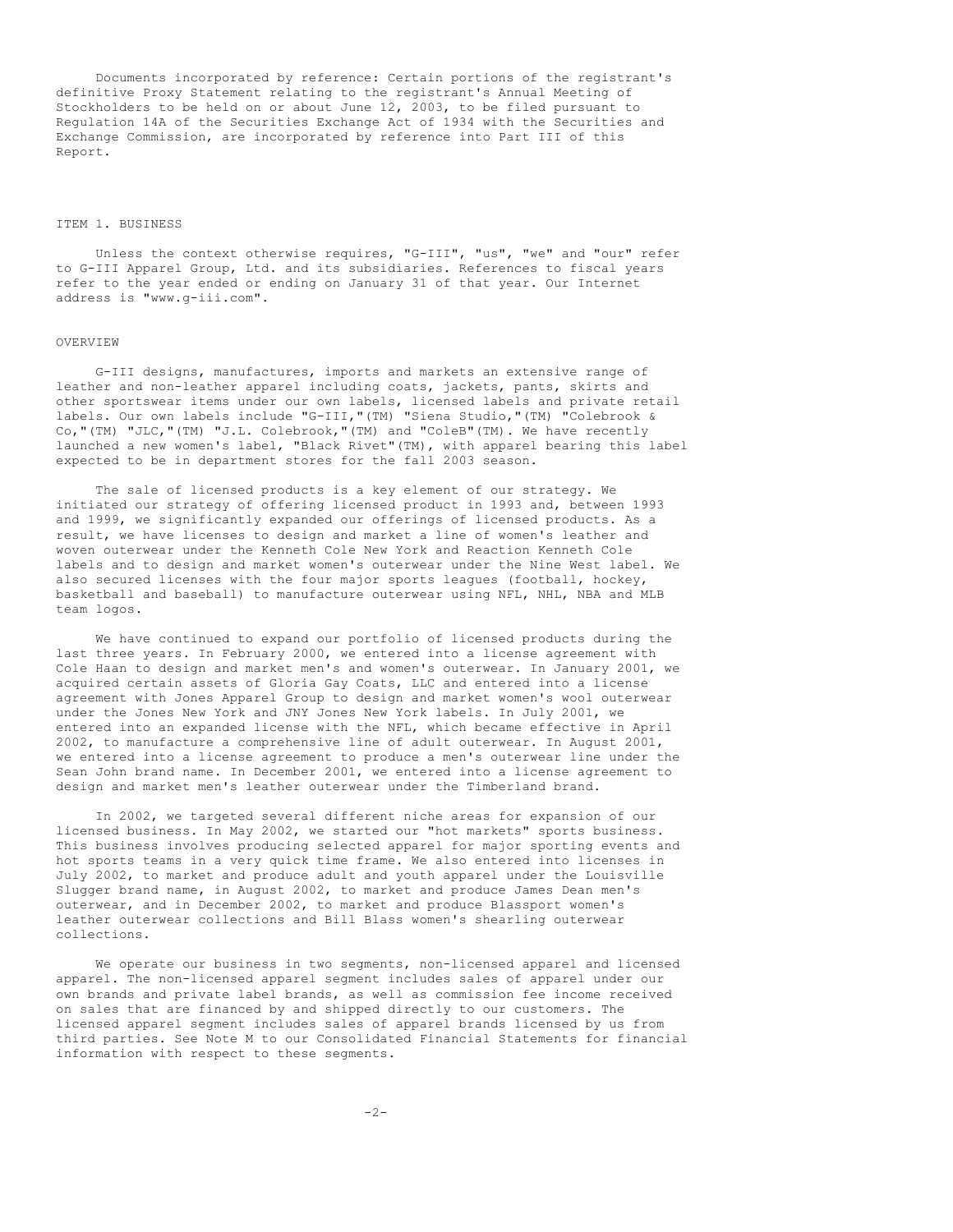We are a Delaware corporation that was formed in 1989. We and our predecessors have conducted our business since 1974.

#### PRODUCTS - DEVELOPMENT AND DESIGN

G-III manufactures and markets a full line of women's leather apparel and an outerwear line of men's leather apparel at a wide range of retail sales prices. Our product offerings also include textile outerwear, woolen coats, raincoats and sportswear. We sell products under our own brand names, licensed brand names and private retail labels.

G-III's non-licensed apparel consists of both men's and women's products. The Colebrook & Co., JLC, J.L. Colebrook, and Black Rivet lines of women's apparel consist of moderately priced women's leather apparel that typically sell at retail prices from \$40 for sportswear items to \$300 for coats. Siena Studio, our bridge-priced line of women's leather apparel, primarily consists of jackets and skirts with retail prices from \$100 for skirts to \$600 for outerwear. Products in our men's lines of leather outerwear, sold under the G-III and Colebrook labels, typically have retail prices between \$40 and \$400. Our moderately priced lines of women's textile outerwear and sportswear, sold under the Colebrook & Co., JLC, J.L. Colebrook, ColeB, and Black Rivet labels have retail prices in the range of \$50 to \$200.

G-III's licensed apparel also consists of both men's and women's products. Our strategy is to seek licenses that will enable us to offer a range of products targeting different price points and different tiers of distribution. Women's licensed apparel includes leather and textile garments which typically sell at retail prices from \$100 for sportswear items to \$2,500 for leather coats. Men's licensed apparel consists of leather, leather and textile combination and textile apparel that typically sell at retail prices from \$50 for sportswear items to \$2,000 for leather coats. Our new Hot Markets product line consists of moderately priced apparel that typically sells at retail prices from \$18 for tee shirts to \$475 for leather jackets.

We work closely with our licensors in creating designs and styles for each licensed brand sold by us. Licensors generally must approve products to be sold under their brand names prior to production by us.

We also work with retail chains in developing product lines sold under private labels. With regard to private label sales, we meet frequently with buyers who custom order products by color, fabric and style. These buyers may provide samples to us or may select styles already available in our showrooms. We believe we have established a reputation among these buyers for the ability to arrange for the manufacture of apparel on a reliable, expeditious and cost-effective basis.

Our in-house designers are responsible for the design and look of our licensed and non-licensed products. We respond to style changes in the apparel industry by maintaining a continuous program of style, color, leather and fabric selection. In designing new products and styles, we attempt to incorporate current trends and consumer preferences in our product offerings. We seek to design products in response to trends in consumer preferences, rather than to attempt to establish market trends and styles.

 $-3-$ 

Design personnel meet regularly with our sales and merchandising departments, as well as with the design and merchandising staffs of our licensors, to review market trends, sales results and the popularity of our latest products. In addition, our representatives regularly attend trade and fashion shows and shop at fashion forward stores in the United States, Europe and the Far East. They present sample items to us along with their evaluation of the styles expected to be in demand in the United States. We also seek input from selected customers with respect to product design. We believe that our sensitivity to the needs of our retail customers, coupled with the flexibility of our production capabilities and our continual monitoring of the retail market, enables us to modify designs and order specifications in a timely fashion.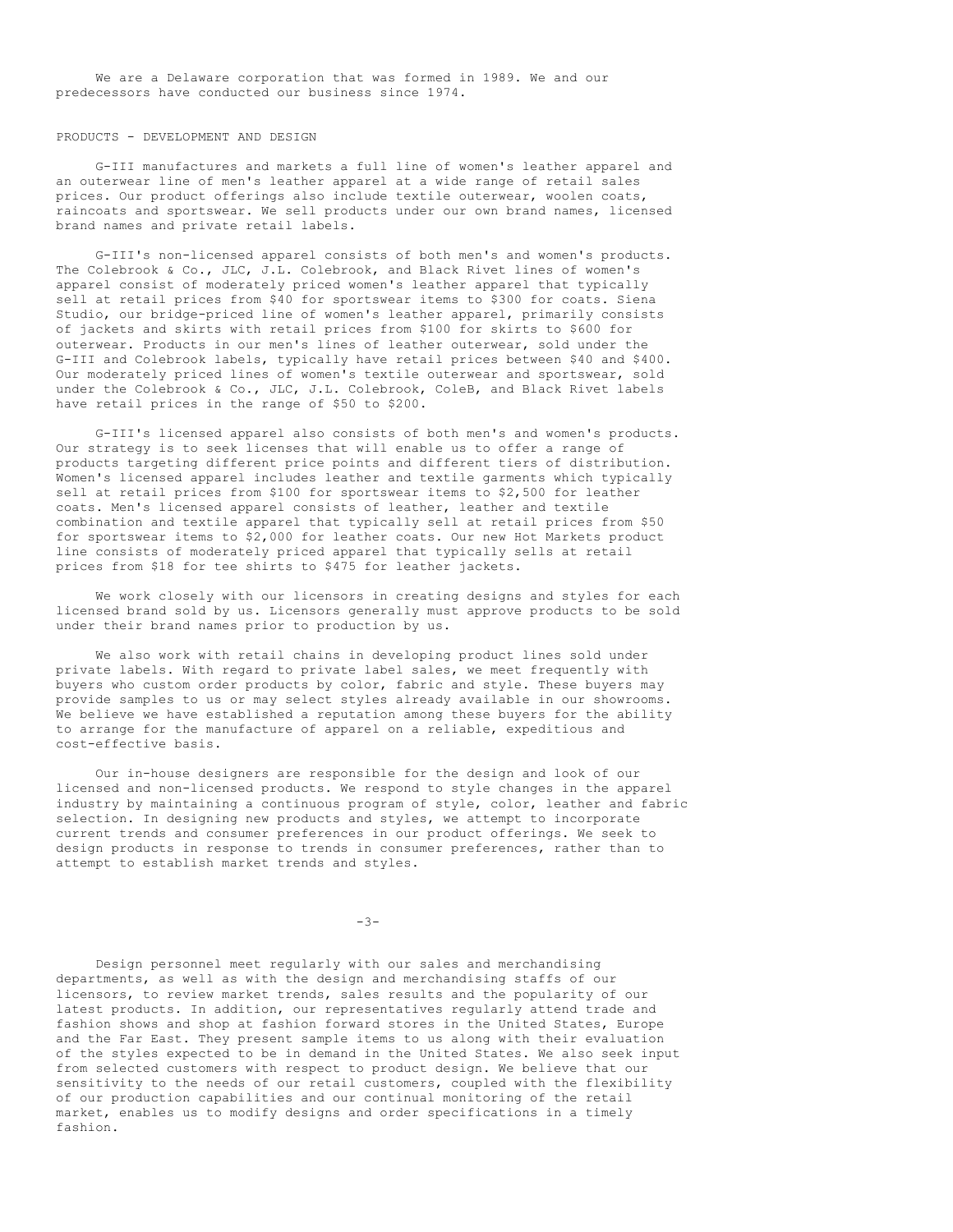#### LEATHER AND TEXTILE APPAREL

#### MANUFACTURING

G-III's products are imported from independent manufacturers located primarily in China and, to a lesser extent, in South Korea, India, Indonesia, the Philippines, Hong Kong, Mexico and Europe. In fiscal 2003, we manufactured approximately 29% of our products at our wholly owned factory in Indonesia and partially owned factory in Northern China. In December 2002, we elected to close our Indonesian facility. Production in our Indonesian facility represented approximately 15% of our products in fiscal 2003. We are arranging for additional production by independent manufacturers to replace the production that had been done at our Indonesian facility and believe that we will have sufficient independent production capability available to meet our requirements for fiscal 2004. Independent contractors located in the New York City area also manufacture a selected number of garments for us.

We have a branch office in Seoul, South Korea which acts as a liaison between us and various manufacturers located in China, South Korea and Indonesia that produce leather and woven garments for us. G-III's headquarters provides the liaison office with production orders stating the quantity, quality and types of garments to be produced, and this liaison office negotiates and places orders with one or more Chinese, South Korean or Indonesian manufacturers. In allocating production among independent suppliers, we consider a number of criteria, including quality, availability of production capacity, pricing and ability to meet changing production requirements. At January 31, 2003, the South Korean office employed 14 persons.

To facilitate better service for our textile and leather apparel customers and accommodate and control the volume of manufacturing in the Far East, we also have an office in Hong Kong. Similar to the South Korean office, the Hong Kong office acts as a liaison between G-III and the various manufacturers of textile and leather apparel located in Hong Kong and China. We utilize our domestic and Hong Kong office employees to monitor production at each manufacturer's facility to ensure quality control, compliance with our specifications and timely delivery of finished garments to our distribution facilities or customers. The Hong Kong office employed 6 persons as of January 31, 2003.

In connection with the foreign manufacture of our leather apparel, manufacturers purchase skins and necessary "submaterials" (such as linings, zippers, buttons and trimmings) according to parameters specified by us. Prior to commencing the manufacture of garments, samples of the skins and submaterials are sent to our South Korean liaison office and our New York offices for approval. Employees of the liaison office regularly inspect and supervise the

 $-4-$ 

manufacture of products for us in order to ensure timely delivery, maintain quality control and monitor compliance with our manufacturing specifications. They also inspect finished apparel for us.

Because of the nature of leather skins, the manufacture of leather apparel is performed manually. A pattern is used in cutting hides to panels that are assembled in the factory. All submaterials are also added at this time. Products are inspected throughout this process to insure that the design and quality specifications of the order provided by us are being maintained as the garment is assembled. After pressing, cleaning and final inspection, the garment is labeled and hung awaiting shipment. A final random inspection occurs when the garments are packed for shipment.

We arrange for the production of apparel on a purchase order basis, with each order to a foreign manufacturer generally backed by an irrevocable international letter of credit. Substantially all letters of credit arranged by us require as a condition, among others, of release of funds to the manufacturer that an inspection certificate be signed by our representative. Accordingly, if an order is not filled, the letter of credit is not paid and we do not bear the risk of liability for the goods being manufactured. We assume the risk of loss on a F.O.B. basis when goods are delivered to a shipper and are insured against casualty losses arising during shipping.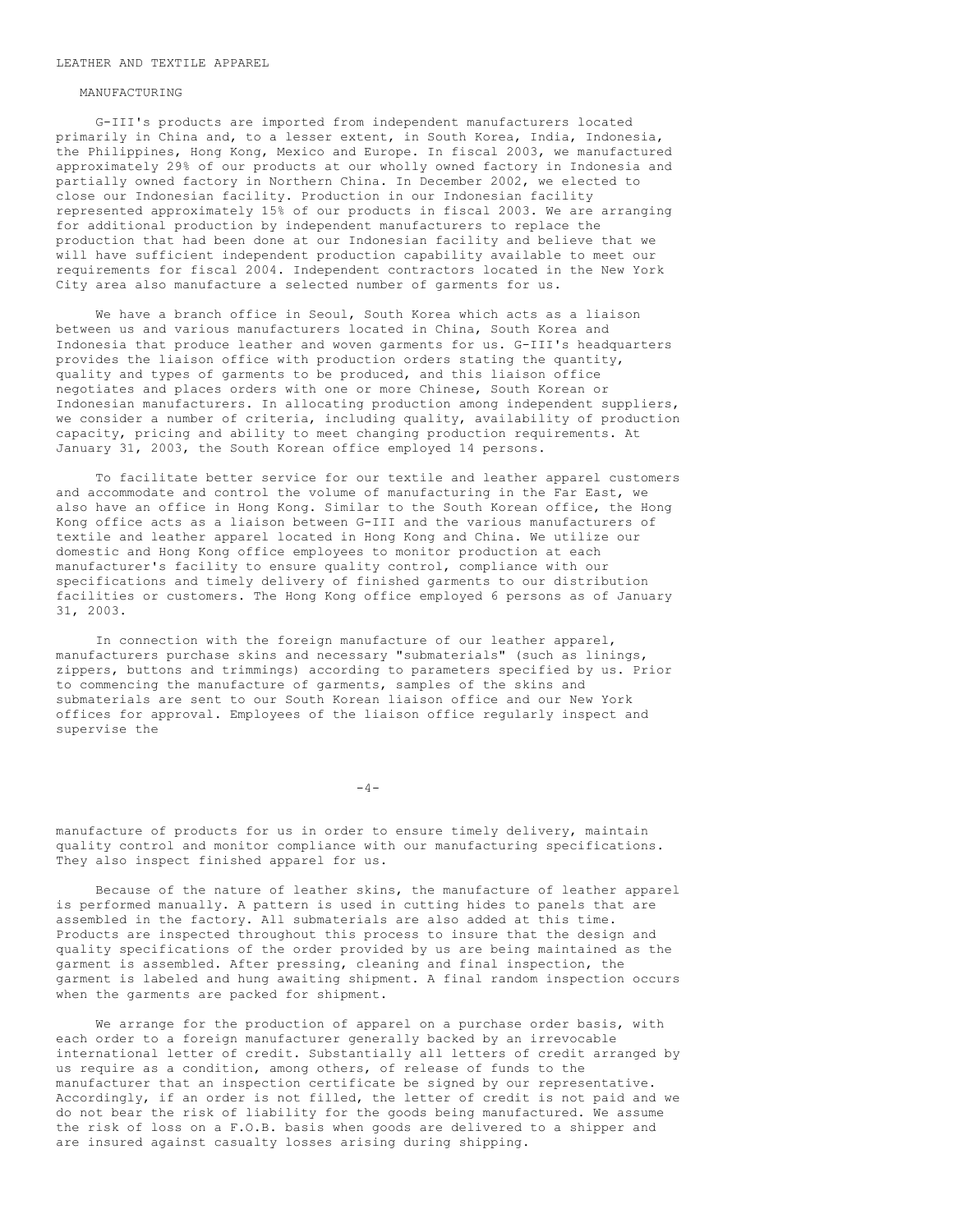We purchase skins for our partially-owned factory in China. We previously purchased skins for our Indonesian facility as well, but have ceased these purchases in connection with our closing of this facility. As a result, our inventory of raw skins is expected to significantly decrease. The demand for garment-type leather decreased in 2002 after increasing significantly over the prior two years. However, prices for this type of leather rose moderately in the past year. The supply of garment-type leather decreased as a result of the occurrence of mad-cow and foot-and-mouth disease in Europe in 2000 and 2001. The after effects of this disease resulted in a lower supply of leather skins in 2002 as well. We believe we and our independent manufacturers will be able to purchase a sufficient amount of leather skins to satisfy our production requirements in the fiscal year ending January 31, 2004.

As is customary in the leather industry, we have not entered into any long-term contractual arrangements with any contractor or manufacturer. We believe that the production capacity of foreign manufacturers with whom we have developed, or are developing, a relationship is adequate to meet our leather apparel production requirements for the foreseeable future. We believe that alternative foreign leather apparel manufacturers are readily available.

Our arrangements with textile manufacturers and suppliers are subject to the availability of quota and other requisite customs clearances for textile apparel and the imposition of export duties. United States customs duties on our textile apparel presently range from 5% to 30%, depending upon the type of fabric used and how the garment is constructed. We monitor duty, tariff and quota-related developments and seek to minimize our potential exposure to quota-related risks through, among other measures, geographical diversification of manufacturing sources and shifts of production among countries and manufacturers. Virtually all of our imported leather products are subject to United States Customs duties of approximately 6%.

A majority of all finished goods manufactured abroad for us are shipped to our New Jersey warehouse and distribution facility or to a designated third party facility for final

 $-5-$ 

inspection and allocation and reshipment to customers. The goods are delivered to our customers and us by independent shippers, choosing the form of shipment (principally ship, truck or air) based upon a customer's needs, cost and time considerations.

#### MARKETING AND DISTRIBUTION

G-III's products are sold primarily to department, specialty and mass merchant retail stores in the United States. We sell to approximately 2,000 customers, ranging from national and regional chains of specialty retail and depart-ment stores, whose annual purchases from us exceed \$1,000,000, to small specialty stores whose annual purchases from us are less than \$1,000. Sales to the Sam's Club and Wal-Mart divisions of Wal-Mart Stores, Inc. accounted for an aggregate of 21.1% of our net sales in each of fiscal 2001 and fiscal 2002 and 21.0% of net sales in fiscal 2003. The loss of this customer, which primarily purchases non-licensed apparel, could have a material adverse affect on our non-licensed business segment, as well as on our results of operations as a whole. No other customer accounted for more than 8% of our net sales during any of these three fiscal years.

Almost all of our sales are made in the United States. We also market our products in Canada and Europe.

Along with our foreign offices, our trading company subsidiary, Global International Trading Company, located in Seoul, Korea, assists in providing services to our customers. This office manages a sample room and assists in the procurement of finished garments. As of January 31, 2003, Global International Trading employed 24 persons.

G-III's products are sold primarily through a direct employee sales force that consisted of 59 employees as of January 31, 2003. Our principal executives are also actively involved in sales of our products. A limited amount of our products are also sold by various retail buying offices located throughout the United States. Final authorization of all sales of products is solely through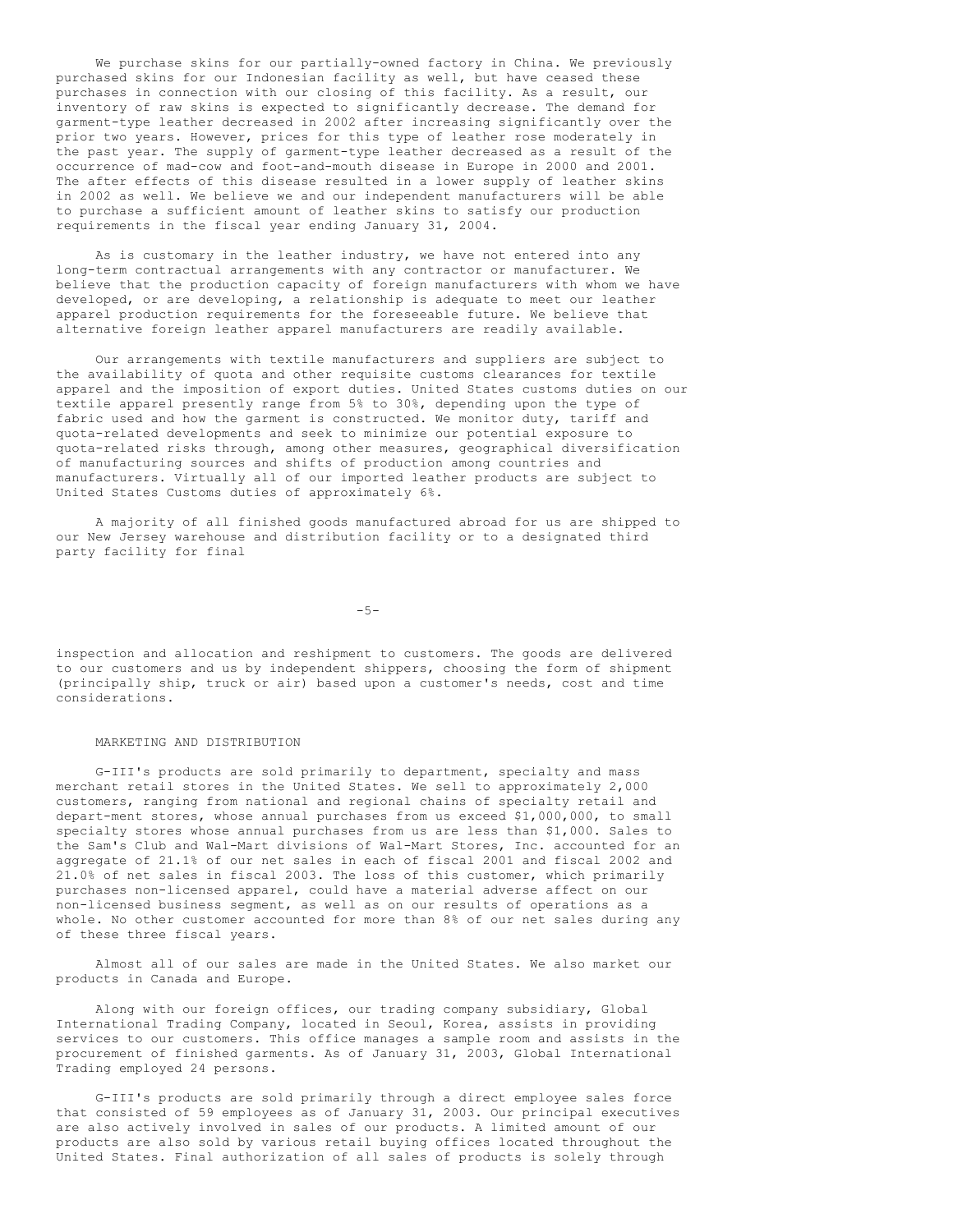our New York showroom, enabling our management to deal directly with, and be readily accessible to, major customers, as well as to more effectively control our selling operations.

We primarily rely on our reputation and relationships to generate business in our non-licensed segment. We believe we have developed a significant customer following and positive reputation in the industry, as a result of, among other things, standards of quality control, on-time delivery, competitive pricing and willingness and ability to assist customers in their merchandising of our products. In addition, we have, to a limited extent, advertised our own labels and engaged in cooperative ad programs with retailers. We believe we have developed brand awareness of our own labels, despite the absence of general advertising, primarily through our reputation, consumer acceptance and the fashion press.

Brand name products sold by us pursuant to a license agreement are promoted by institutional and product advertisements placed by the licensor. Our license agreements generally provide that we are required to pay the licensor a fee, based on a percentage of net sales of licensed product, to pay for a portion of these advertising costs. We may also be required to spend a specified percentage of net sales of licensed product on advertising placed by us. Our license agreements generally provide that we must pay a royalty based on net sales of licensed products and that we must sell a specified minimum amount of licensed product each year in order to retain the license.

 $-6-$ 

#### RAW MATERIALS

We purchase most products manufactured for us on a finished goods basis. Raw materials used in the production of our apparel are available from numerous sources. We are not aware of any manufacturer of our apparel not being able to satisfy its requirements for any required raw materials due to an inadequacy of supply.

The leather apparel industry competes with manufacturers of other leather products for the supply of leather. Leather skins are a byproduct. Accordingly, raw material costs are impacted by changes in meat consumption worldwide as well as by the popularity of leather products. For example, the occurrences of mad-cow and foot-and-mouth disease in Europe in 2000 and 2001 decreased the consumption of meat and the supply of leather. It also resulted in an increase in the price of leather skins in 2001. In 2002, the price of leather skins rose moderately.

#### LICENSING

The sale of licensed products is a key element of our strategy and we have significantly expanded our offerings of licensed products over the last several years. We have licenses to produce products under the Kenneth Cole New York and Reaction Kenneth Cole, Nine West, Cole Haan, Jones New York, JNY Jones New York, Sean John, Timberland, Bill Blass, Blassport, and James Dean fashion labels. We are also licensed to produce products containing trademarks of the National Football League, National Hockey League, National Basketball Association, Major League Baseball, Louisville Slugger and many universities located in the United States. During the coming year, we expect to expand our sales of vintage sports apparel with Cooperstown Collection baseball products and Hardwood Classics basketball products.

 $-7-$ 

The following table sets forth for each of our principal licenses the date on which the current term ends and the date on which any potential renewal term ends: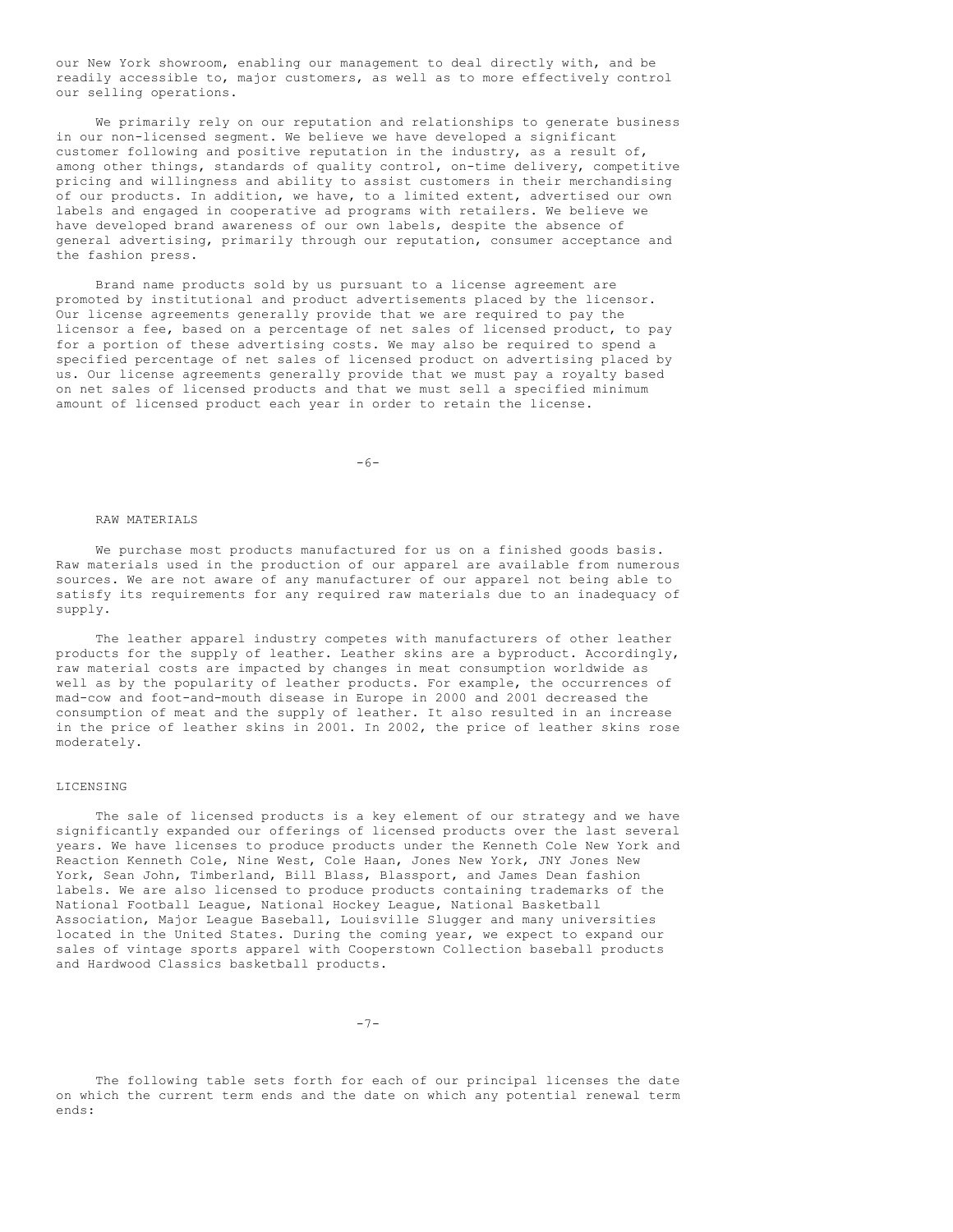|                                       | DATE CURRENT       | DATE POTENTIAL    |
|---------------------------------------|--------------------|-------------------|
| LICENSE                               | TERM ENDS          | RENEWAL TERM ENDS |
|                                       |                    |                   |
|                                       |                    |                   |
| Kenneth Cole NY/Reaction Kenneth Cole | December 31, 2004  | December 31, 2007 |
| Nine West                             | December 31, 2004  | January 31, 2009  |
| Cole Haan                             | December 31, 2007  | None              |
| Jones New York/JNY Jones New York     | January 31, 2004   | January 31, 2009  |
| Sean John                             | January 31, 2005   | January 31, 2007  |
| Timberland                            | December 31, 2004  | December 31, 2007 |
| Bill Blass/Blassport                  | January 31, 2006   | January 31, 2009  |
| James Dean                            | December 31, 2003  | December 31, 2006 |
| National Football Leaque              | March 31, 2005     | March 31, 2007    |
| National Hockey League                | June 30, 2005      | June 30, 2006     |
| National Basketball Association       | September 30, 2003 | None              |
| Major League Baseball                 | December 31, 2003  | None              |
| Hardwood Classics                     | September 30, 2005 | None              |
| Cooperstown Collection                | December 31, 2004  | None              |
|                                       |                    |                   |

Our ability to extend the current term of a license agreement is usually subject to attaining minimum sales and/or royalty levels and to our compliance with all of the terms of the agreement. In addition, other criteria may also impact our ability to renew a license.

We continue to seek other opportunities to enter into license agreements in order to expand our product offerings under nationally recognized labels and broaden the markets that we serve. Revenues from the sale of licensed products accounted for 52.8% of net sales during fiscal 2003 compared to 42.7% of net sales in fiscal 2002 and 37.9% of net sales in fiscal 2001. We expect that the percentage of our revenues from the sale of licensed products will continue to increase in fiscal 2004.

### SEASONALITY

Retail sales of outerwear apparel have traditionally been seasonal in nature. Although we sell our apparel products throughout the year, net sales in the months of July through November accounted for approximately 75% of our net sales in fiscal 2001, 74% of our net sales in fiscal 2002 and 76% of our net sales in fiscal 2003. The July through November time frame is expected to continue to provide a disproportionate amount of our net sales.

## BACKLOG

A significant portion of our orders are short-term purchase orders from customers who place orders on an as-needed basis. The amount of unfilled orders at any time has not been indicative of future sales. Information relative to open purchase orders at any date may also be materially affected by, among other things, the timing of the initial showing of apparel to the trade, as well as by the timing of recording of orders and shipments. As a result, we do not believe that the amount of our unfilled customer orders at any time is meaningful.

 $-8-$ 

#### TRADEMARKS

Several trademarks owned by us have been granted federal trademark protection through registration with the U.S. Patent and Trademark Office, including G-III, G-III (& Design), J.L. Colebrook, JLC, Colebrook & Co., Sienna, Trouble Wanted (& Design), 58 Sports (& Design), and Ladies First by G-III/Carl Banks. We have applications for several additional marks pending before the U.S. Patent and Trademark Office.

We have been granted trademark registration for G-III in France, Canada, Mexico, and the European Union, for J.L. Colebrook in Canada, Mexico, France, Great Britain, and the European Union, and for J.L.C. (& Design) and JLC (& Design) in Canada. We also have one application pending in Canada.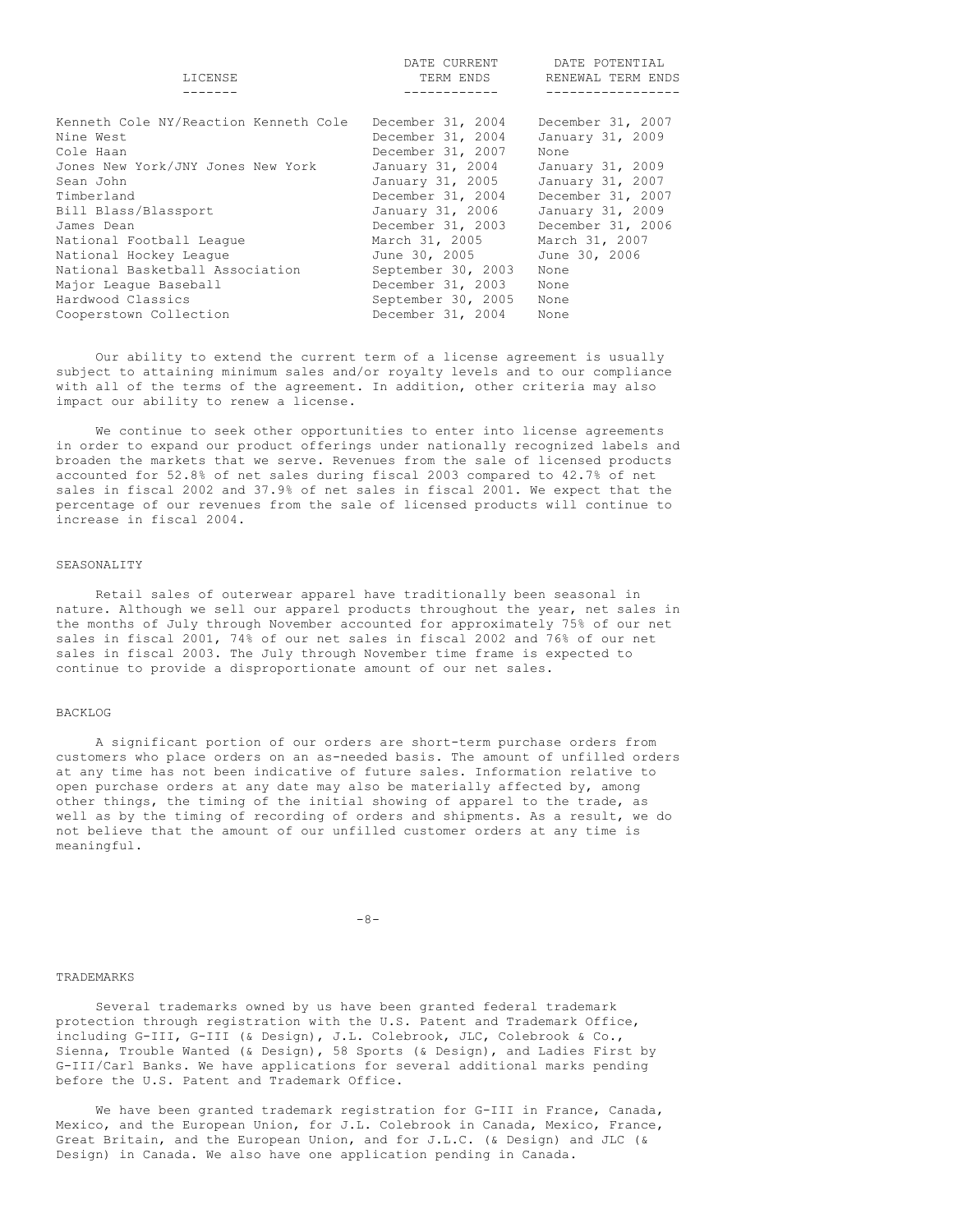Although we regard our trademarks as valuable assets and intend to vigorously enforce our trademark rights, we do not believe that any failure to obtain federal trademark registrations for which we have applied would have a material adverse effect on us.

#### COMPETITION AND OTHER RISKS

The apparel business is highly competitive. We have numerous competitors with respect to the sale of leather and textile apparel, including distributors that import leather apparel from abroad and domestic retailers with established foreign manufacturing capabilities. Sales of our products are affected by style, price, quality and general fashion trends. We also compete with vertically integrated apparel manufacturers that also own retail stores. In addition, we compete for supplies of raw materials and manufacturing and tanning capacity.

Our ability to successfully compete depends on a number of factors, including our ability to effectively anticipate, gauge and respond to changing consumer demands and tastes, to translate market trends into attractive product offerings and operate within substantial production and delivery constraints. We cannot be sure we will be successful in this regard.

We are dependent on sales of licensed product for a substantial portion of our revenues. In fiscal 2003, revenues from the sale of licensed product accounted for 52.8% of our net sales compared to 42.7% of our net sales in fiscal 2002 and 37.9% of our net sales in fiscal 2001. We expect that the percentage of our revenues represented by sales of licensed product will continue to increase in fiscal 2004.

We are generally required to achieve specified minimum net sales, pay specified royalties and advertising payments and receive prior approval of the licensor as to all elements of a garment prior to production. If we do not satisfy any of these requirements, a licensor usually will have the right to terminate our license. If a license contains a renewal provision, there are usually minimum sales and other conditions that must be met in order to be able to renew a license. Even if we comply with all the terms of a licensing agreement, we cannot be sure that we will be able to renew an agreement when it expires even if we desire to do so.

We often produce garments to hold in inventory in order to meet our customers' delivery requirements and to be able to quickly fulfill reorders. If we misjudge the market for our products, we may be faced with significant excess inventories for some products and missed opportunities with others. In addition, weak sales and resulting markdown requests from

 $-9-$ 

customers could have a material adverse effect on our business, results of operations and financial condition. For example, the tragic events of September 11, 2001 and the unusually warm weather during that fall/winter season aggravated a retail environment that had already begun to slow down due to the economic downturn in the United States. Retailers responded to this environment with increased promotional activity which required us to grant greater allowances and discounts in order to sell our products. These factors had a material adverse effect on our net sales and gross profit for the fiscal year ended January 31, 2002.

The apparel industry is cyclical. Purchases of outerwear and other apparel tend to decline during recessionary periods and sales of our products may decline at other times as well for a variety of reasons, including changes in fashion trends and the introduction of new products or pricing changes by our competitors. Uncertainties regarding future economic prospects could affect consumer-spending habits and have an adverse effect on our results of operations. Uncertainty with respect to consumer spending as a result of weak economic conditions during fiscal 2002 and 2003 caused our customers to delay the placing of initial orders and to slow the pace of reorders during the seasonal peak of our business. This had a material adverse effect on our results of operations.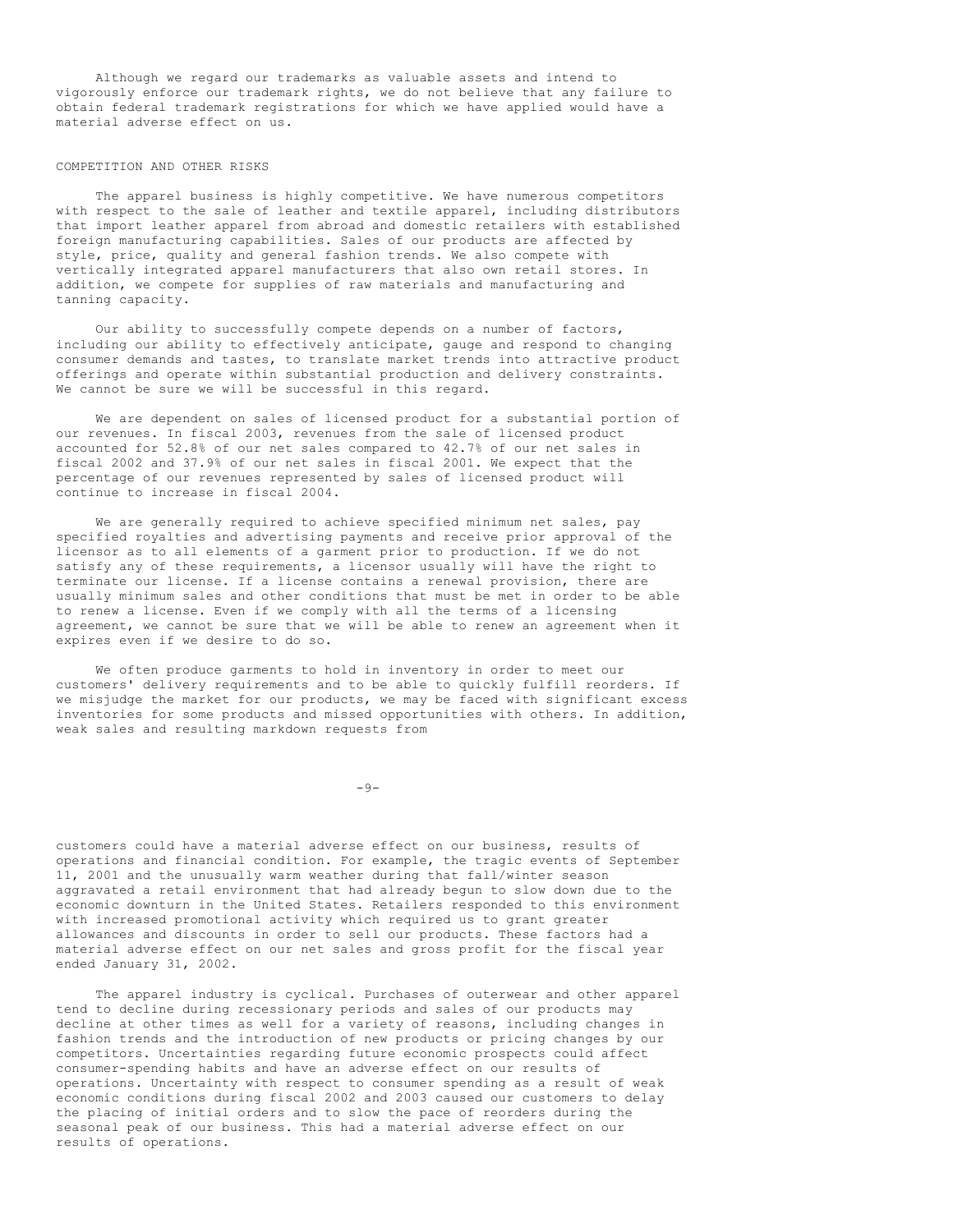We are dependent on Morris Goldfarb and other key personnel. The loss of the services of Mr. Goldfarb and any negative market or industry perception arising from the loss of his services could have a material adverse effect on us and the price of our shares. Our other executive officers have substantial experience and expertise in our business and have made significant contributions to our success. The unexpected loss of services of one or more of these individuals could adversely affect us.

Our arrangements with foreign manufacturers are subject to the usual risks of doing business abroad, including currency fluctuations, political instability and potential import restrictions, duties and tariffs. Currently, we do not maintain insurance for the potential lost profits due to disruptions of our overseas factories. Indonesia has experienced significant currency devaluation and political instability and South Korea has also experienced currency devaluation and political unrest. Because our products are produced abroad, political and/or economic instability in China, South Korea, Indonesia or elsewhere, any substantial disruption in the business of foreign manufacturers or our relationships with these manufacturers could materially adversely affect our financial condition and results of operations. In December 2002, we decided to close our manufacturing facility in Indonesia due to rapidly rising costs and losses associated with this facility, as well as the political and economic instability in Indonesia. Our results of operations for the fourth quarter and fiscal year ended January 31, 2003 reflect pre-tax charges of \$4.1 million in connection with closing this facility.

A substantial majority of our products in fiscal 2004 will be imported from independent foreign manufacturers. Our dependence on independent manufacturers has increased as a result of the closing of our Indonesian manufacturing facility. The failure of these manufacturers to ship products to us in a timely manner or to meet required quality standards could cause us to miss the delivery date requirements of our customers. The failure to make timely deliveries could cause customers to cancel orders, refuse to accept delivery of product or demand reduced prices, any of which could have a material adverse effect on our business. We are also dependent on these manufacturers for compliance with our policies and the policies of our licensors and customers regarding labor practices. In addition, since we negotiate our purchase orders with foreign manufacturers in United States dollars, if the value of the United

 $-10-$ 

States dollar against local currencies were to go down, these manufacturers might increase the United States dollar prices charged to us for products.

Legislation that would restrict the importation or increase the cost of textiles and apparel produced abroad has been periodically introduced in Congress. The enactment of new legislation or international trade regulation, or executive action affecting international textile or trade agreements, could adversely affect our business.

The continued growth of our business depends on our access to sufficient funds to support our growth. Our primary source of working capital to support our growth is our existing line of credit. We have had this line of credit for over ten years and have been able to increase the maximum availability under this line several times in the past few years. This line of credit expires on May 31, 2005. Our growth is dependent on our ability to continue to extend and increase this line of credit. If we are unable to do so, we cannot be sure we will be able to secure alternative financing on satisfactory terms.

Fluctuations in the price, availability and quality of leather or other raw materials used by us could have a material adverse effect on our cost of goods sold and ability to meet customer demands. The outbreak of mad-cow and foot-and-mouth disease in Europe decreased the supply of leather skins in 2000 and 2001. The after effects of this disease resulted in a lower supply of leather skins in 2002 as well.

In addition to the factors described above, our business, including our revenues and profitability, is influenced by and subject to a number of factors that are inherently uncertain and difficult to predict including, among others: the variability of our results in any period due to the seasonal nature of the business; risks associated with consolidations, restructurings and other ownership changes in the retail industry; changes in regional, national and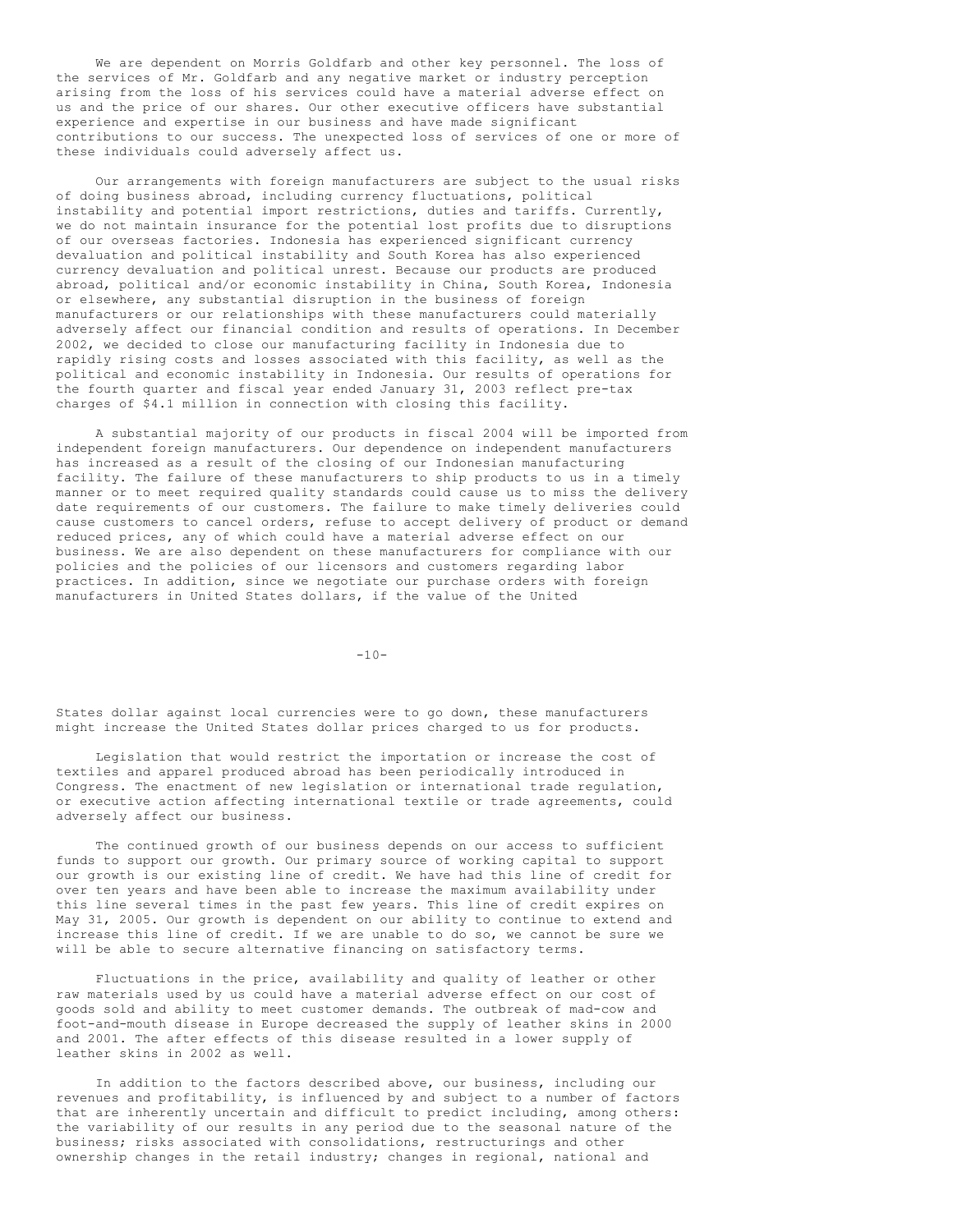global economic conditions; and our ability to correctly balance the level of our finished goods, leather and other raw material commitments with actual orders.

As of March 31, 2003, Morris Goldfarb and Aron Goldfarb beneficially own an aggregate of approximately 52% of our outstanding common stock. As a result, they effectively have the ability to control the outcome on all matters requiring stockholder approval including, but not limited to, the election of directors and any merger, consolidation or sale of all or substantially all of our assets. They also have the ability to control our management and affairs.

#### EMPLOYEES

As of January 31, 2003, we had 302 full-time employees, of whom 67 worked in executive, administrative or clerical capacities, 90 worked in design and manufacturing, 84 worked in warehouse facilities, 59 worked in sales and 2 worked in our retail outlet store. We employ both union and non-union personnel and believe that our relations with our employees are good. We have not experienced any interruption of any of our operations due to a labor disagreement with our employees.

We are a party to an agreement with the Amalgamated Clothing and Textile Workers Union, covering approximately 62 full-time employees as of January 31, 2003. This agreement, which is currently in effect through October 31, 2005, automatically renews on an annual basis thereafter unless terminated by us or the Union prior to September 1 of that year.

-11-

#### EXECUTIVE OFFICERS OF THE REGISTRANT

The following table sets forth certain information with respect to our executive officers and significant employees.

| NAME.<br>----           | AGE.<br>$- - -$ | POSITION                                                                      | EXECUTIVE OFFICER<br>OR SIGNIFICANT<br>EMPLOYEE SINCE |
|-------------------------|-----------------|-------------------------------------------------------------------------------|-------------------------------------------------------|
| Morris Goldfarb         | 52.             | Co-Chairman of the Board, Chief<br>Executive Officer, Director                | 1974                                                  |
| Jeanette Nostra-Katz    | 50 —            | President                                                                     | 1981                                                  |
| Wayne S. Miller         | $45 -$          | Senior Vice President, Chief<br>Financial Officer, Treasurer and<br>Secretary | 1998                                                  |
| Frances Boller-Krakauer |                 | 37 Vice President -- Men's Division of<br>G-III Leather Fashions              | 1993                                                  |
| Deborah Gaertner        | 48              | Vice President -- Women's Sales<br>Division of G-III Leather Fashions         | 1989                                                  |
| Keith Sutton Jones      | 54              | Vice President -- Foreign<br>Manufacturing of G-III Leather<br>Fashions       | 1989                                                  |
| Philip H. Litwinoff     | 53              | Vice President and Corporate<br>Controller                                    | 2001                                                  |

Morris Goldfarb is our Co-Chairman of the Board and Chief Executive, as well as one of our directors. Until April 1997, Mr. Goldfarb also served as our President. He has served as either President or Vice President of our wholly owned subsidiary, G-III Leather Fashions, Inc., since its formation in 1974. Mr. Goldfarb is responsible for foreign manufacturing, marketing, merchandising and finance. He also has overall responsibility for developing selling programs, customer relations and administration. Mr. Goldfarb is also a director of Lakes Gaming, Inc.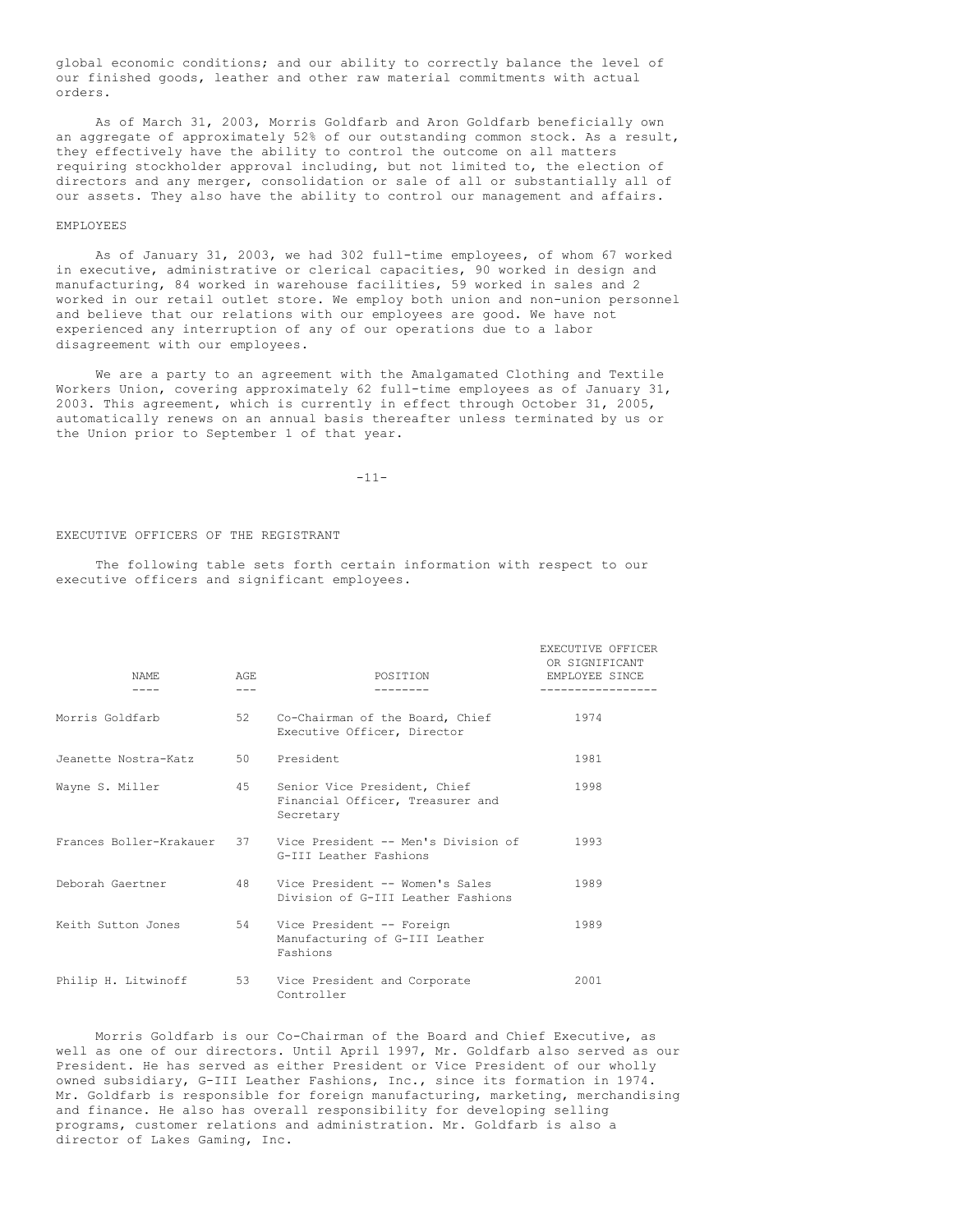Jeanette Nostra-Katz became our President in April 1997. She had been our Executive Vice President since March 1992. Ms. Nostra-Katz's responsibilities for the Company include sales, marketing, public relations, and operations as they relate to sales. Since August 1989, she has served as an Executive Vice President of Siena. We have employed Ms. Nostra-Katz since 1981.

Wayne S. Miller has been our Chief Financial Officer and Senior Vice President since April 1998. In November 1998, Mr. Miller was also elected Secretary and Treasurer. Mr. Miller served as a consultant to Marketing Management Group from September 1997 to April 1998.

 $-12-$ 

Frances Boller-Krakauer is the Vice President -- Men's Division of G-III Leather Fashions and has held this position since February 1993. Ms. Boller-Krakauer's responsibilities include sales and merchandising for all men's products lines. Prior to February 1993, she held various sales positions in the Men's Division. Ms. Boller-Krakauer joined us in March 1989.

Deborah Gaertner is the Vice President -- Women's Non-Branded Sales of G-III Leather Fashions and has held this position since March 1992. Ms. Gaertner is responsible for sales and marketing of our women's non-licensed apparel lines. She previously served as Vice President, Imports from June 1989 until March 1992, coordinating production and merchandising.

Keith Sutton Jones is the Vice President -- Foreign Manufacturing of G-III Leather Fashions and has been employed in this capacity since January 1989. His responsibilities include coordinating and controlling all aspects of our Far Eastern sourcing and production.

Philip H. Litwinoff has been our Vice President and Corporate Controller since April 2001. He had previously served as our Controller since November 1995.

Aron Goldfarb, one of our directors, and Morris Goldfarb are father and son, respectively. Carl Katz, one of our directors, and Jeanette Nostra-Katz are married to each other.

### ITEM 2. PROPERTIES

Our executive offices, sales showrooms and support staff are located at 512 Seventh Avenue, which is one of the leading outerwear apparel buildings in New York City. We lease an aggregate of approximately 42,500 square feet in this building through March 31, 2011 at a current aggregate annual rent of approximately \$1.2 million.

Our warehouse and distribution facility, located in Secaucus, New Jersey, contains approximately 107,000 square feet, plus a 3,000 square foot retail outlet store. This facility is leased through February 2005 at an annual rent increasing to \$643,000. The lease provides for one optional renewal term of five years with a rental for the renewal term based on market rates. A majority of our finished goods are shipped to the New Jersey distribution facilities for final reshipment to customers.

We maintain off-site storage at 345 West 37th Street in New York City. This property was leased pursuant to a sublease from a corporation owned by Morris Goldfarb and Aron Goldfarb for which we paid monthly rent, plus real estate taxes. For fiscal 2003, the total payments for this building were approximately \$239,000 and for fiscal 2002, the total payments for this building were approximately \$295,000. We sublet a portion of the 345 West 37th Street building to different tenants. The sublease terms ended in February 2003. The aggregate annual rental paid to us under these subleases was approximately \$190,000. Effective February 1, 2003, we lease one floor in this building, as well as parking spaces and a billboard on top of the building. Our aggregate monthly rental in fiscal 2004 is expected to be approximately \$14,000 per month.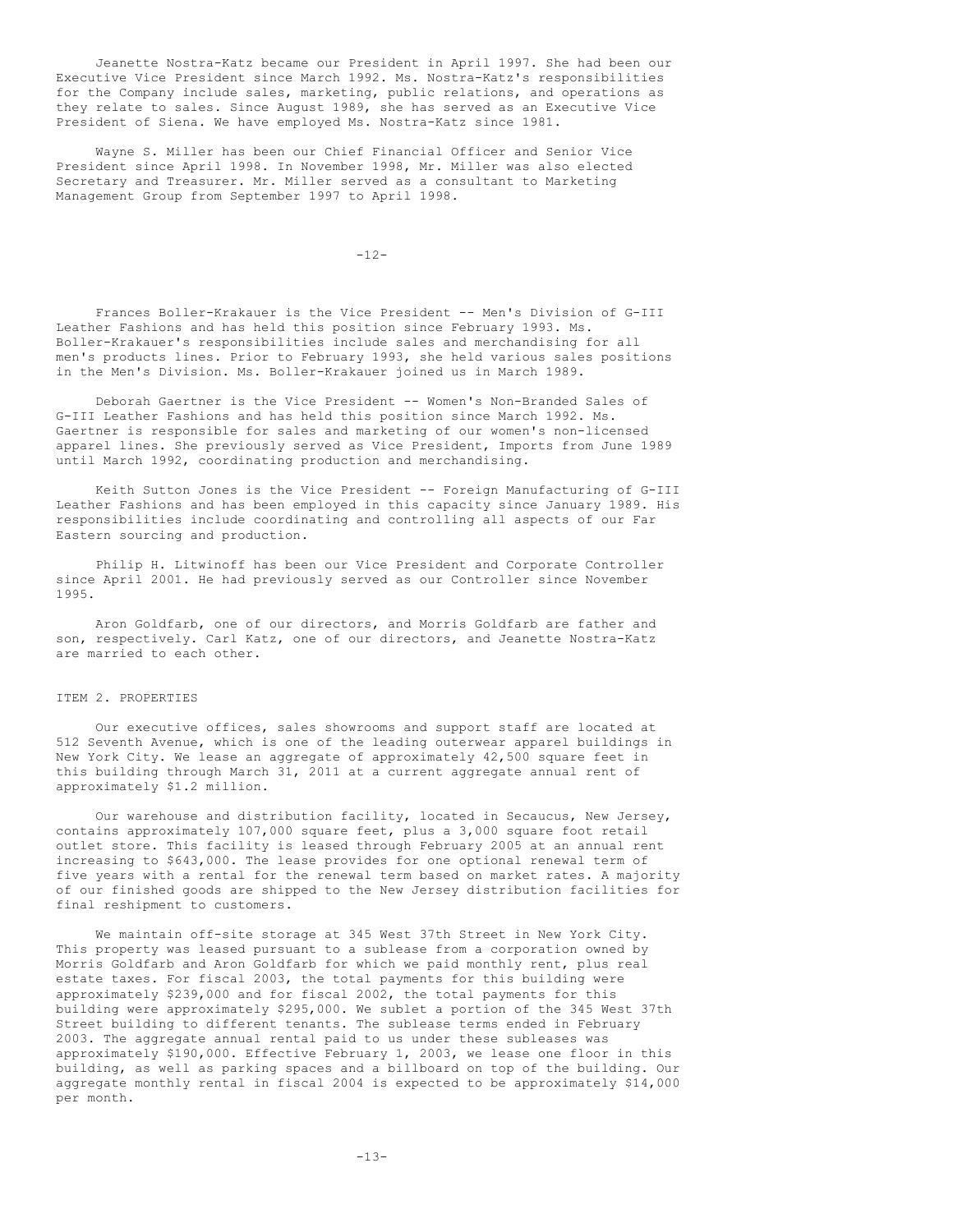## ITEM 3. LEGAL PROCEEDINGS

None.

ITEM 4. SUBMISSION OF MATTERS TO A VOTE OF SECURITY HOLDERS

None.

-14-

## PART II

#### ITEM 5. MARKET FOR THE REGISTRANT'S COMMON EQUITY AND RELATED STOCKHOLDER MATTERS

## MARKET FOR COMMON STOCK

Our Common Stock is quoted on the Nasdaq Stock Market under the trading symbol "GIII". The following table sets forth, for the fiscal periods shown, the high and low sales prices for our Common Stock, as reported by the Nasdaq Stock Market.

| FISCAL 2002                           | HIGH PRICES | LOW PRICES |
|---------------------------------------|-------------|------------|
|                                       |             |            |
|                                       |             |            |
| Fiscal Quarter ended April 30, 2001   | \$8.94      | 6.50       |
| Fiscal Ouarter ended July 31, 2001    | 10.40       | 7.25       |
| Fiscal Quarter ended October 31, 2001 | 10.30       | 5.80       |
| Fiscal Quarter ended January 31, 2002 | 7.34        | 4.75       |

FISCAL 2003

-----------

|  | Fiscal Quarter ended April 30, 2002   |  | \$ 8.33 | \$ 6.25 |
|--|---------------------------------------|--|---------|---------|
|  | Fiscal Quarter ended July 31, 2002    |  | \$ 8.49 | \$ 5.81 |
|  | Fiscal Quarter ended October 31, 2002 |  | \$ 7.75 | \$4.49  |
|  | Fiscal Quarter ended January 31, 2003 |  | \$7.89  | \$4.91  |

FISCAL 2004 -----------

| Fiscal Quarter ending April 30, 2003 |  |  |         |         |
|--------------------------------------|--|--|---------|---------|
| (through March 31, 2003)             |  |  | \$ 6.50 | \$ 4.62 |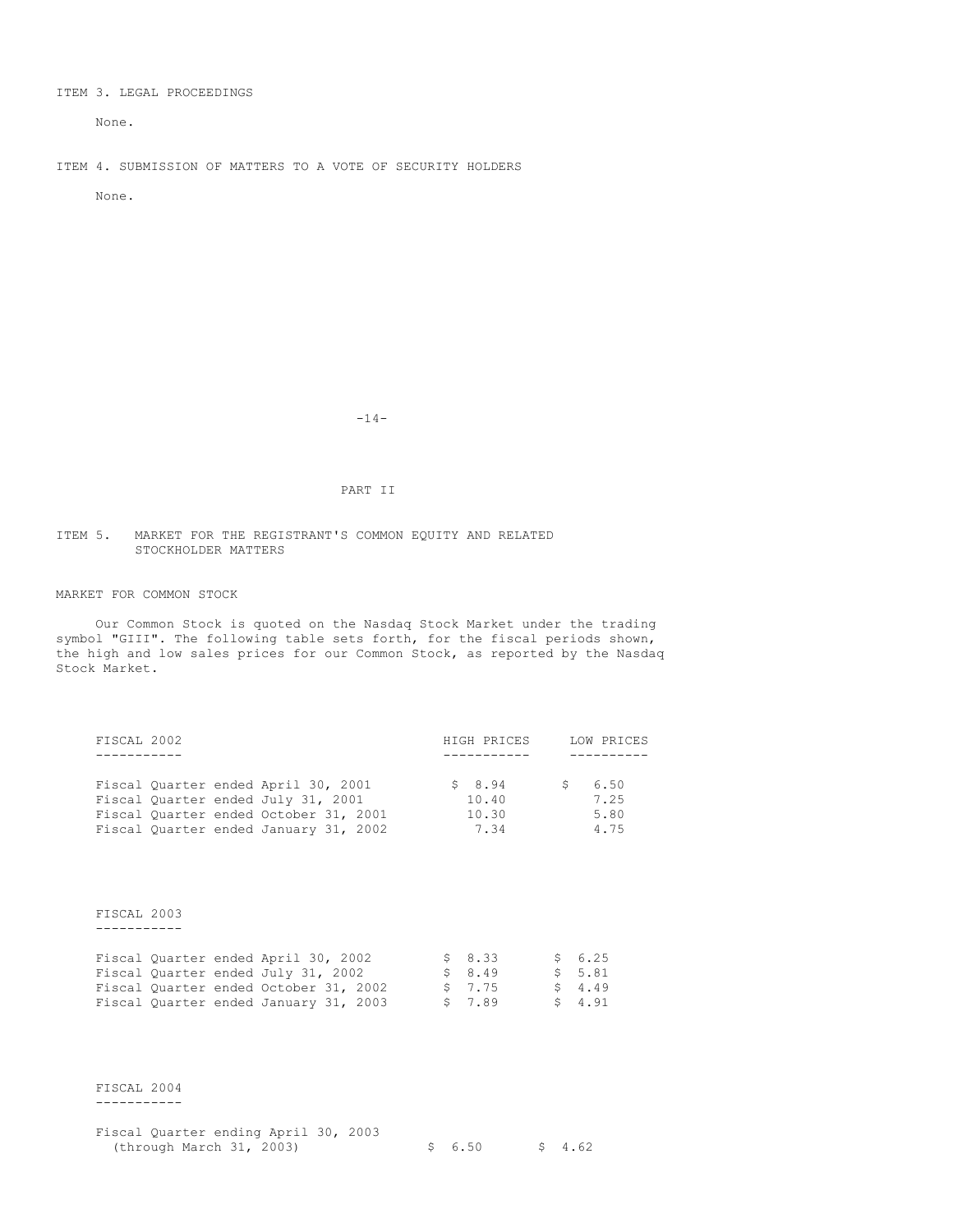The last sales price of our Common Stock as reported by the Nasdaq Stock Market on March 31, 2003 was \$6.05 per share.

On April 15, 2003, there were 64 holders of record and, we believe, approximately 2,000 beneficial owners of our Common Stock.

### DIVIDEND POLICY

Our Board of Directors currently intends to follow a policy of retaining any earnings to finance the continued growth and development of our business and does not anticipate paying cash dividends in the foreseeable future. Any future determination as to the payment of cash dividends will be dependent upon our financial condition, results of operations and other factors deemed relevant by the Board. Our loan agreement prohibits the payment of cash dividends without the consent of the lenders. See "Management's Discussion and Analysis of Financial Condition and Results of Operations -- Liquidity and Capital Resources" in Item 7 below.

-15-

## ITEM 6. SELECTED CONSOLIDATED FINANCIAL DATA

The selected consolidated financial data set forth below as of and for the years ended January 31, 1999, 2000, 2001, 2002 and 2003 have been derived from our audited consolidated financial statements. Our audited financial statements as of January 31, 1999, 2000, and 2001 and for the years ended January 31, 1999 and 2000 are not included in this filing. The selected consolidated financial data should be read in conjunction with "Management's Discussion and Analysis of Financial Condition and Results of Operations" (Item 7 of this Report) and the audited consolidated financial statements and related notes thereto included elsewhere in this Annual Report on Form 10-K.

(In thousands, except share and per share data)

|                                                                     | YEAR ENDED JANUARY 31, (1) |                                                        |  |             |  |                                 |  |                           |  |                                                |
|---------------------------------------------------------------------|----------------------------|--------------------------------------------------------|--|-------------|--|---------------------------------|--|---------------------------|--|------------------------------------------------|
|                                                                     |                            |                                                        |  |             |  |                                 |  |                           |  | 2003                                           |
| INCOME STATEMENT DATA:                                              |                            |                                                        |  |             |  |                                 |  |                           |  |                                                |
| Net sales                                                           |                            | $$121,644$ $$149,632$ $$187,057$ $$201,426$ $$202,651$ |  |             |  |                                 |  |                           |  |                                                |
| Cost of goods sold                                                  |                            | 95,393 110,710 136,099 158,160<br>-----------          |  | ----------- |  | -----------                     |  | -----------               |  | 153,367<br>----------                          |
| Gross profit<br>Selling, general & administrative                   |                            |                                                        |  |             |  | 26,251 38,922 50,958 43,266     |  |                           |  | 49,284                                         |
| expenses                                                            |                            | $27,698$ $28,145$ $29,860$ $35,814$ $41,551$           |  |             |  |                                 |  |                           |  |                                                |
| Unusual or non-recurring charge                                     |                            | $(463)$ 1,200 (643) --<br>__________                   |  |             |  |                                 |  |                           |  | 3,556<br>----------                            |
| Operating profit (loss)                                             |                            |                                                        |  |             |  | $(984)$ 9,577 21,741 7,452      |  |                           |  | 4,177                                          |
| Interest and financing charges, net $2,115$ $1,857$ $2,839$ $3,577$ |                            |                                                        |  |             |  |                                 |  |                           |  | 1,907<br>----------                            |
| Income (loss) before minority                                       |                            |                                                        |  |             |  |                                 |  |                           |  |                                                |
| interest and income taxes                                           |                            | $(3,099)$ 7,720 18,902 3,875 2,270                     |  |             |  |                                 |  |                           |  |                                                |
| Minority interest of joint venture                                  |                            | $1,378$ 1,994<br>___________                           |  | ----------- |  | (312)<br>___________            |  | __________                |  | -----------                                    |
| Income (loss) before income taxes                                   |                            | $(1, 721)$ 9,714 18,590 3,875 2,270                    |  |             |  |                                 |  |                           |  |                                                |
| Income taxes (benefit)                                              |                            | ___________                                            |  |             |  | $(541)$ 3,934 7,436 1,511 1,888 |  |                           |  | ----------                                     |
| Net income (loss)                                                   |                            | \$ (1, 180)                                            |  | 5,780       |  | $S = 11.154$                    |  | \$2,364                   |  | $\mathsf{S}$ 382                               |
| Basic earnings (loss) per share                                     |                            | \$ (0.18)                                              |  | $S \t 0.86$ |  | $5 \t 1.70$                     |  | $S \t 0.35$               |  | \$0.06                                         |
|                                                                     |                            | ==========  ==========  ==========                     |  |             |  |                                 |  | ==========                |  | $=$ = = = = = = = = =                          |
| Weighted average shares                                             |                            |                                                        |  |             |  |                                 |  |                           |  |                                                |
| outstanding -- basic                                                |                            | 6,539,128 6,712,051 6,561,537 6,676,270 6,764,398      |  |             |  |                                 |  |                           |  |                                                |
| Diluted earnings (loss) per share                                   |                            | \$ (0.18)<br>==========  ==========  =========         |  | $S \t 0.84$ |  | $S = 1.57$                      |  | $S \t 0.32$<br>========== |  | $S$ and $S$<br>0.05<br>$=$ = = = = = = = = = = |
| Weighted average shares                                             |                            |                                                        |  |             |  |                                 |  |                           |  |                                                |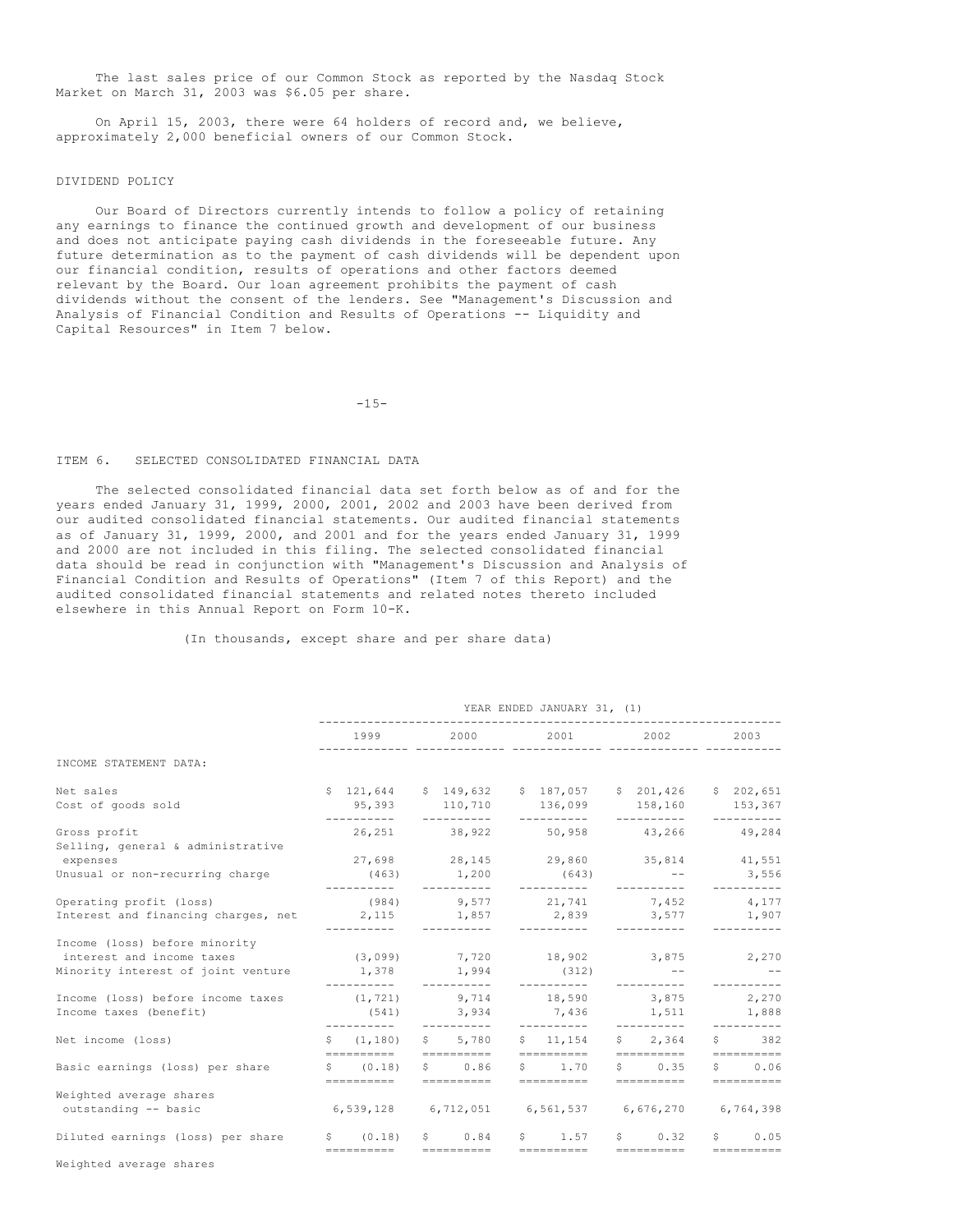|                                   | AS OF JANUARY 31, (1) |          |          |          |          |  |
|-----------------------------------|-----------------------|----------|----------|----------|----------|--|
|                                   | 1999                  | 2000     | 2001     | 2002     | 2003     |  |
| BALANCE SHEET DATA:               |                       |          |          |          |          |  |
| Working capital                   | \$27,277              | \$31,066 | \$41,931 | \$46,140 | \$47,260 |  |
| Total assets                      | 44,870                | 59,601   | 71,952   | 67,701   | 70,956   |  |
| Short-term debt                   | 2,893                 | 3,427    | 1,580    | 906      | 885      |  |
| Long-term debt, excluding current |                       |          |          |          |          |  |
| portion                           | 180                   | 64       | 0        | 203      | 88       |  |
| Total stockholders' equity        | 35,615                | 40,944   | 52,142   | 54,813   | 55,748   |  |

----------

(1) Certain amounts have been reclassified to conform to the fiscal 2003 presentation.

-16-

## ITEM 7. MANAGEMENT'S DISCUSSION AND ANALYSIS OF FINANCIAL CONDITION AND RESULTS OF OPERATIONS

Statements in this Annual Report on Form 10-K concerning our business outlook or future economic performance; anticipated revenues, expenses or other financial items; product introductions and plans and objectives related thereto; and statements concerning assumptions made or expectations as to any future events, conditions, performance or other matters, are "forward-looking statements" as that term is defined under the Federal securities laws. Forward-looking statements are subject to risks, uncertainties and other factors which could cause actual results to differ materially from those stated in such statements. Such risks, uncertainties and factors include, but are not limited to, reliance on foreign manufacturers, risks of doing business abroad, the nature of the apparel industry, including changing consumer demand and tastes, reliance on licensed product, seasonality, customer acceptance of new products, the impact of competitive products and pricing, dependence on existing management, general economic conditions, as well as other risks detailed in our filings with the Securities and Exchange Commission, including this Annual Report on Form 10-K.

The following presentation of management's discussion and analysis of our financial condition and results of operations should be read in conjunction with our Financial Statements, the accompanying notes and other financial information appearing elsewhere in this Report.

References to fiscal years refer to the year ended or ending January 31 of that year.

#### USE OF ESTIMATES AND CRITICAL ACCOUNTING POLICIES

The preparation of financial statements in conformity with generally accepted accounting principles requires management to make estimates and assumptions that affect the reported amounts of assets and liabilities at the date of the financial statements and revenues and expenses during the period. Significant accounting policies employed by us, including the use of estimates, are presented in the Notes to Consolidated Financial Statements.

Critical accounting policies are those that are most important to the portrayal of our financial condition and the results of operations, and require management's most difficult, subjective and complex judgments, as a result of the need to make estimates about the effect of matters that are inherently uncertain. Our most critical accounting policies, discussed below, pertain to revenue recognition, accounts receivable, inventories and income taxes. In applying these policies, management must use some amounts that are based upon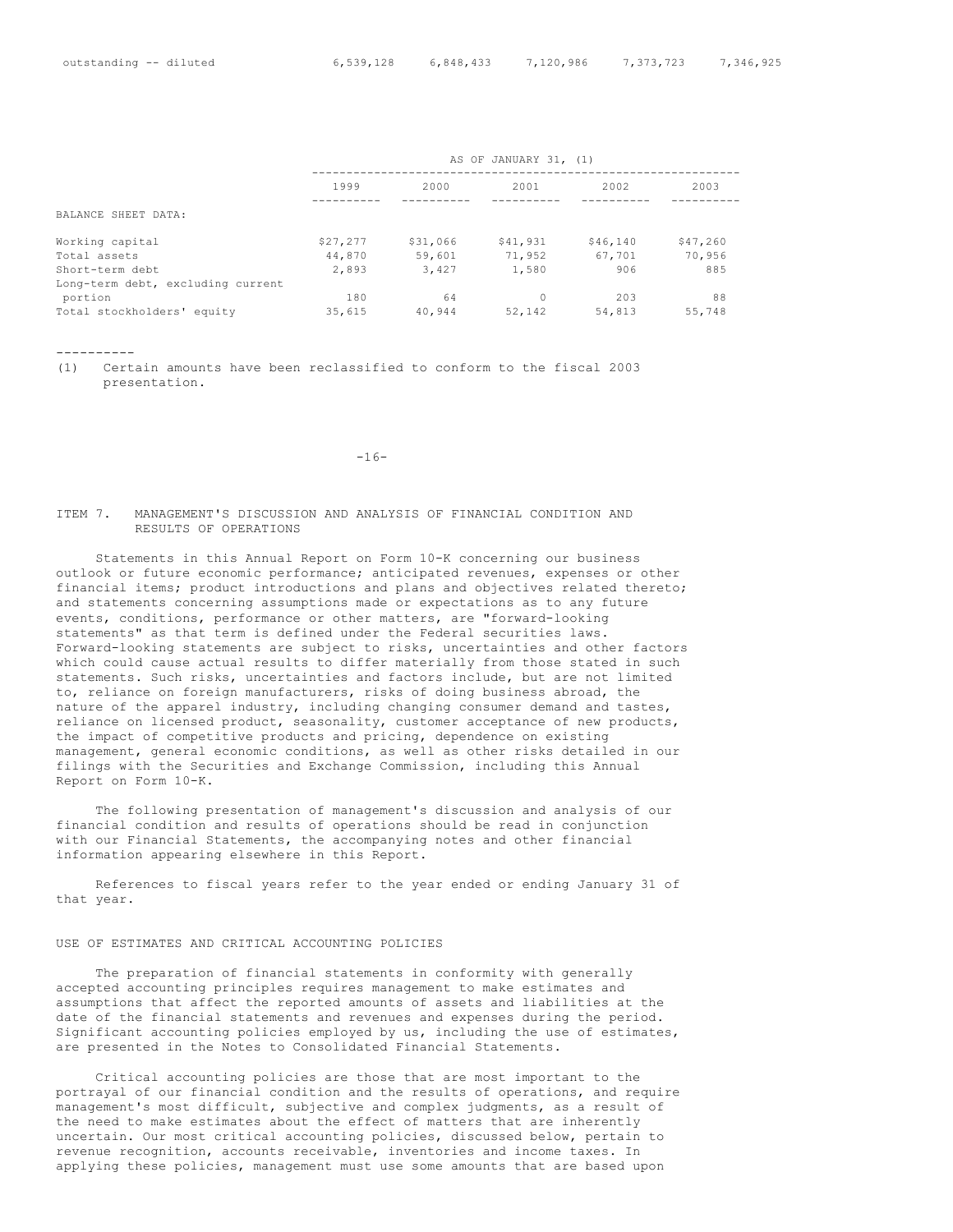its informed judgments and best estimates. On an on-going basis, we evaluate our estimates, including those related to customer allowances and discounts, product returns, bad debts and inventories. We base our estimates on historical experience and on various other assumptions that we believe are reasonable under the circumstances. The results of these estimates form the basis for making judgments about the carrying values of assets and liabilities that are not readily apparent from other sources. Actual results may differ from these estimates under different assumptions and conditions.

 $-17-$ 

#### Revenue Recognition

We recognize a sale at the time merchandise is shipped. We also act as an agent in brokering sales between our customers and overseas factories. On these transactions, we recognize commission fee income on the sales that are financed by and shipped directly to our customers. This income is also recorded at the time the merchandise is shipped. Net sales take into account reserves for returns and allowances which are based on current and historical information and trends. Sales are reported net of returns, discounts and allowances. Discounts, allowances and estimates of future returns are recognized when the related revenues are recognized.

#### Accounts Receivable

In the normal course of business, we extend credit to our customers based on pre-defined credit criteria. Accounts receivable, as shown on our consolidated balance sheet, are net of allowances and anticipated discounts. In circumstances where we are aware of a specific customer's inability to meet its financial obligation (such as in the case of bankruptcy filings or substantial downgrading of credit sources), a specific reserve for bad debts is recorded against amounts due to reduce the net recognized receivable to the amount reasonably expected to be collected. For all other customers, an allowance for doubtful accounts is determined through analysis of the aging of accounts receivable at the date of the financial statements, assessments of collectability based on historical trends and an evaluation of the impact of economic conditions. An allowance for discounts is based on reviews of open invoices where concessions have been extended to customers. Costs associated with allowable deductions for customer advertising expenses are charged to advertising expenses in the selling, general and administrative section of the Statements of Income. Costs associated with markdowns and other operational charge backs, net of historical recoveries, are included as a reduction of net sales. All of these are part of the allowances included in accounts receivable. We reserve against known charge backs, as well as for an estimate of potential future customer deductions. These provisions result from divisional seasonal negotiations, as well as historical deduction trends, net of historical recoveries and the evaluation of current market conditions.

#### Inventories

Inventories are stated at lower of cost (using the first-in, first-out method) or market. We continually evaluate the composition of our inventories, assessing slow-turning, ongoing product as well as fashion product from prior seasons. Market value of distressed inventory is valued based on historical sales trends of our individual product lines, the impact of market trends and economic conditions, and the value of current orders relating to the future sales of this type of inventory.

#### Income Taxes

As part of the process of preparing our consolidated financial statements, we are required to estimate our income taxes in each of the jurisdictions in which we operate. This process involves estimating our actual current tax exposure, together with assessing temporary differences resulting from differing treatment of items for tax and accounting purposes. These differences result in deferred tax assets and liabilities, which are included within our consolidated balance sheet.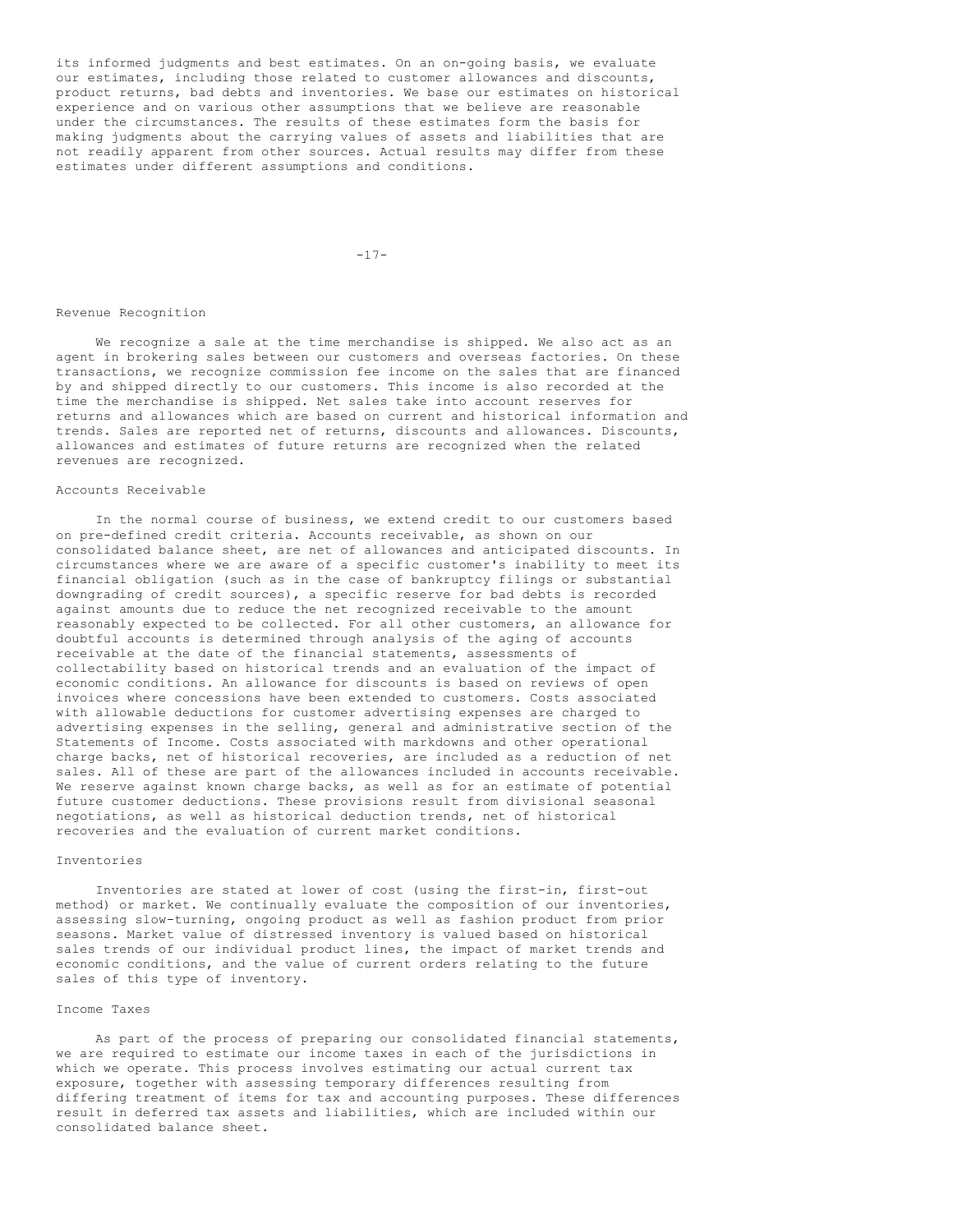The following table sets forth selected operating data as a percentage of our net sales for the fiscal years indicated below:

|                                                                                                     | 2001                   | 2002         | 2003                |
|-----------------------------------------------------------------------------------------------------|------------------------|--------------|---------------------|
| Net sales                                                                                           | 100.0%                 | 100.0%       | 100.0%              |
| Cost of goods sold                                                                                  | 72.8                   | 78.5         | 75.7                |
| Gross profit<br>Selling, general and administrative expenses<br>Unusual or non-recurring charge     | 27.2<br>15.9<br>(0, 3) | 21.5<br>17.8 | 24.3<br>20.5<br>1.8 |
| Operating profit                                                                                    | 11.6                   | 3.7          | 2.0                 |
| Interest and financing charges, net                                                                 | 1.5                    | 1.8          | 0.9                 |
| Income before minority interest and income<br>taxes<br>Minority interest in income of joint venture | 10.1<br>(0, 2)         | 1.9          | 1.1                 |
| Income before income taxes                                                                          | 9.9                    | 1.9          | 1.1                 |
| Income taxes                                                                                        | 3.9                    | 0.7          | 0.9                 |
| Net income                                                                                          | 6.0%                   | 1.2%         | 0.2%                |
|                                                                                                     | =====                  | =====        | =====               |

#### General

We operate our business in two segments, non-licensed apparel and licensed apparel. The non-licensed apparel segment includes sales of apparel under our own brands and private label brands, as well as commission fee income received on sales that are financed by and shipped directly to our customers. The licensed apparel segment includes sales of apparel brands licensed by us from third parties. See Note M to our Consolidated Financial Statements for financial information with respect to these segments.

In December 2002, due to rapidly rising costs and losses associated with our Indonesian facility, as well as the political and economic instability in Indonesia, we decided to close our factory in Indonesia. The loss from the factory's operations prior to the closedown and the charge taken in connection with the closing of our facility had a negative effect on our results of operations for Fiscal 2003. The results for the fiscal quarter and year ended January 31, 2003, include charges aggregating \$4.1 million (\$3.4 million on an after-tax basis) in connection with this closedown. In our income statement, \$3.6 million of these charges is included in "Unusual or non-recurring charges" and \$554,000 of these charges is included in "Cost of goods sold."

The tragic events of September 11, 2001 aggravated a retail environment that had already begun to slow down due to the economic downturn in the United States. The resulting uncertainty with respect to consumer spending caused our customers to slow the pace of reorders during what is the seasonal peak of our business. Retailers responded to this environment with increased promotional activity which required us to grant greater allowances and discounts in order to sell our products. These factors, as well as the unseasonably warm weather that continued throughout the fall and winter seasons had a negative effect on our results of operations for fiscal 2002.

 $-19-$ 

During fiscal 2000, together with Black Entertainment Television ("BET"), our joint venture partner, we decided to discontinue the BET Design Studio joint venture. We had originally entered into the joint venture with BET in April 1997. We owned 50.1% of this joint venture and, accordingly, its entire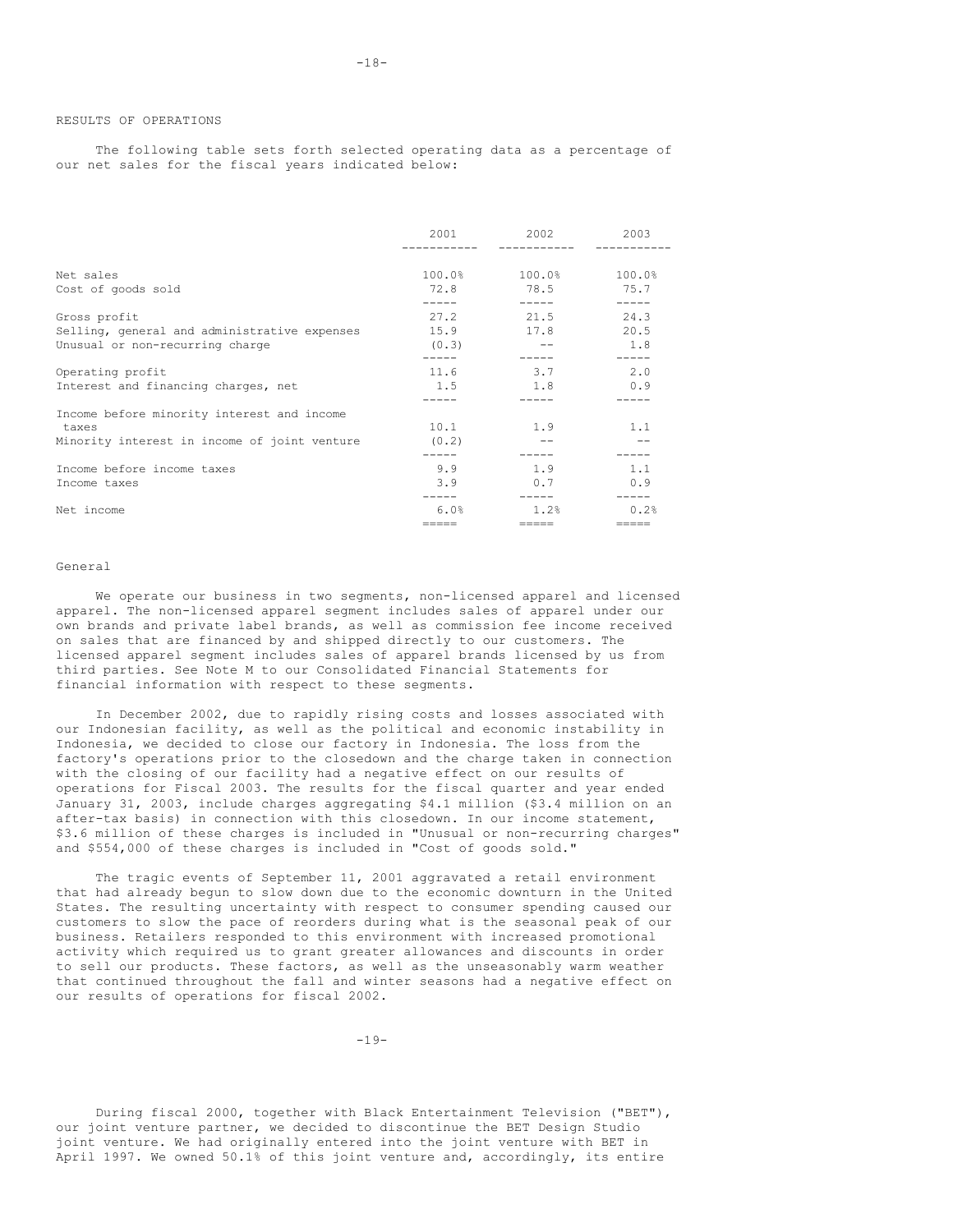results of operations were consolidated with our results of operations. The interest of BET in the joint venture was reflected in the "Minority Interest" line item in our financial statements. The joint venture company was dissolved effective January 31, 2001 and our financial statements for fiscal 2001 include a \$322,000 credit (net of minority interest) representing a reversal of the remainder of a charge taken in fiscal 2000 following the disposition of the remaining assets and liabilities of this joint venture.

Year ended January 31, 2003 ("fiscal 2003") compared to year ended January 31, 2002 ("fiscal 2002")

Net sales were \$202.7 million in fiscal 2003 compared to \$201.4 million in fiscal 2002. Net sales of licensed apparel increased to \$106.9 million in fiscal 2003 from \$86.0 million in fiscal 2002. Sales of licensed apparel constituted 52.8% of our net sales in fiscal 2003 compared to 42.7% of our net sales in fiscal 2002. The increase in sales of licensed apparel was primarily attributable to our sports apparel business and, to a lesser extent, to the addition of a new license for Sean John apparel. Net sales of non-licensed apparel decreased to \$95.7 million in fiscal 2003 from \$115.4 million in fiscal 2002. The decrease in sales of non-licensed apparel was primarily due to a decrease in sales of women's leather apparel.

Gross profit increased to \$49.3 million in fiscal 2003 from \$43.3 million in fiscal 2002. Commission fee income, for which there is no related cost of goods sold, was \$3.3 million in fiscal 2003 compared to \$3.2 million in fiscal 2002. As a percentage of net sales, gross profit increased to 24.3% in fiscal 2003 compared to 21.5% in fiscal 2002.

Gross profit for licensed apparel was \$28.4 million in fiscal 2003, or 26.6% of net sales of licensed apparel, compared to \$20.5 million in fiscal 2002, or 23.8% of net sales of licensed apparel. The increase in the gross profit margin percentage for licensed apparel was due to better inventory management and sales of regular priced merchandise constituting a higher proportion of goods sold. Gross profit for non-licensed apparel was \$20.9 million in fiscal 2003, or 21.8% of net sales of non-licensed apparel, compared to \$22.8 million in fiscal 2002, or 19.7% of net sales of non-licensed apparel. The decrease in gross profit for non-licensed apparel was primarily a result of losses at the Indonesian facility prior to its closedown, and the portion (\$554,000) of the aggregate charges relating to the closedown of the Indonesian subsidiary that was included in cost of goods sold. The increase in gross profit percentage for non-licensed apparel was due to the comparable level of commission fee income in fiscal 2003 compared to fiscal 2002 while net sales of non-licensed apparel decreased.

Selling, general and administrative expenses increased to \$41.6 million, or 20.5% of net sales, in fiscal 2003 from \$35.8 million, or 17.8% of net sales, in fiscal 2002. These increases resulted primarily from increases in third party shipping costs (\$1.5 million), expenses (\$1.2 million) relating to the addition of our Sean John license, advertising expenses (\$1.0 million) and the bad debt provision (\$700,000). We expect that selling, general and administrative expenses will continue to increase in fiscal 2004 due to the new licenses entered into in the second half of fiscal 2003 that will require overhead investments during fiscal 2004.

The non-recurring charge represents costs relating to the closedown of our manufacturing facility in Indonesia. In December 2002, due to rapidly rising costs and losses

 $-20-$ 

associated with this facility, as well as the political and economic instability in Indonesia, we decided to close our factory in Indonesia. The loss from the factory's operations prior to the closedown and the charge taken in connection with the closing of our facility had a negative effect on our results of operations for fiscal 2003. The components of this charge include severance (\$2,050,000), operating expenses of the subsidiary subsequent to the announcement of the closing (\$686,000), write-off of property, plant and equipment (\$385,000), and professional services incurred in closing the factory (\$435,000).

Interest expense was \$1.9 million in fiscal 2003 compared to \$3.6 million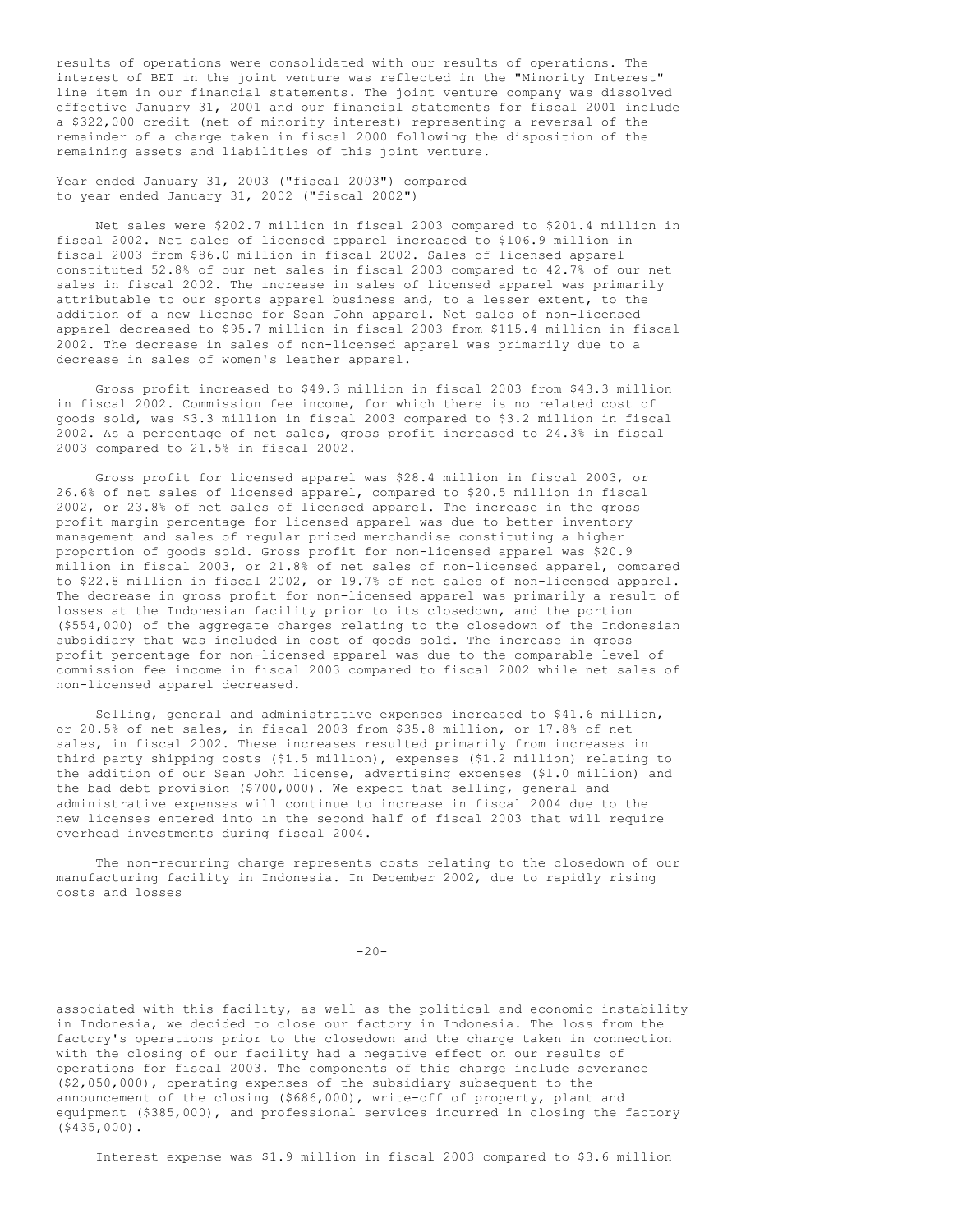in fiscal 2002. The decrease in interest expense resulted primarily from lower borrowings due to lower inventory levels, as well as due to lower interest rates.

As a result of the foregoing, we had income before income taxes of \$2.3 million in fiscal 2003 compared to income before income taxes of \$3.9 million in fiscal 2002.

Income taxes were \$1.9 million in fiscal 2003 compared to \$1.5 million in fiscal 2002. Our effective tax rate for fiscal 2003 was 83.2% compared to 39.0% in fiscal 2002. The tax rate in fiscal 2003 was adversely affected by certain expenses relating to the closedown of the Indonesian subsidiary that we have not taken benefit for tax purposes. The tax rate in fiscal 2002 included benefits from the implementation of a strategic tax plan which reduced our effective state income tax rate.

We had net income of \$382,000, or \$0.05 per share on a diluted basis, in fiscal 2003 compared to net income of \$2.4 million, or \$0.32 per share on a diluted basis, in fiscal 2002.

Year ended January 31, 2002 ("fiscal 2002") compared to year ended January 31, 2001 ("fiscal 2001")

Net sales increased to \$201.4 million in fiscal 2002 from \$187.1 million in fiscal 2001. Net sales increased as a result of increased sales of licensed apparel. Net sales of licensed apparel increased by 21.3% to \$86.0 million in fiscal 2002 from \$70.9 million in fiscal 2001. Net sales of non-licensed apparel were \$115.4 million in fiscal 2002 compared to \$116.2 million in fiscal 2001. Sales of licensed apparel constituted 42.7% of our net sales in fiscal 2002 compared to 37.9% of our net sales in fiscal 2001. The increase in sales of licensed apparel was primarily attributable to the addition of our license with Jones New York to produce and sell women's wool outerwear under the Jones New York and JNY Jones New York labels.

Gross profit decreased to \$43.3 million in fiscal 2002 from \$51.0 million in fiscal 2001. Commission fee income, for which there is no related cost of goods sold, was \$3.2 million in fiscal 2002 compared to \$6.2 million in fiscal 2001. As a percentage of net sales, gross profit was 21.5% in fiscal 2002 compared to 27.2% in fiscal 2001.

Gross profit for licensed apparel was \$20.5 million in fiscal 2002, or 23.8% of net sales of licensed apparel, compared to \$21.1 million in fiscal 2001, or 29.8% of net sales of licensed apparel. Gross profit for non-licensed apparel was \$22.8 million in fiscal 2002, or 19.7% of net sales of non-licensed apparel, compared to \$29.8 million in fiscal 2001, or 25.7% of net sales of non-licensed apparel. The decrease in the gross profit margin percentage for non-licensed apparel was partly attributable to commission fee income that was \$3.0 million lower in fiscal 2002. The gross profit margin percentages for both licensed and non-licensed apparel were also negatively impacted by an increase in our inventory reserve reflecting the effect of excess unsold inventory (\$1.5 million for non-licensed and \$500,000 for licensed apparel). In

 $-21-$ 

addition, the gross profit percentages for both licensed and non-licensed apparel were negatively impacted by higher allowances and discounts necessary to sell products into the sluggish retail market.

Selling, general and administrative expenses increased to \$35.8 million, or 17.8% of net sales, in fiscal 2002 from \$29.9 million, or 15.9% of net sales, in fiscal 2001. These increases resulted primarily from increased advertising expenses (\$1.3 million), salary expenses (\$949,000), facilities expenses (\$685,000), and expenses (\$3.5 million) relating to the start-up of the Cole Haan, Sean John, and Jones New York divisions. To reduce our expenses, we terminated 15 employees in October 2001, with expected annualized cost savings of approximately \$1.1 million. We do, however, expect that selling, general and administrative expenses will continue to increase in fiscal 2003 as several of our new divisions that operated for only part of fiscal 2002 will be in operation for all of fiscal 2003.

Interest expense was \$3.6 million in fiscal 2002 compared to \$2.8 million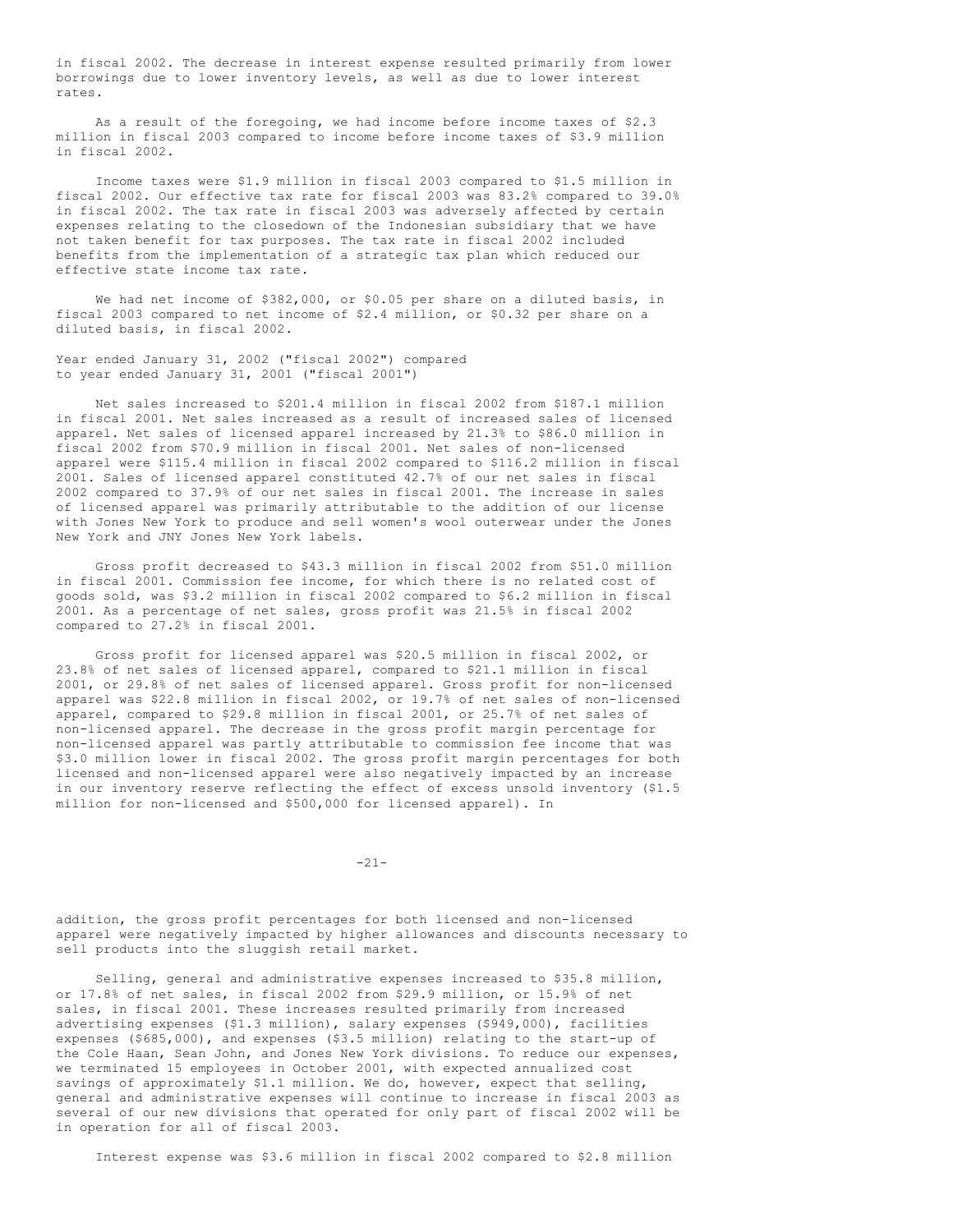in fiscal 2001. The increase in interest expense resulted primarily from increased borrowings to support higher inventory investments, partially offset by lower interest rates.

As a result of the foregoing, we had income before income taxes of \$3.9 million in fiscal 2002 compared to income before income taxes of \$18.6 million in fiscal 2001.

Income taxes were \$1.5 million in fiscal 2002 compared to \$7.4 million in fiscal 2001. Our effective tax rate for fiscal 2002 was 39.0% compared to 40.0% in fiscal 2001. The tax rate in fiscal 2002 benefited from the implementation of a strategic tax plan which reduced our effective state income tax rate. The tax rate in fiscal 2001 included benefits from remaining net operating loss carry forwards for state income tax purposes.

We had net income of \$2.4 million, or \$0.32 per share on a diluted basis, in fiscal 2002 compared to net income of \$11.2 million, or \$1.57 per share on a diluted basis, in fiscal 2001.

#### LIQUIDITY AND CAPITAL RESOURCES

Our loan agreement, which expires on May 31, 2005, is a collateralized working capital line of credit with six banks that provides for an aggregate maximum line of credit in amounts that range from \$45 million to \$90 million at specific times during the year. The line of credit provides for maximum direct borrowings ranging from \$40 million to \$72 million during the year. The balance of the credit line may be used for letters of credit. All amounts available for borrowing are subject to borrowing base formulas and overadvances specified in the agreement.

Direct borrowings under the line of credit bear interest at our option at either the prevailing prime rate (4.25% at April 1, 2002) or LIBOR plus 225 basis points (3.53% at April 1, 2003). The loan agreement requires us, among other covenants, to maintain specified earnings and tangible net worth levels, and prohibits the payment of cash dividends. We were not in compliance with the covenant relating to earnings before interest, taxes, depreciation and amortization ("EBITDA") for the fiscal year ended January 31, 2003. On March 18, 2003, we received a waiver from our lenders relating to these covenants.

The amount borrowed under the line of credit varies based on our seasonal requirements. The maximum amount outstanding (i.e., open letters of credit, bankers acceptances and direct borrowings) under our loan agreement was approximately \$68.0 million

 $-22-$ 

during fiscal 2001, \$82.5 million during fiscal 2002, and \$80.1 million during fiscal 2003. As of January 31, 2003, there were no direct borrowings, no banker's acceptances and \$3.7 million of contingent liability under open letters of credit. As of January 31, 2002, there were no direct borrowings, no bankers' acceptances and \$2.6 million of contin-gent liability under open letters of credit.

PT Balihides, our Indonesian subsidiary, has a separate credit facility with an Indonesian bank. The notes payable under this facility represent maximum borrowings as of January 31, 2003 of approximately \$770,000. The loan is secured by the property, plant, and equipment of this subsidiary.

We had \$1.9 million of cash provided in our operating activities in fiscal 2003 resulting primarily because of a decrease of \$6.2 million in inventories, \$1.9 million of accounts payable and accrued expenses, \$1.5 million in non-cash depreciation and amortization expense, \$268,000 from the write-off of the Indonesian property plant and equipment, \$902,000 of prepaid assets, and \$581,000 in income taxes payable, offset by an increase of \$9.2 million in accounts receivable. We used \$3.8 million of cash in our operating activities in fiscal 2002 resulting primarily because our net income of \$2.4 million and a decrease of \$5.3 million in inventories was more than offset by a decrease of \$5.2 million in accounts payable and accrued expenses, an increase of \$2.6 million in accounts receivable and an increase of \$2.4 million in the deferred income tax benefit. We had \$2.2 million of cash provided by operating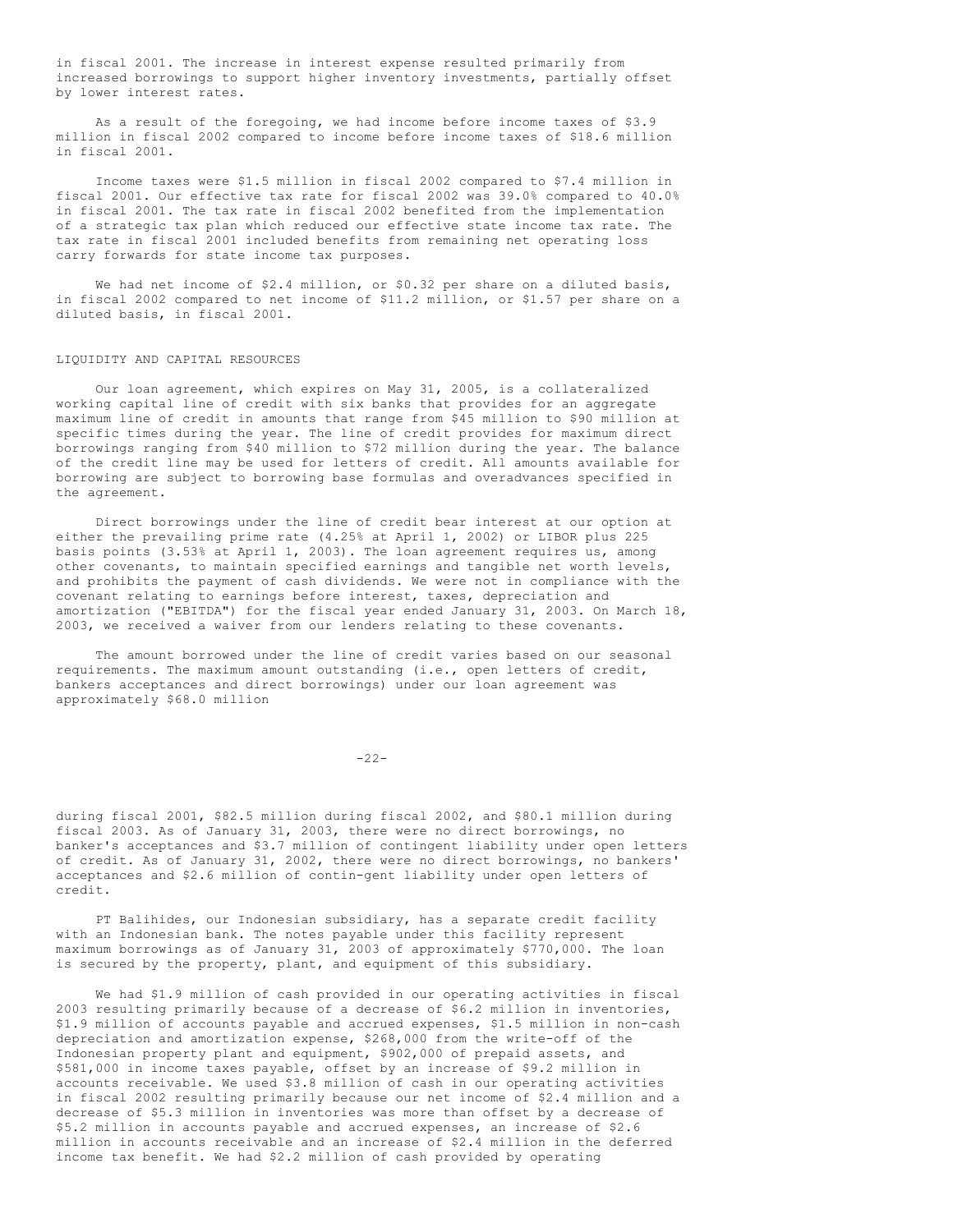activities in fiscal 2001 resulting primarily from net income of \$11.2 million, a decrease of \$5.4 million in accounts receivable and an increase of \$3.7 million in accounts payable and accrued expenses that were partially offset by an increase of \$19.0 million in inventories. In addition, our purchase of certain assets of Gloria Gay Coats, LLC in January 2001 included \$2.3 million of inventory. Our inventories increased in fiscal 2001 primarily due to an increase in raw materials inventory as a result of purchases of leather skins to meet sales volumes that were anticipated to be higher in fiscal 2002.

We utilized \$1.2 million of cash in investing activities during fiscal 2003 to pay an earn-out of \$720,000 in connection with the acquisition of certain assets of Gloria Gay, and \$443,000 of capital expenditures. We utilized \$2.7 million of cash in investing activities during fiscal 2002 primarily to pay an earn-out of \$1.5 million in connection with the acquisition of certain assets of Gloria Gay and for capital expenditures of \$1.2 million. We utilized \$4.2 million of cash in investing activities during fiscal 2001 in connection with the purchase of certain assets of Gloria Gay primarily for \$3.4 million (including \$2.3 million of inventory) and \$852,000 for capital expenditures. Historically, our business has not required significant capital expenditures. Capital expenditures were used primarily for new computer software, additional computer upgrades, leasehold improvements, and furniture, fixtures and equipment.

We had \$249,000 of cash provided by financing activities in fiscal 2003 primarily due to \$385,000 received in connection with the exercise of stock options, partially offset by \$106,000 in payments of capital lease obligations. We used \$323,000 of cash in during fiscal 2002 primarily due to a \$700,000 decrease in notes payable offset in part by a net increase of \$229,000 in capital lease obligations and \$148,000 received from the exercise of stock options. We used \$3.5 million of cash during fiscal 2001 in financing activities primarily due to a \$1.8 million decrease in notes payable and a \$1.3 million investment in a joint venture, offset in part by the receipt of \$241,000 from the exercise of stock options. We also used \$540,000 in fiscal 2001 to purchase shares of our common stock on the open market.

We believe that our cash on hand and cash generated by operations, together with the funds available under our loan agreement, will be sufficient to meet our capital and operating requirements through fiscal 2004.

#### $-23-$

ITEM 7A. QUANTITATIVE AND QUALITATIVE DISCLOSURES ABOUT MARKET RISK

#### IMPACT OF INFLATION AND FOREIGN EXCHANGE

Our results of operations for the periods discussed have not been significantly affected by inflation or foreign currency fluctuation. We negotiate our purchase orders with foreign manufacturers in United States dollars. Thus, notwithstanding any fluctuation in foreign currencies, our cost for any purchase order is not subject to change after the time the order is placed. However, if the value of the United States dollar against local currencies were to decrease, manufacturers might increase their United States dollar prices for products.

#### INTEREST RATE EXPOSURE

We are subject to market risk from exposure to changes in interest rates relating primarily to our line of credit. We borrow under the line of credit to support general corporate purposes, including capital expenditures and working capital needs. All of our debt is short-term with variable rates. We do not expect changes in interest rates to have a material adverse effect on income or cash flows in fiscal 2004.

## ITEM 8. FINANCIAL STATEMENTS AND SUPPLEMENTARY DATA

Financial statements and supplementary data required pursuant to this Item begin on page F-1 of this Report.

ITEM 9. CHANGES IN AND DISAGREEMENTS WITH ACCOUNTANTS ON ACCOUNTING AND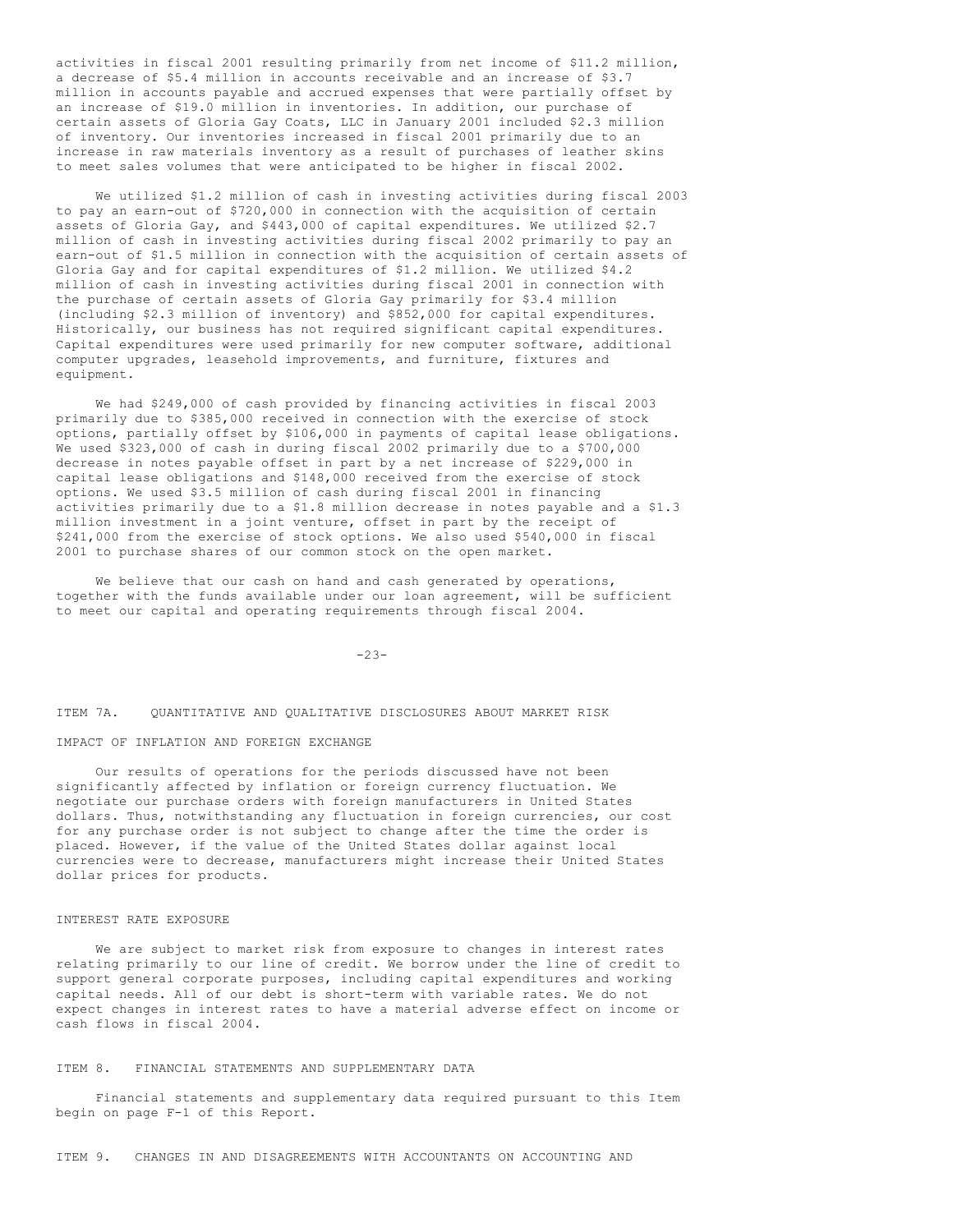None.

#### PART III

#### ITEM 10. DIRECTORS AND EXECUTIVE OFFICERS OF THE REGISTRANT

The information contained under the heading "Proposal No. 1 -- Election of Directors" in our definitive Proxy Statement (the "Proxy Statement") relating to our Annual Meeting of Stockholders to be held on or about June 12, 2002, to be filed pursuant to Regulation 14A of the Securities Exchange Act of 1934 with the Securities and Exchange Commission is incorporated herein by reference. For information concerning our executive officers and other significant employees, see "Business-Executive Officers of the Registrant" in Item 1 above of this Report.

#### ITEM 11. EXECUTIVE COMPENSATION

The information contained under the heading "Executive Compensation" in our Proxy Statement is incorporated herein by reference.

-24-

ITEM 12. SECURITY OWNERSHIP OF CERTAIN BENEFICIAL OWNERS AND MANAGEMENT

The information contained under the heading "Security Ownership of Common Stock by Certain Stockholders and Management" in our Proxy Statement is incorporated herein by reference.

## ITEM 13. CERTAIN RELATIONSHIPS AND RELATED TRANSACTIONS

The information contained under the heading "Certain Relationships and Related Transactions" in our Proxy Statement is incorporated herein by reference.

#### ITEM 14. CONTROLS AND PROCEDURES

Within 90 days prior to the date of this report, the Company's management, including the Chief Executive Officer and Chief Financial Officer, carried out an evaluation of the effectiveness of the design and operation of the Company's disclosure controls and procedures. Based on that evaluation, the Company's Chief Executive Officer and Chief Financial Officer concluded that the Company's disclosure controls and procedures are effective in alerting them to material information, on a timely basis, required to be included in the Company's periodic SEC filings. There have been no significant changes in the Company's internal controls or in other factors that could significantly affect internal controls subsequent to the date the Company's management carried out its evaluation.

 $-25-$ 

#### PART IV

ITEM 15. EXHIBITS, FINANCIAL STATEMENT SCHEDULES, AND REPORTS ON FORM 8-K

(a) 1. Financial Statements.

2. Financial Statement Schedules.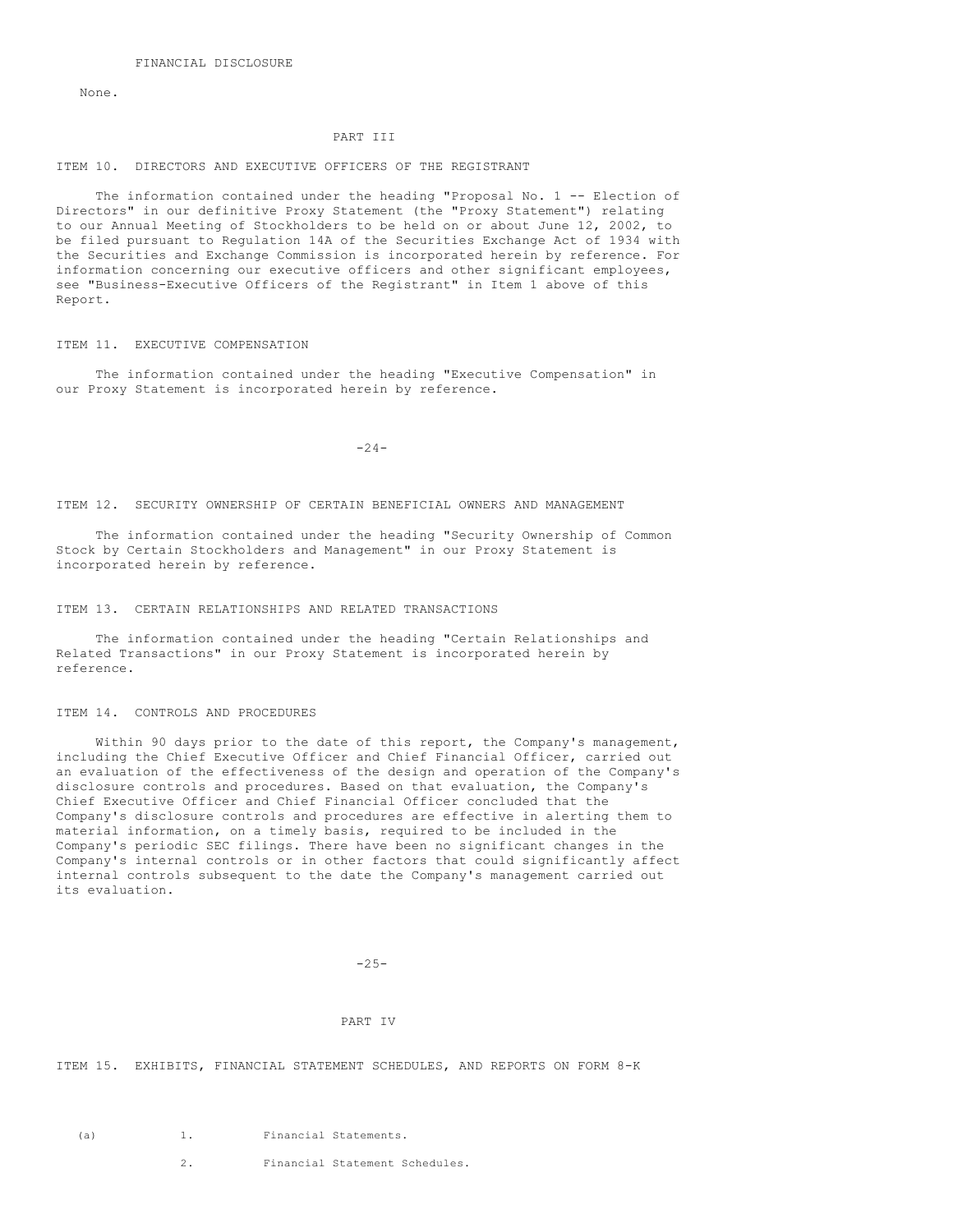The Financial Statements and Financial Statement Schedules are listed in the accompanying index to financial statements beginning on page F-1 of this report. All other schedules, for which provision is made in the applicable accounting regulations of the Securities and Exchange Commission are not required under the related instructions, are shown in the financial statements or are not applicable and therefore have been omitted.

- 3. Exhibits:
- 3.1 Certificate of Incorporation.(1)
- 3.2 By-Laws, as amended, of G-III Apparel Group, Ltd. (the "Company").(6)
- 10.1 Employment Agreement, dated February 1, 1994, between the Company and Morris Goldfarb.(4)
- 10.1(a) Amendment, dated October 1, 1999, to the Employment Agreement, dated February 1, 1994, between the Company and Morris Goldfarb.(10)
- 10.3 Sixth Amended and Restated Loan Agreement, dated April 29, 2002, by and among G-III Leather Fashions, Inc. ("G-III"), the banks signatories thereto (the "Banks"), and Fleet Bank, N.A. ("Fleet Bank"), as Agent.(12)
- 10.3(a) Amendment No. 1 and Waiver to Sixth Amended and Restated Loan Agreement, dated March 18, 2003, by and among G-III, the Banks and Fleet Bank
- 10.6 Lease, dated September 21, 1993, between Hartz Mountain Associates and the Company.(3)
- 10.6(a) Lease renewal, dated May 27, 1999, between Hartz Mountain Associates and the Company.(11)
- 10.7 Lease, dated June 1, 1993, between 512 Seventh Avenue Associates ("512") and the Company.(4)
- 10.7(a) Lease amendment, dated July 1, 2000, between 512 and the Company.(11)

 $-26-$ 

| 10.8    | Lease, dated January 31, 1994, between 512 and the Company. (5)                                                           |
|---------|---------------------------------------------------------------------------------------------------------------------------|
| 10.8(a) | Lease amendment, dated July 1, 2000, between 512 the<br>Company. $(11)$                                                   |
| 10.10   | G-III Apparel Group, Ltd. 1989 Stock Option Plan, as amended. (4)                                                         |
| 10.11   | G-III Apparel Group, Ltd. Stock Option Plan for Non-Employee<br>Directors. (2)                                            |
| 10.12   | G-III Apparel Group, Ltd. 1997 Stock Option Plan. (7)                                                                     |
| 10.13   | Letter Agreement, dated December 2, 1998, between the<br>Company and Aron Goldfarb. (8)                                   |
| 10.14   | G-III Apparel Group, Ltd. 1999 Stock Option Plan for Non-<br>Employee Directors. (10)                                     |
| 21      | Subsidiaries of the Company.                                                                                              |
| 23      | Consent of Ernst & Young LLP, dated April 25, 2003.                                                                       |
| 99.1    | Certification pursuant to 18 U.S.C. Section 1350 as adopted<br>pursuant to Section 906 of the Sarbanes-Oxley Act of 2002. |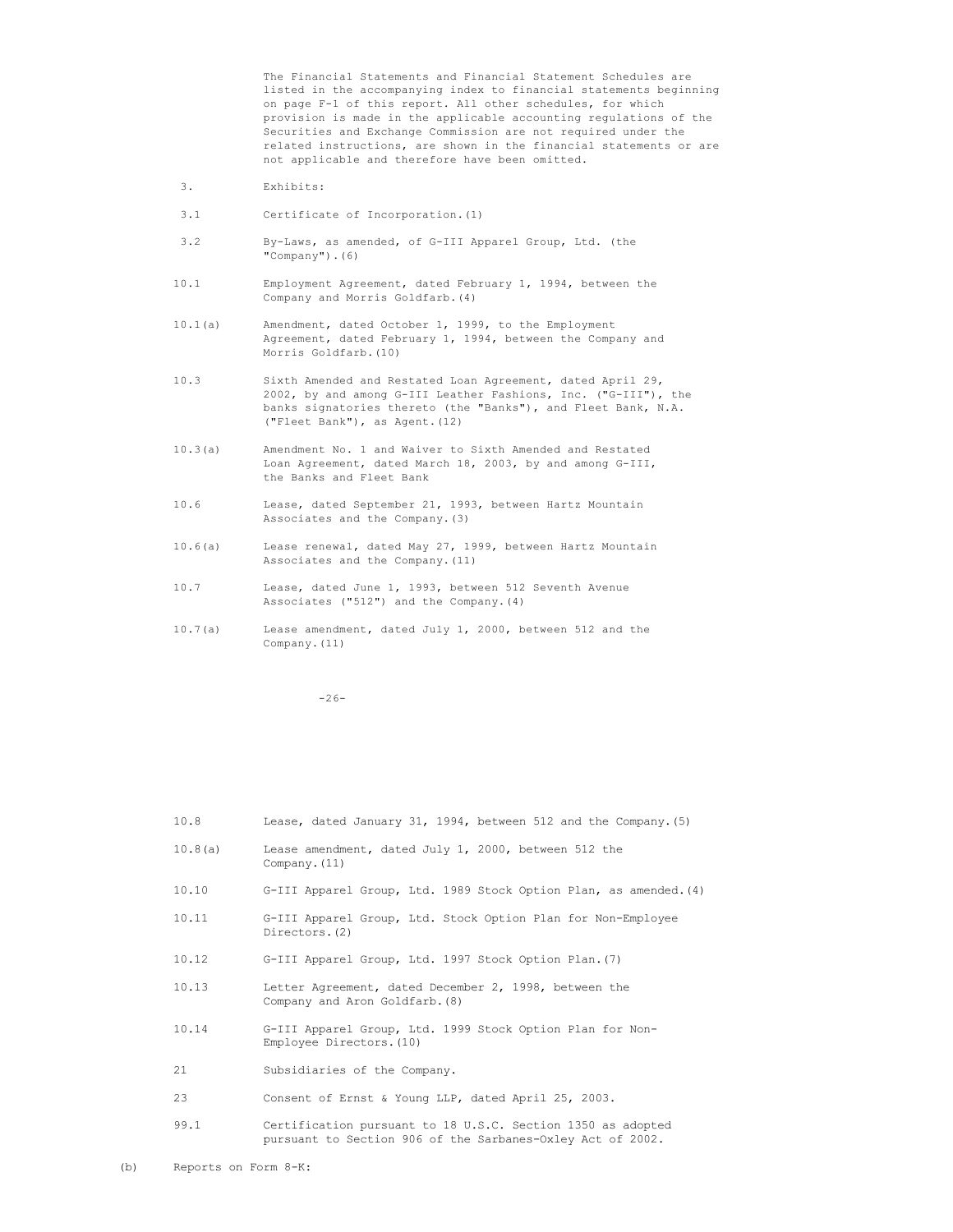----------

- (1) Previously filed as an exhibit to the Company's Registration Statement on Form S-1 (no. 33-31906), which exhibit is incorporated herein by reference.
- (2) Previously filed as an exhibit to the Company's Annual Report on Form 10-K for the fiscal year ended July 31, 1991, which exhibit is incorporated herein by reference.
- (3) Previously filed as an exhibit to the Company's Annual Report on Form 10-K for the fiscal year ended July 31, 1992, which exhibit is incorporated herein by reference.
- (4) Previously filed as an exhibit to the Company's Annual Report on Form 10-K for the fiscal year ended January 31, 1994, which exhibit is incorporated herein by reference.
- (5) Previously filed as an exhibit to the Company's Annual Report on Form 10-K for the fiscal year ended January 31, 1995, which exhibit is incorporated herein by reference.
- (6) Previously filed as an exhibit to the Company's Quarterly Report on Form 10-Q for the fiscal quarter ended April 30, 1997, which exhibit is incorporated herein by reference.
- (7) Previously filed as an exhibit to the Company's Quarterly Report on Form 10-Q for the fiscal quarter ended July 31,1997, which exhibit is incorporated herein by reference.
- (8) Previously filed as an exhibit to the Company's Annual Report on Form 10-K for the fiscal year ended January 31, 1999, which exhibit is incorporated herein by reference.

-27-

- (9) Previously filed as an exhibit to the Company's Quarterly Report on Form 10-Q for the fiscal quarter ended October 31, 1999, which exhibit is incorporated herein by reference.
- (10) Previously filed as an exhibit to the Company's Annual Report on Form 10-K for the fiscal year ended January 31, 2000, which exhibit is incorporated herein by reference.
- (11) Previously filed as an exhibit to the Company's Annual Report on Form 10-K for the fiscal year ended January 31, 2001, which exhibit is incorporated herein by reference.
- (12) Previously filed as an exhibit to the Company's Annual Report on Form 10-K for the fiscal year ended January 31, 2002, which exhibit is incorporated herein by reference.

Exhibits have been included in copies of this Report filed with the Securities and Exchange Commission. We will provide, without charge, a copy of these exhibits to each stockholder upon the written request of any such stockholder therefor. All such requests should be directed to G-III Apparel Group, Ltd., 512 Seventh Avenue, 35th floor, New York, New York 10018, Attention: Mr. Wayne S. Miller, Secretary.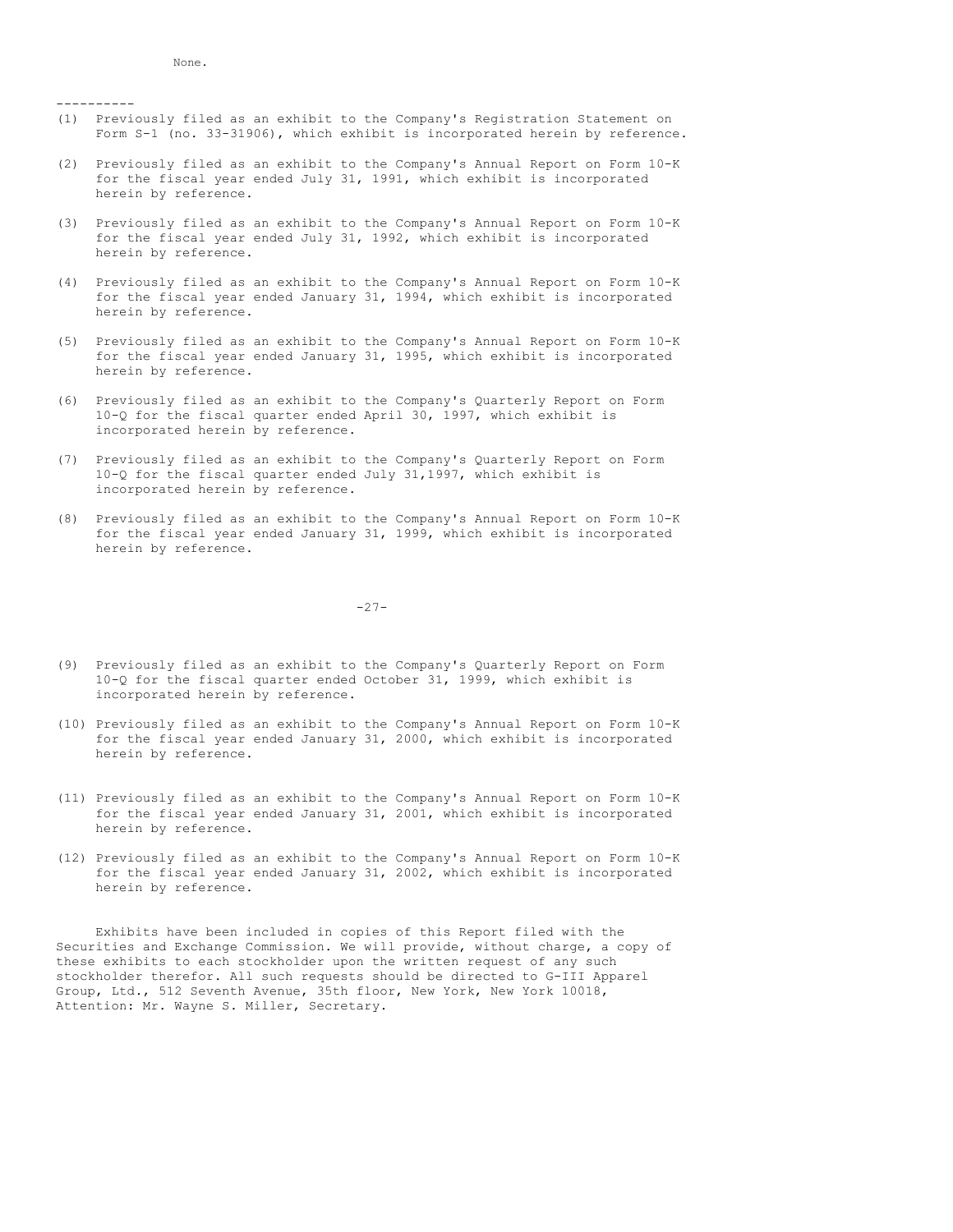## SIGNATURES

Pursuant to the requirements of Section 13 or 15(d) of the Securities Exchange Act of 1934, the registrant has duly caused this report to be signed on its behalf by the under-signed, thereunto duly authorized.

G-III APPAREL GROUP, LTD.

By /s/ Morris Goldfarb --------------------------- Morris Goldfarb, Chief Executive Officer

April 24, 2003

Pursuant to the requirements of the Securities Exchange Act of 1934, this report has been signed below by the following persons on behalf of the registrant and in the capacities and on the dates indicated.

| SIGNATURE                                                       | TITLE                                                                                                   | DATE           |
|-----------------------------------------------------------------|---------------------------------------------------------------------------------------------------------|----------------|
| /s/ Morris Goldfarb<br>Morris Goldfarb                          | Director, Co-Chairman of the<br>Board and Chief Executive<br>Officer (principal executive<br>officer)   | April 24, 2003 |
| /s/ Wayne Miller<br>Wayne S. Miller                             | Senior Vice President and<br>Chief Financial Officer<br>(principal financial<br>and accounting officer) | April 24, 2003 |
| /s/ Aron Goldfarb<br>-------------------------<br>Aron Goldfarb | Director and Co-Chairman of<br>the Board                                                                | April 24, 2003 |
|                                                                 | Director                                                                                                | April 24, 2003 |
| Lyle Berman                                                     |                                                                                                         |                |
| /s/ Thomas J. Brosig                                            | Director                                                                                                | April 24, 2003 |
| Thomas J. Brosig                                                |                                                                                                         |                |
| /s/ Alan Feller<br>---------------                              | Director                                                                                                | April 24, 2003 |
| Alan Feller                                                     |                                                                                                         |                |
| /s/ Carl Katz                                                   | Director                                                                                                | April 24, 2003 |
| Carl Katz                                                       |                                                                                                         |                |
| /s/ Willem van Bokhorst<br>-----------------------              | Director                                                                                                | April 24, 2003 |
| Willem van Bokhorst                                             |                                                                                                         |                |
| /s/ Richard White                                               | Director                                                                                                | April 24, 2003 |
| Richard White                                                   |                                                                                                         |                |
| /s/ George J. Wincell                                           | Director                                                                                                | April 24, 2003 |
| George J. Winchell                                              |                                                                                                         |                |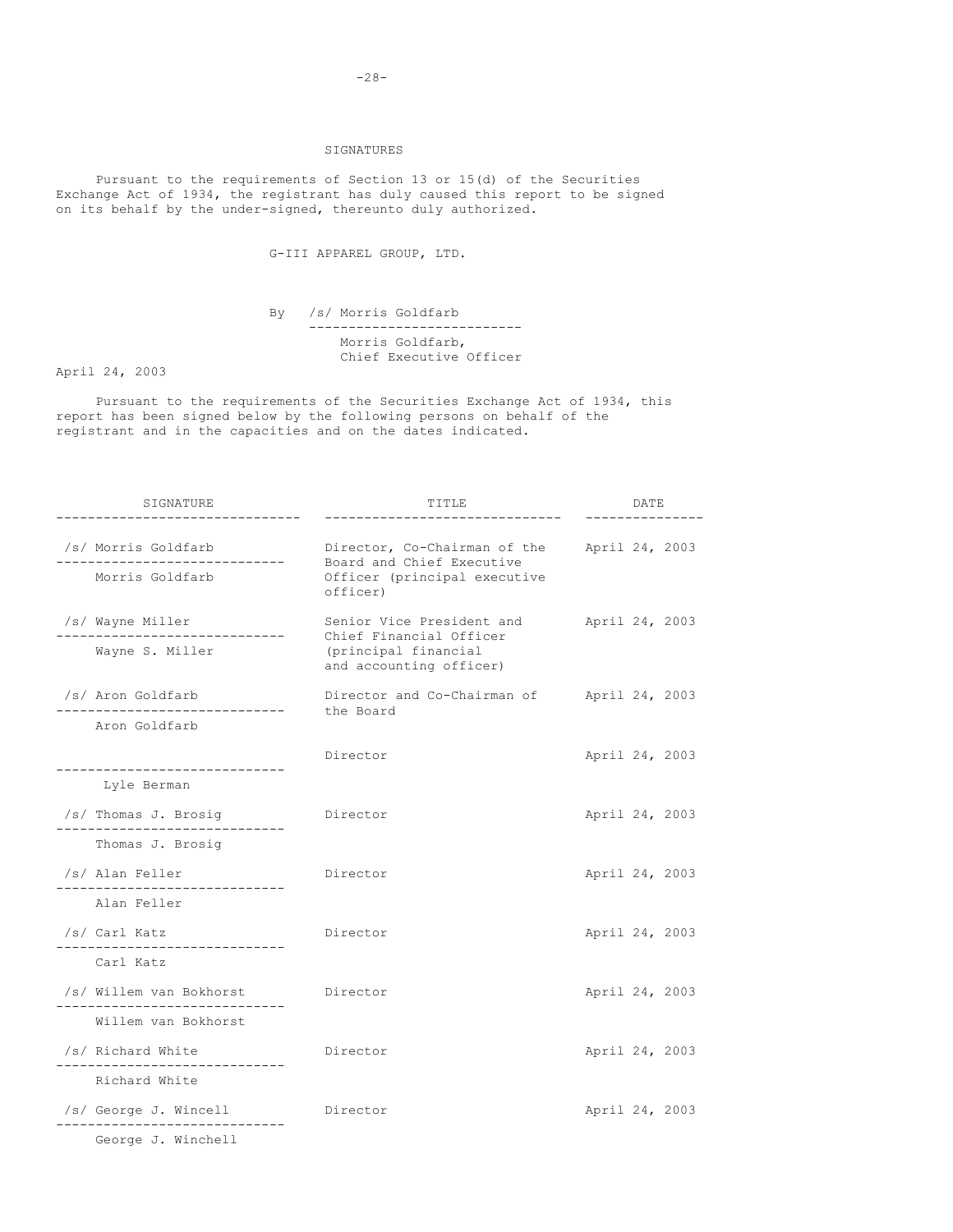#### CERTIFICATIONS

I, Morris Goldfarb, certify that:

I have reviewed this annual report on Form 10-K of G-III Apparel Group, Ltd.;

Based on my knowledge, this annual report does not contain any untrue statement of a material fact or omit to state a material fact necessary to make the statements made, in light of the circumstances under which such statements were made, not misleading with respect to the period covered by this annual report;

Based on my knowledge, the financial statements, and other financial information included in this annual report, fairly present in all material respects the financial condition, results of operations and cash flows of the registrant as of, and for, the periods presented in this annual report;

The registrant's other certifying officers and I are responsible for establishing and maintaining disclosure controls and procedures (as defined in Exchange Act Rules 13a-14 and 15d-14) for the registrant and have:

designed such disclosure controls and procedures to ensure that material information relating to the registrant, including its consolidated subsidiaries, is made known to us by others within those entities, particularly during the period in which this annual report is being prepared;

evaluated the effectiveness of the registrant's disclosure controls and procedures as of a date within 90 days prior to the filing date of this annual report (the "Evaluation Date"); and

presented in this annual report our conclusions about the effectiveness of the disclosure controls and procedures based on our evaluation as of the Evaluation Date;

The registrant's other certifying officers and I have disclosed, based on our most recent evaluation, to the registrant's auditors and the audit committee of registrant's board of directors (or persons performing the equivalent functions):

all significant deficiencies in the design or operation of internal controls which could adversely affect the registrant's ability to record, process, summarize and report financial data and have identified for the registrant's auditors any material weaknesses in internal controls; and

any fraud, whether or not material, that involves management or other employees who have a significant role in the registrant's internal controls; and

The registrant's other certifying officers and I have indicated in this annual report whether there were significant changes in internal controls or in other factors that could significantly affect internal controls subsequent to the date of our most recent evaluation, including any corrective actions with regard to significant deficiencies and material weaknesses.

Date: April 24, 2003 /s/ Morris Goldfarb ------------------- Morris S. Goldfarb Chief Executive Officer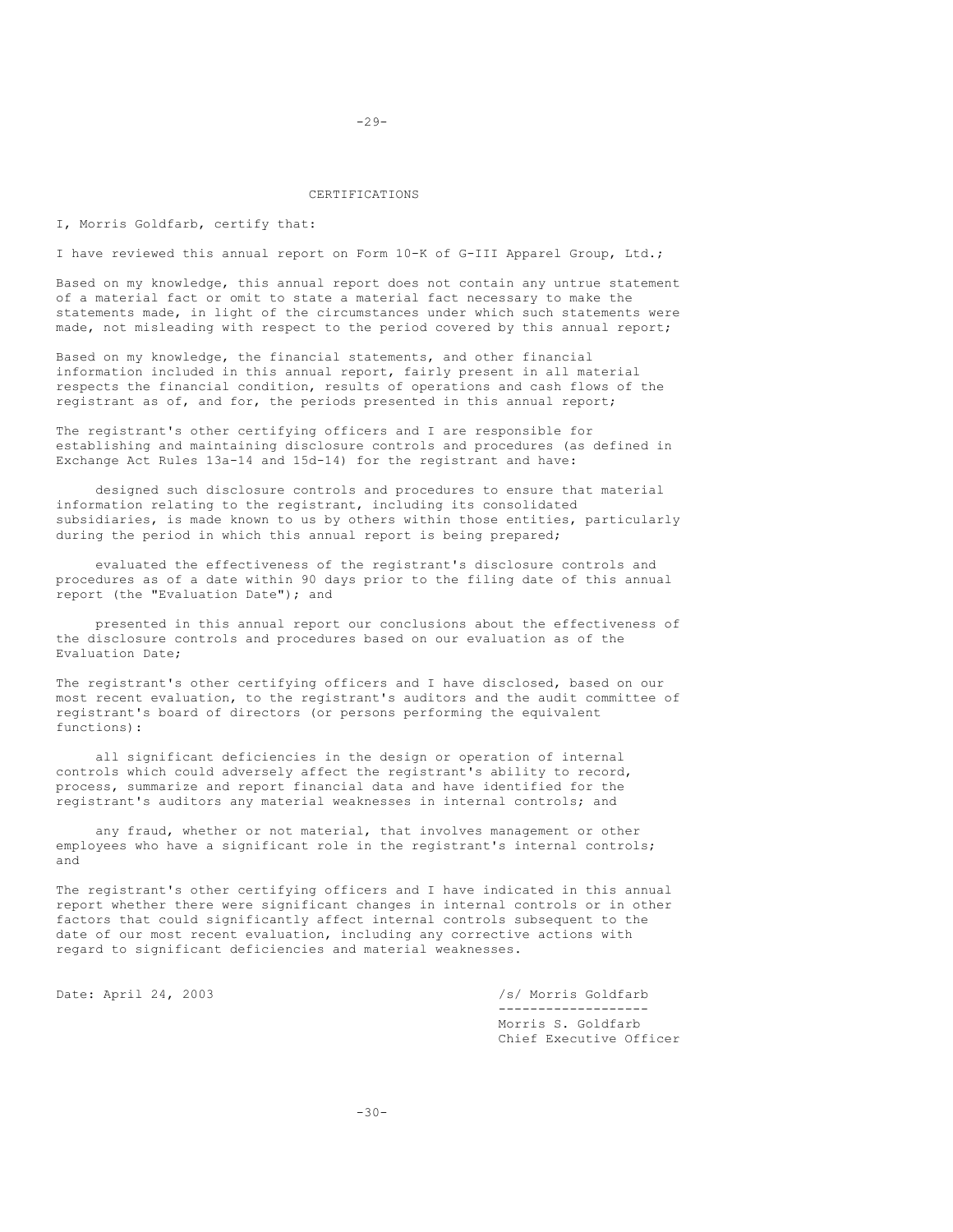I, Wayne S. Miller, certify that:

I have reviewed this annual report on Form 10-K of G-III Apparel Group, Ltd.;

Based on my knowledge, this annual report does not contain any untrue statement of a material fact or omit to state a material fact necessary to make the statements made, in light of the circumstances under which such statements were made, not misleading with respect to the period covered by this annual report;

Based on my knowledge, the financial statements, and other financial information included in this annual report, fairly present in all material respects the financial condition, results of operations and cash flows of the registrant as of, and for, the periods presented in this annual report;

The registrant's other certifying officers and I are responsible for establishing and maintaining disclosure controls and procedures (as defined in Exchange Act Rules 13a-14 and 15d-14) for the registrant and have:

designed such disclosure controls and procedures to ensure that material information relating to the registrant, including its consolidated subsidiaries, is made known to us by others within those entities, particularly during the period in which this annual report is being prepared;

evaluated the effectiveness of the registrant's disclosure controls and procedures as of a date within 90 days prior to the filing date of this annual report (the "Evaluation Date"); and

presented in this annual report our conclusions about the effectiveness of the disclosure controls and procedures based on our evaluation as of the Evaluation Date;

The registrant's other certifying officers and I have disclosed, based on our most recent evaluation, to the registrant's auditors and the audit committee of registrant's board of directors (or persons performing the equivalent functions):

all significant deficiencies in the design or operation of internal controls which could adversely affect the registrant's ability to record, process, summarize and report financial data and have identified for the registrant's auditors any material weaknesses in internal controls; and

any fraud, whether or not material, that involves management or other employees who have a significant role in the registrant's internal controls; and

The registrant's other certifying officers and I have indicated in this annual report whether there were significant changes in internal controls or in other factors that could significantly affect internal controls subsequent to the date of our most recent evaluation, including any corrective actions with regard to significant deficiencies and material weaknesses.

Date: April 24, 2003 /s/ Wayne Miller

---------------- Wayne S. Miller Chief Financial Officer

-31-

G-III APPAREL GROUP, LTD. AND SUBSIDIARIES

INDEX TO CONSOLIDATED FINANCIAL STATEMENTS AND FINANCIAL STATEMENT SCHEDULES (ITEM 15(a))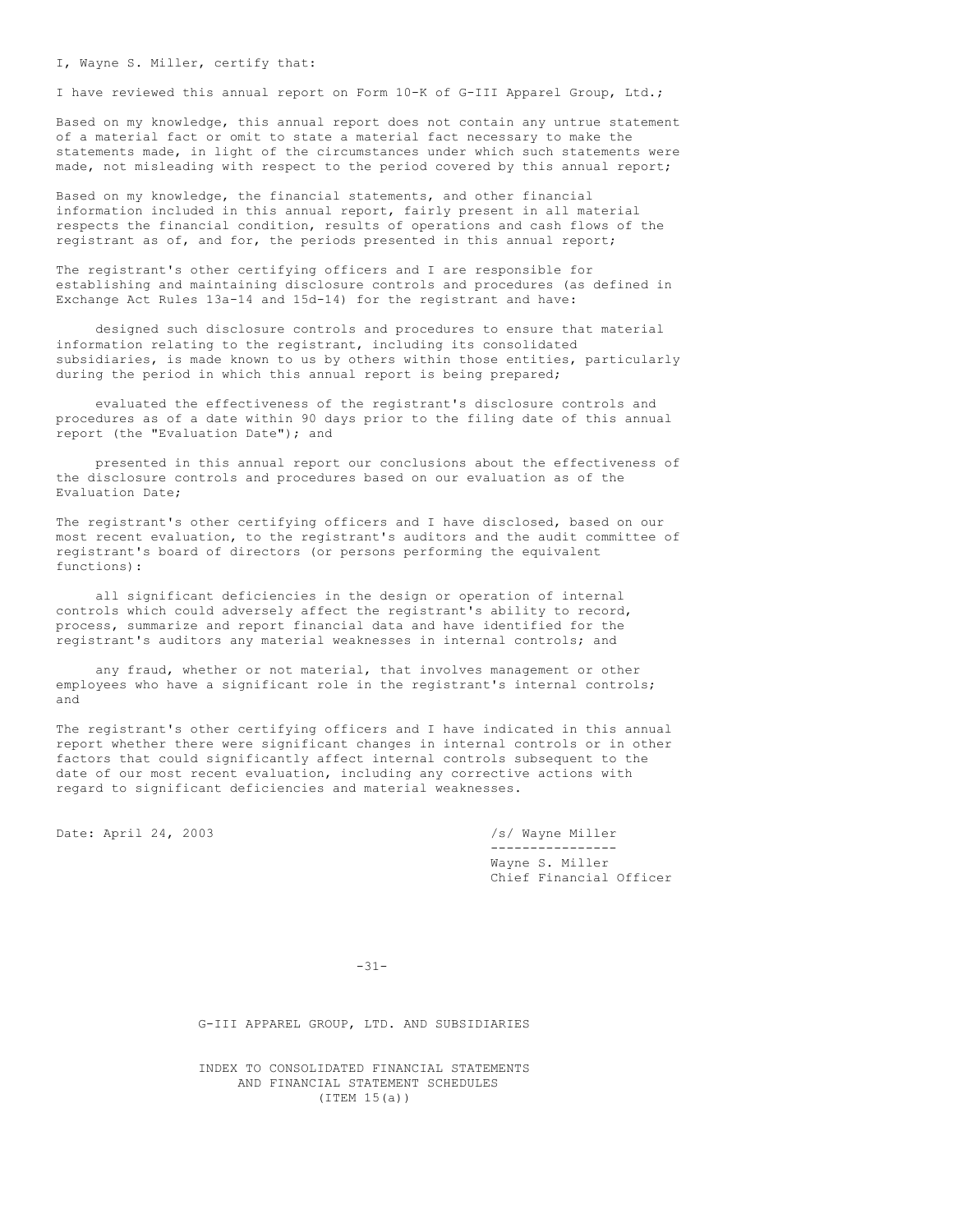|                                                                                                   | Page                |
|---------------------------------------------------------------------------------------------------|---------------------|
| Report of Independent Auditors                                                                    | $F - 2$             |
| Financial Statements                                                                              |                     |
| Consolidated Balance Sheets - January 31, 2003 and 2002                                           | $F-3$               |
| Consolidated Statements of Income - Years Ended<br>January 31, 2003, 2002, and 2001               | $F - 4$             |
| Consolidated Statements of Stockholders' Equity - Years<br>Ended January 31, 2003, 2002, and 2001 | $F - 5$             |
| Consolidated Statements of Cash Flows - Years Ended<br>January 31, 2003, 2002, and 2001           | $F - 6$             |
| Notes to Consolidated Financial Statements                                                        | $F - 8$ to $F - 28$ |
| Financial Statement Schedules                                                                     |                     |
| II -Valuation and Qualifying Accounts                                                             | $S-1$               |

All other schedules for which provision is made in the applicable regulations of the Securities and Exchange Commission are not required under the related instructions or are inapplicable and, accordingly, are omitted.

 $F-1$ 

#### REPORT OF INDEPENDENT AUDITORS

To the Board of Directors and Stockholders of G-III APPAREL GROUP, LTD.

We have audited the accompanying consolidated balance sheets of G-III Apparel Group, Ltd. and subsidiaries as of January 31, 2003 and 2002, and the related consolidated statements of income, stockholders' equity, and cash flows for each of the three years in the period ended January 31, 2003. Our audits also included the financial statement schedule listed in the index at Item 15(a). These financial statements and schedule are the responsibility of the Company's management. Our responsibility is to express an opinion on these financial statements and schedule based on our audits.

We conducted our audits in accordance with auditing standards generally accepted in the United States. Those standards require that we plan and perform the audit to obtain reasonable assurance about whether the financial statements are free of material misstatement. An audit includes examining, on a test basis, evidence supporting the amounts and disclosures in the financial statements. An audit also includes assessing the accounting principles used and significant estimates made by management, as well as evaluating the overall financial statement presentation. We believe that our audits provide a reasonable basis for our opinion.

In our opinion, the financial statements referred to above present fairly, in all material respects, the consolidated financial position of G-III Apparel Group, Ltd. and subsidiaries at January 31, 2003 and 2002, and the consolidated results of their operations and their cash flows for each of the three years in the period ended January 31, 2003, in conformity with accounting principles generally accepted in the United States. Also, in our opinion, the related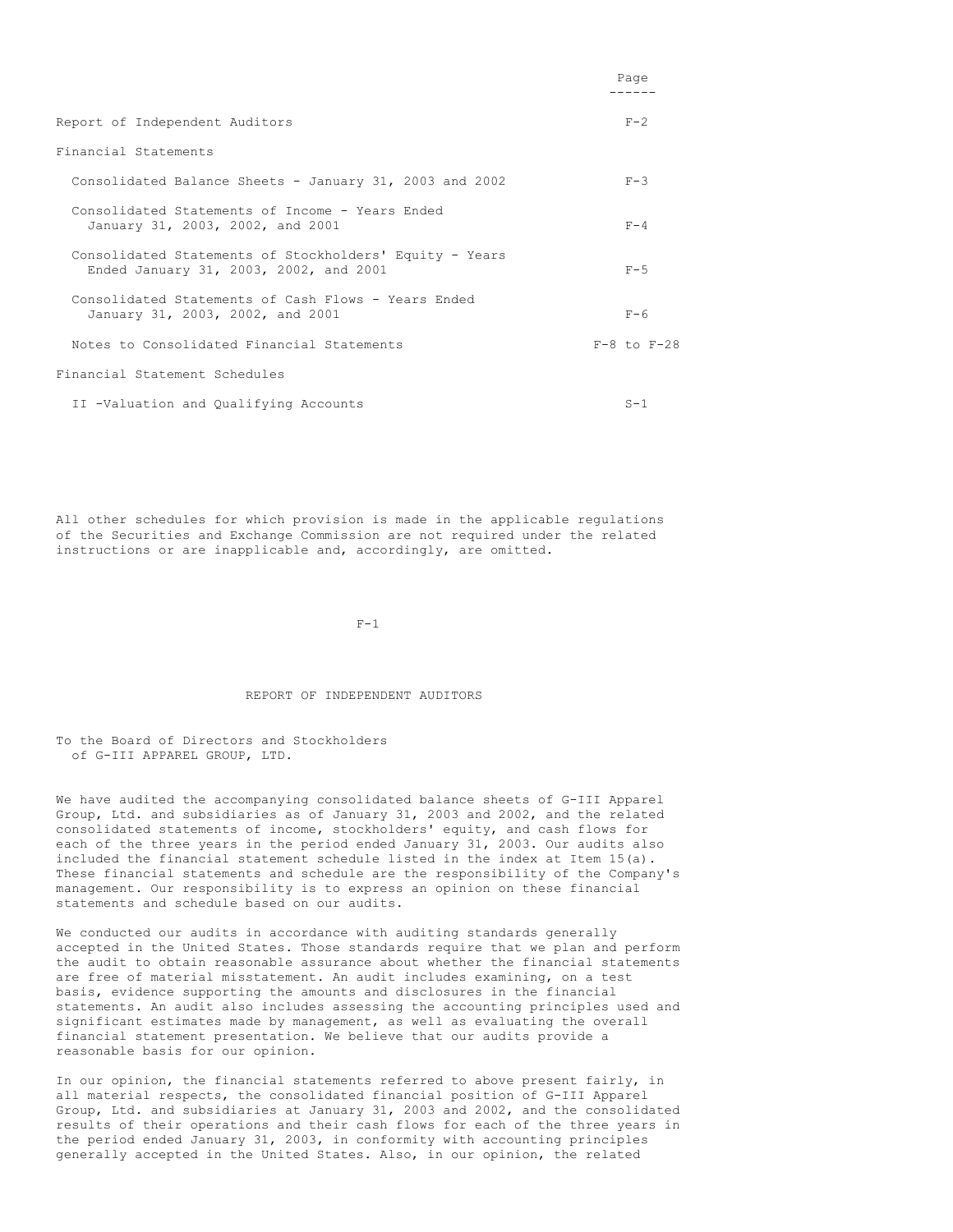financial statement schedule, when considered in relation to the basic financial statements taken as a whole, presents fairly in all material respects the information set forth therein.

/s/ ERNST & YOUNG LLP

New York, New York March 20, 2003

 $F-2$ 

G-III APPAREL GROUP, LTD. AND SUBSIDIARIES

## CONSOLIDATED BALANCE SHEETS

January 31, (in thousands, except share and per share amounts)

|                                                                                                                          | 2003                | 2002                      |                 |
|--------------------------------------------------------------------------------------------------------------------------|---------------------|---------------------------|-----------------|
| ASSETS                                                                                                                   |                     |                           |                 |
| <b>CURRENT ASSETS</b>                                                                                                    |                     |                           |                 |
| Cash and cash equivalents                                                                                                |                     | $$3,408$ $$2,481$         |                 |
| Accounts receivable, net of allowance for doubtful                                                                       |                     |                           |                 |
| accounts and sales discounts of \$7,711 and \$6,169,                                                                     |                     |                           |                 |
| respectively                                                                                                             |                     | 19,157 9,922              |                 |
| Inventories                                                                                                              | 30,948              | 37,172                    |                 |
| Deferred income taxes                                                                                                    | 5,795               | 5,286                     |                 |
| Prepaid expenses and other current assets                                                                                | 2,847<br>-------    | 3,749<br>$- - - - - - -$  |                 |
| Total current assets                                                                                                     |                     | 62,155 58,610             |                 |
| PROPERTY, PLANT AND EQUIPMENT, NET                                                                                       | 2,065               | 3,021                     |                 |
| DEFERRED INCOME TAXES                                                                                                    |                     | 2,181 1,954               |                 |
| OTHER ASSETS                                                                                                             | 4,555               | 4,116<br>4,116            |                 |
|                                                                                                                          | -------<br>\$70,956 | $$67,701$<br>====---      |                 |
|                                                                                                                          | =======             |                           |                 |
| LIABILITIES AND STOCKHOLDERS' EQUITY                                                                                     |                     |                           |                 |
| CURRENT LIABILITIES                                                                                                      |                     | 770<br>S<br>800           |                 |
| Notes payable                                                                                                            | \$                  |                           |                 |
| Current maturities of obligations under capital leases                                                                   |                     | 115                       | 106             |
| Income taxes payable                                                                                                     |                     | 1,699                     | 1,118           |
| Accounts payable                                                                                                         |                     | 5,699                     | 5,079           |
| Accrued expenses                                                                                                         |                     | 6,612                     | 5,367           |
| Total current liabilities                                                                                                |                     | --------<br>14,895 12,470 | --------        |
| OTHER LONG-TERM LIABILITIES                                                                                              |                     | 313                       | 418             |
| COMMITMENTS AND CONTINGENCIES                                                                                            |                     |                           |                 |
| STOCKHOLDERS' EQUITY<br>Preferred stock; 1,000,000 shares authorized; no shares<br>issued and outstanding in all periods |                     |                           |                 |
| Common stock - \$.01 par value; authorized, 20,000,000<br>shares; 7,120,644 and 6,944,071 shares issued at               |                     |                           |                 |
| January 31, 2003 and 2002, respectively                                                                                  |                     | 71                        | 69              |
| Additional paid-in capital                                                                                               |                     | 26,190                    | 25,581          |
| Foreign currency translation adjustments                                                                                 |                     | 36                        | 94              |
| Retained earnings                                                                                                        |                     | 30,421                    | 30,039          |
|                                                                                                                          |                     | $- - - - - - -$           | $- - - - - - -$ |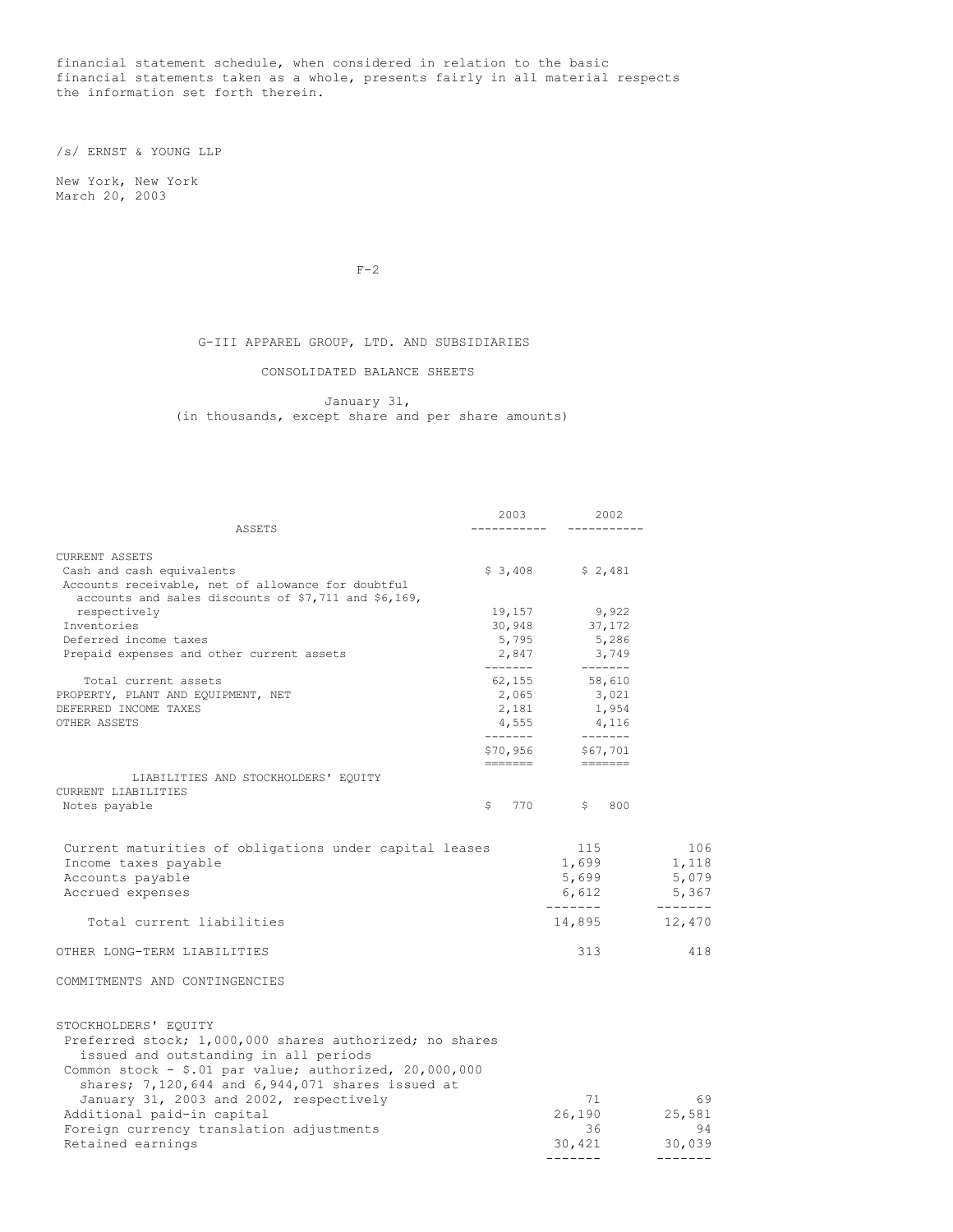|                                                                                                | 56,718   | 55,783   |
|------------------------------------------------------------------------------------------------|----------|----------|
| Less common stock held in treasury $-244,817$ shares,<br>at cost, at January 31, 2003 and 2002 | (970)    | (970)    |
|                                                                                                | 55,748   | 54,813   |
|                                                                                                | \$70,956 | \$67,701 |

The accompanying notes are an integral part of these statements.

 $F-3$ 

## G-III APPAREL GROUP, LTD. AND SUBSIDIARIES

CONSOLIDATED STATEMENTS OF INCOME (in thousands, except per share amounts)

|                                                                                                  | Year ended January 31,                                                                                                               |                                                                                                                                                                                                                                 |                                                                                                                                   |  |
|--------------------------------------------------------------------------------------------------|--------------------------------------------------------------------------------------------------------------------------------------|---------------------------------------------------------------------------------------------------------------------------------------------------------------------------------------------------------------------------------|-----------------------------------------------------------------------------------------------------------------------------------|--|
|                                                                                                  | 2003                                                                                                                                 | 2002 - 2003 - 2004 - 2005 - 2006 - 2007 - 2008 - 2008 - 2008 - 2014 - 2015 - 2016 - 2016 - 2016 - 2016 - 2016 - 2016 - 2016 - 2016 - 2016 - 2016 - 2016 - 2016 - 2017 - 2017 - 2017 - 2017 - 2017 - 2017 - 2017 - 2017 - 2017 - | 2001                                                                                                                              |  |
| Net sales<br>Cost of goods sold                                                                  | 153,367                                                                                                                              | \$202,651 \$201,426 \$187,057<br>158,160 136,099                                                                                                                                                                                |                                                                                                                                   |  |
| Gross profit<br>Selling, general and administrative expenses<br>Unusual or non-recurring charge  | ---------<br>3,556<br>---------                                                                                                      | __________<br>49,284 43,266 50,958<br>41,551 35,814 29,860<br>and the state of the<br>----------                                                                                                                                | $-- - - - - - -$<br>(643)<br>---------                                                                                            |  |
| Operating profit<br>Interest and financing charges, net                                          | 4,177<br>1,907                                                                                                                       | 7,452<br>3,577                                                                                                                                                                                                                  | 21,741<br>2,839                                                                                                                   |  |
| Income before minority interest and income taxes<br>Minority interest in income of joint venture | $-- - - - - - - -$<br>$\sim$ $  -$                                                                                                   | ----------<br>2,270 3,875 18,902<br>$\sim$ $ -$                                                                                                                                                                                 | ---------<br>(312)                                                                                                                |  |
| Income before income taxes<br>Income tax                                                         | 2,270<br>1,888                                                                                                                       | 3,875 18,590<br>1,511                                                                                                                                                                                                           | 7,436                                                                                                                             |  |
| NET INCOME                                                                                       |                                                                                                                                      | __________<br>$$382$ $$2,364$ $$11,154$                                                                                                                                                                                         | $- - - - - - - -$                                                                                                                 |  |
| INCOME PER COMMON SHARE:                                                                         |                                                                                                                                      |                                                                                                                                                                                                                                 |                                                                                                                                   |  |
| Basic:<br>Net income per common share                                                            | $\mathsf{S}$ . 06<br>=========                                                                                                       | $$35$ $$1.70$<br>=========                                                                                                                                                                                                      | ---------                                                                                                                         |  |
| Weighted average number of shares outstanding                                                    |                                                                                                                                      | 6,764 6,676 6,562                                                                                                                                                                                                               |                                                                                                                                   |  |
| Diluted:                                                                                         |                                                                                                                                      |                                                                                                                                                                                                                                 |                                                                                                                                   |  |
| Net income per common share                                                                      |                                                                                                                                      | $$.05$ $$.32$ $$.1.57$                                                                                                                                                                                                          |                                                                                                                                   |  |
| Weighted average number of shares outstanding                                                    | 7,347<br>$\qquad \qquad \doteq\qquad \qquad \doteq\qquad \qquad \qquad \doteq\qquad \qquad \qquad \doteq\qquad \qquad \qquad \qquad$ | 7,374 7,121<br>$=$ = = = = = = = = =                                                                                                                                                                                            | $\qquad \qquad \doteq\qquad \qquad \doteq\qquad \qquad \doteq\qquad \qquad \doteq\qquad \qquad \qquad \doteq\qquad \qquad \qquad$ |  |

The accompanying notes are an integral part of these statements.

 $F-4$ 

G-III APPAREL GROUP, LTD. AND SUBSIDIARIES CONSOLIDATED STATEMENTS OF STOCKHOLDERS' EQUITY Years ended January 31, 2003, 2002, and 2001 (in thousands, except share amounts)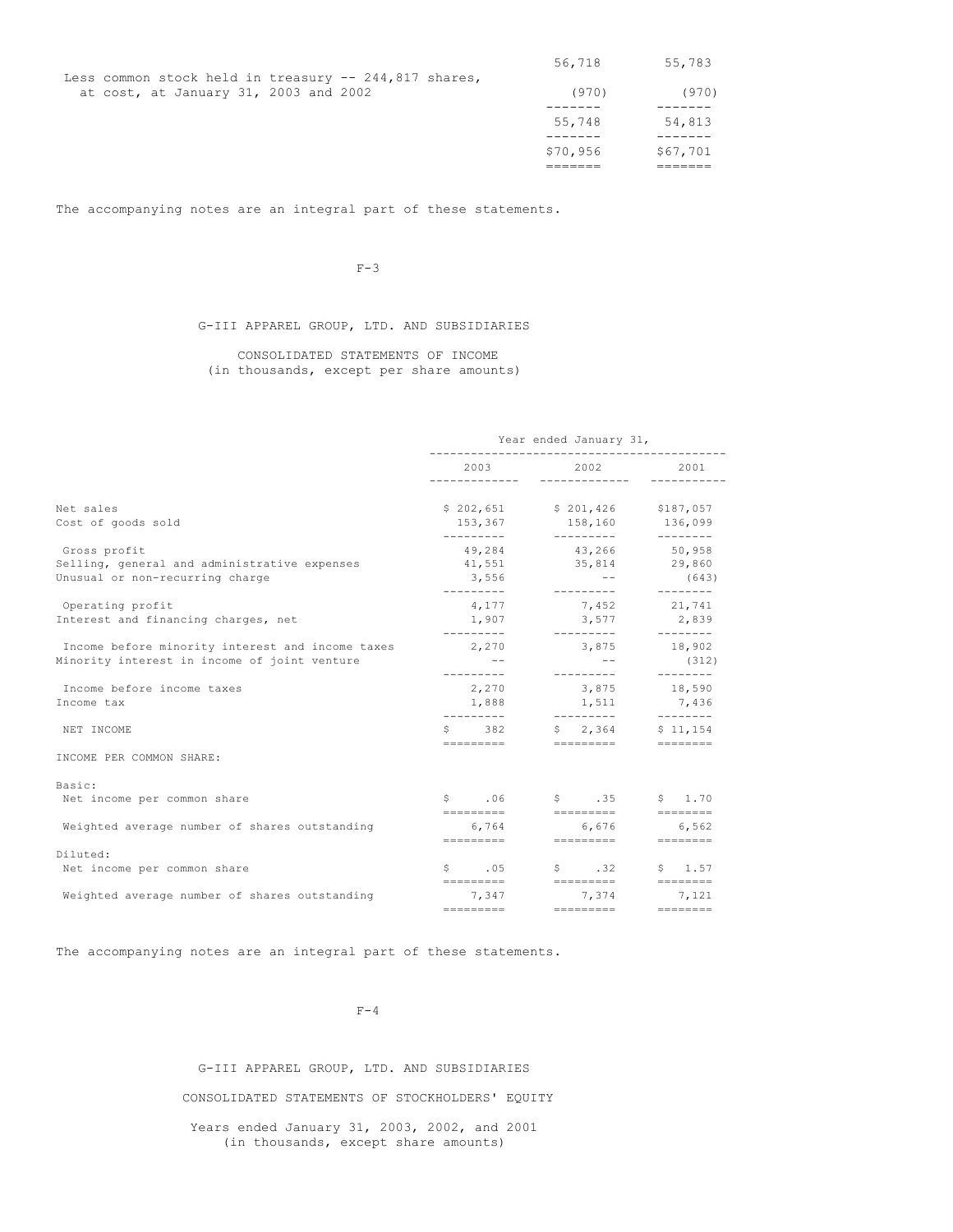|                                                                          | Common<br>stock      | Additional<br>paid-in<br>capital | Foreign<br>currency<br>translation<br>adjustments                | Retained<br>earnings        | Common<br>stock<br>held in<br>Treasury | Total                       |
|--------------------------------------------------------------------------|----------------------|----------------------------------|------------------------------------------------------------------|-----------------------------|----------------------------------------|-----------------------------|
|                                                                          |                      |                                  |                                                                  |                             |                                        |                             |
| Balance as of January 31, 2000                                           | \$68<br>$\mathbf{1}$ | \$24,874<br>240                  | S.<br>(89)                                                       | \$16,521                    | (430)<br>S.                            | \$40,944<br>241             |
| Employee stock options exercised<br>Tax benefit from exercise of options |                      | 181                              |                                                                  |                             |                                        | 181                         |
| Purchase of 126,242 shares, at cost                                      |                      |                                  |                                                                  |                             | (540)                                  | (540)                       |
| Foreign currency translation                                             |                      |                                  |                                                                  |                             |                                        |                             |
| adjustment                                                               |                      |                                  | 162                                                              |                             |                                        | 162                         |
| Net income for the year                                                  |                      |                                  |                                                                  | 11,154                      |                                        | 11,154                      |
| Balance as of January 31, 2001                                           | 69                   | 25,295                           | 73                                                               | -------<br>27,675           | (970)                                  | -------<br>52,142           |
| Employee stock options exercised                                         |                      | 148                              |                                                                  |                             |                                        | 148                         |
| Tax benefit from exercise of options                                     |                      | 138                              |                                                                  |                             |                                        | 138                         |
| Foreign currency translation                                             |                      |                                  |                                                                  |                             |                                        |                             |
| adjustment                                                               |                      |                                  | 21                                                               |                             |                                        | 21                          |
| Net income for the year                                                  |                      |                                  |                                                                  | 2.364                       |                                        | 2.364                       |
|                                                                          | $- - -$              |                                  |                                                                  |                             |                                        |                             |
| Balance as of January 31, 2002                                           | 69                   | 25,581                           | 94                                                               | 30,039                      | (970)                                  | 54,813                      |
| Employee stock options exercised                                         | $\mathfrak{D}$       | 383                              |                                                                  |                             |                                        | 385                         |
| Tax benefit from exercise of options                                     |                      | 226                              |                                                                  |                             |                                        | 226                         |
| Foreign currency translation                                             |                      |                                  |                                                                  |                             |                                        |                             |
| adjustment                                                               |                      |                                  | (58)                                                             |                             |                                        | (58)                        |
| Net income for the year                                                  | $- - -$              |                                  |                                                                  | 382                         |                                        | 382                         |
| BALANCE AS OF JANUARY 31, 2003                                           | <b>S71</b>           | \$26,190                         | 36<br>s                                                          | \$30,421                    | (970)                                  | \$55,748                    |
|                                                                          | $=$ $=$ $=$          | $=$ = = = = = = =                | $\qquad \qquad \equiv \equiv \equiv \equiv \equiv \equiv \equiv$ | $=$ $=$ $=$ $=$ $=$ $=$ $=$ | --------                               | $=$ $=$ $=$ $=$ $=$ $=$ $=$ |
|                                                                          |                      |                                  |                                                                  |                             |                                        |                             |

The accompanying notes are an integral part of these statements.

## $F-5$

# G-III APPAREL GROUP, LTD. AND SUBSIDIARIES

## CONSOLIDATED STATEMENTS OF CASH FLOWS (in thousands)

|                                                     | Year ended January 31,        |                              |                       |  |
|-----------------------------------------------------|-------------------------------|------------------------------|-----------------------|--|
|                                                     | 2003<br>-----------           | 2002<br>-----------          | 2001<br>------------  |  |
| Cash flows from operating activities<br>Net income  | $S \qquad 382$                |                              | $$2,364$ $$11,154$    |  |
|                                                     |                               |                              |                       |  |
| Adjustments to reconcile net income to net cash     |                               |                              |                       |  |
| provided by (used in) operating activities          |                               |                              |                       |  |
| Depreciation and amortization                       |                               | 1,489 1,216 1,160            |                       |  |
| Write off property plant and equipment of closed    | 268                           |                              |                       |  |
| subsidiary                                          |                               |                              |                       |  |
| Write off goodwill relating to closed subsidiary    | 61                            |                              | 312                   |  |
| Minority interest<br>Deferred income tax benefit    |                               |                              |                       |  |
|                                                     | (736)                         | (2, 351)                     | (213)                 |  |
| Changes in operating assets and liabilities         |                               |                              |                       |  |
| Accounts receivable                                 |                               | $(9, 235)$ $(2, 636)$ 5,419  |                       |  |
| <b>Tnventories</b>                                  | 6,224                         |                              | 5,278 (19,027)        |  |
| Income taxes payable                                | 581                           | (1, 194)                     | (562)                 |  |
| Tax benefit from exercise of options                | 226                           | 138                          | 181                   |  |
| Prepaid expenses and other current assets           |                               | 902 (1,268) (1,587)          |                       |  |
| Other assets                                        | (138)                         |                              | $(80)$ 1,783          |  |
| Accounts payable and accrued expenses               |                               | 1,865 (5,179)                | 3,688                 |  |
| Other long-term liabilities                         | 10<br>---------               | (78)<br>---------            | (62)<br>---------     |  |
|                                                     | ---------                     | $1,517$ (6,154)<br>_________ | (8, 908)<br>--------- |  |
| Net cash provided by (used in) operating activities |                               | 1,899 (3,790)                | 2,246                 |  |
| Cash flows from investing activities                | ---------                     | ---------                    |                       |  |
| Capital expenditures                                |                               | $(443)$ $(1, 167)$ $(852)$   |                       |  |
| Capital dispositions                                |                               | $32 -$                       | 90                    |  |
| Purchase of certain assets of Gloria Gay Coats, LLC | $(720)$ $(1, 523)$ $(3, 402)$ |                              |                       |  |
|                                                     |                               |                              |                       |  |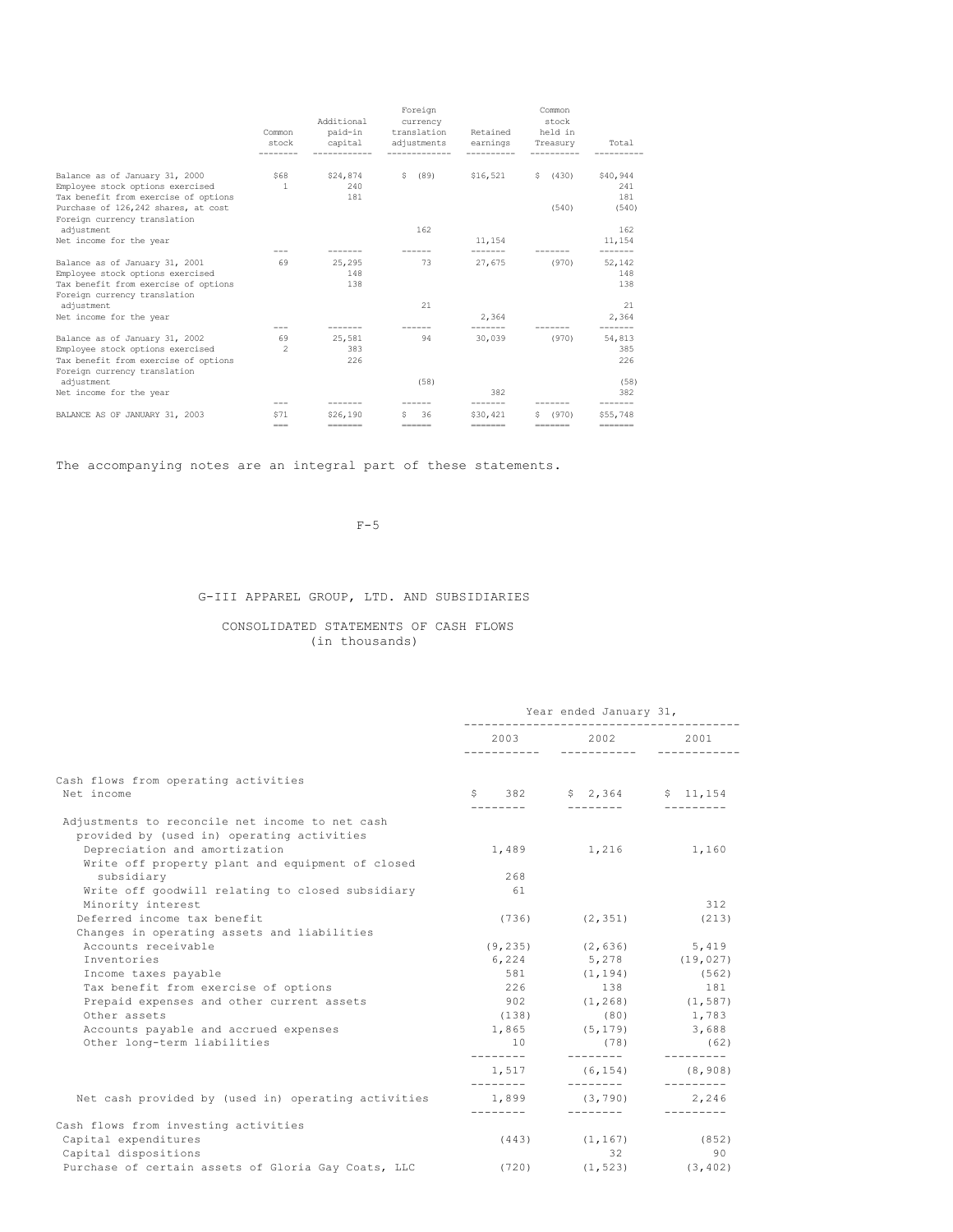|  | Net cash used in investing activities | (1, 163) | (2,658) | (4, 164) |
|--|---------------------------------------|----------|---------|----------|
|  |                                       |          |         |          |

#### $F-6$

## G-III APPAREL GROUP, LTD. AND SUBSIDIARIES

## CONSOLIDATED STATEMENTS OF CASH FLOWS (CONTINUED) (in thousands)

|                                                     | YEAR ENDED JANUARY 31, |                                        |                     |  |
|-----------------------------------------------------|------------------------|----------------------------------------|---------------------|--|
|                                                     |                        | 2003 2002 2001<br>_____________        |                     |  |
| Cash flows from financing activities                |                        |                                        |                     |  |
| Decrease in notes payable, net                      |                        | $\frac{1}{2}$ (30) $\frac{1}{2}$ (700) | \$(1, 811)          |  |
| Proceeds from capital lease obligations             |                        | 381                                    |                     |  |
| Payments for capital lease obligations              | (106)                  |                                        | $(152)$ $(100)$     |  |
| Proceeds from exercise of stock options             | 385                    | 148                                    | 241                 |  |
| Investment in joint venture by Minority Partner     |                        |                                        | (1, 333)            |  |
| Purchase of common stock for Treasury               |                        |                                        | (540)               |  |
|                                                     |                        |                                        |                     |  |
| Net cash provided by (used in) financing activities | 249                    | (323)                                  | (3, 543)            |  |
|                                                     | ------                 | ---------                              |                     |  |
| Effect of exchange rate charges on cash and cash    |                        |                                        |                     |  |
| equivalents                                         | (58)                   | 21                                     | 162                 |  |
|                                                     | $- - - - - -$          |                                        |                     |  |
| NET INCREASE (DECREASE) IN CASH AND                 |                        |                                        |                     |  |
| CASH EQUIVALENTS                                    | 927                    |                                        | $(6, 750)$ (5,299)  |  |
| Cash and cash equivalents at beginning of year      |                        | 2,481 9,231 14,530                     |                     |  |
|                                                     | -------                | __________                             |                     |  |
| Cash and cash equivalents at end of year            |                        | \$3,408 \$ 2,481                       | \$9,231             |  |
|                                                     |                        | ======    ========                     | $=$ = = = = = = = = |  |
| Supplemental disclosures of cash flow information:  |                        |                                        |                     |  |
| Cash paid during the year for:                      |                        |                                        |                     |  |
| <b>Tnterest</b>                                     |                        | $$1,645$ $$3,235$ $$2,780$             |                     |  |
| Income taxes                                        |                        | $$1,779$ $$3,488$                      | \$8,050             |  |

The accompanying notes are an integral part of these statements.

 $F-7$ 

G-III APPAREL GROUP, LTD. AND SUBSIDIARIES

## NOTES TO CONSOLIDATED FINANCIAL STATEMENTS

January 31, 2003, 2002, and 2001

## NOTE A - SIGNIFICANT ACCOUNTING POLICIES

A summary of the significant accounting policies consistently applied in the preparation of the accompanying consolidated financial statements follows:

1. Business Activity and Principles of Consolidation

As used in these financial statements, the term "Company" or "G-III" refers to G-III Apparel Group, Ltd. and its majority-owned subsidiaries. The Company designs, manufactures, imports, and markets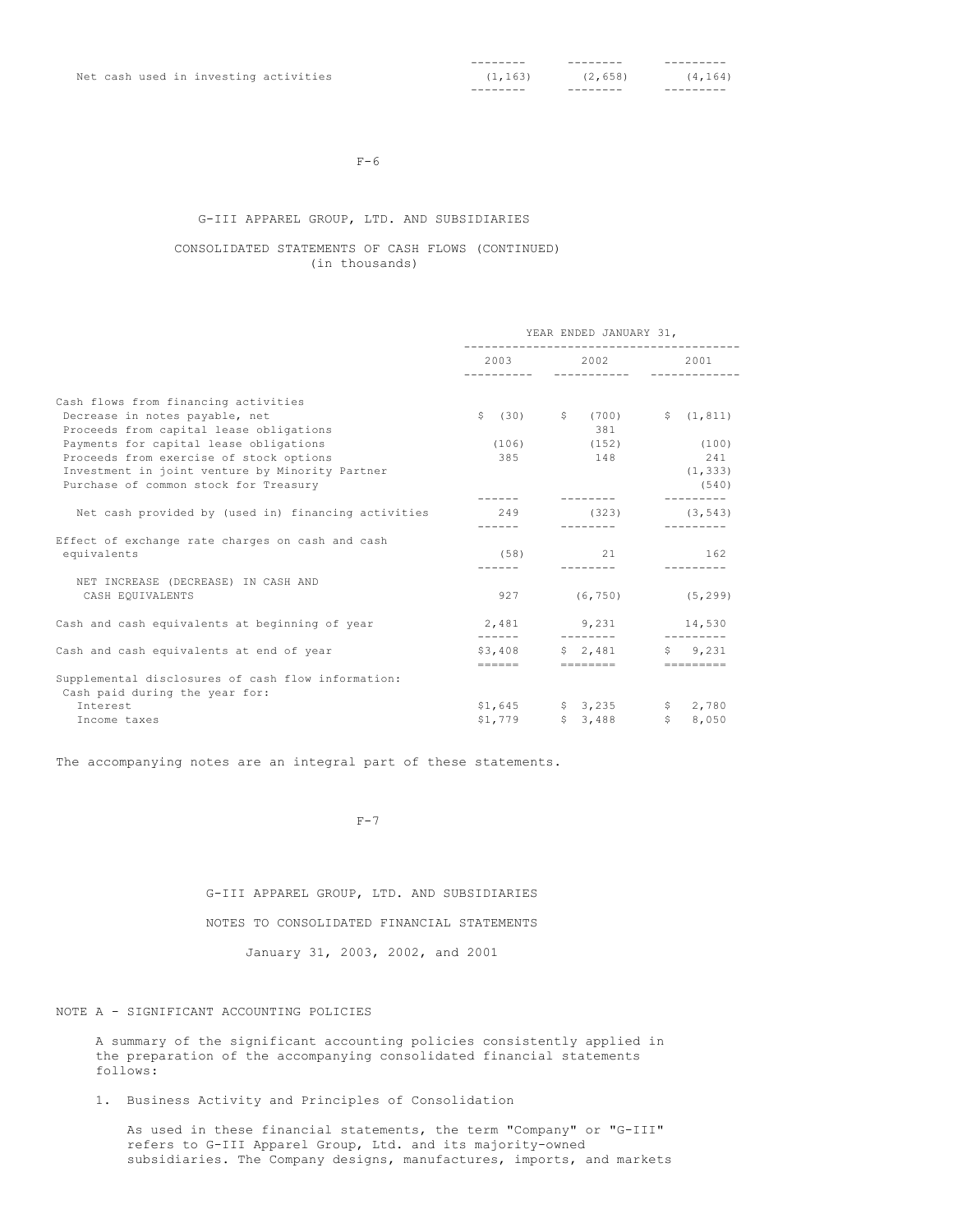an extensive range of leather and textile apparel which is sold to retailers throughout the United States. The Company also operates one retail outlet store.

The Company consolidates the accounts of all its majority-owned subsidiaries. The fiscal year-end for the Company's Indonesian subsidiary is December 31, and is included in the Company's consolidation as of that date. The effect of the intervening period on the results for prior years is not significant to the financial results of the Company. All material intercompany balances and transactions have been eliminated.

References to fiscal years refer to the year ended or ending on January 31 of that year.

Certain reclassifications have been made to conform to the fiscal 2003 presentation.

2. Revenue Recognition

The Company recognizes sales when merchandise is shipped. In addition, the Company acts as an agent in brokering sales between its customers and overseas factories. On these transactions, the Company recognizes commission fee income on the sales that are financed by and shipped directly to its customers. This income is recorded at the time the merchandise is shipped.

3. Returns and Allowances

The Company establishes reserves for returns and allowances based on current and historical information and trends. Sales and accounts receivable have been reduced by such amounts.

 $F-8$ 

G-III APPAREL GROUP, LTD. AND SUBSIDIARIES

NOTES TO CONSOLIDATED FINANCIAL STATEMENTS (CONTINUED)

January 31, 2003, 2002, and 2001

NOTE A - SIGNIFICANT ACCOUNTING POLICIES (CONTINUED)

4. Inventories

Inventories are stated at the lower of cost (determined by the weighted average method, which approximates the first-in, first-out method) or market.

5. Intangibles

In January 2001, the Company purchased the operations and certain assets of Gloria Gay Coats, LLC for \$3.4 million. Approximately \$1.1 million of the purchase price was allocated to a license agreement acquired in connection with this transaction. The Company was also contractually obligated to make certain contingent payments if the division reached certain performance criteria in each of the two years ending January 31, 2003. Pursuant to the purchase agreement, additional payments of \$720,000 and \$1.5 million were paid or accrued as of January 31, 2003 and 2002, respectively. These additional payments were also allocated to the license agreement. The \$2.9 million aggregate net intangible is included in other assets on the balance sheet and is being amortized using the straight-line method through 2009, the expected life of this license.

6. Depreciation and Amortization

Depreciation and amortization are provided by straight-line methods in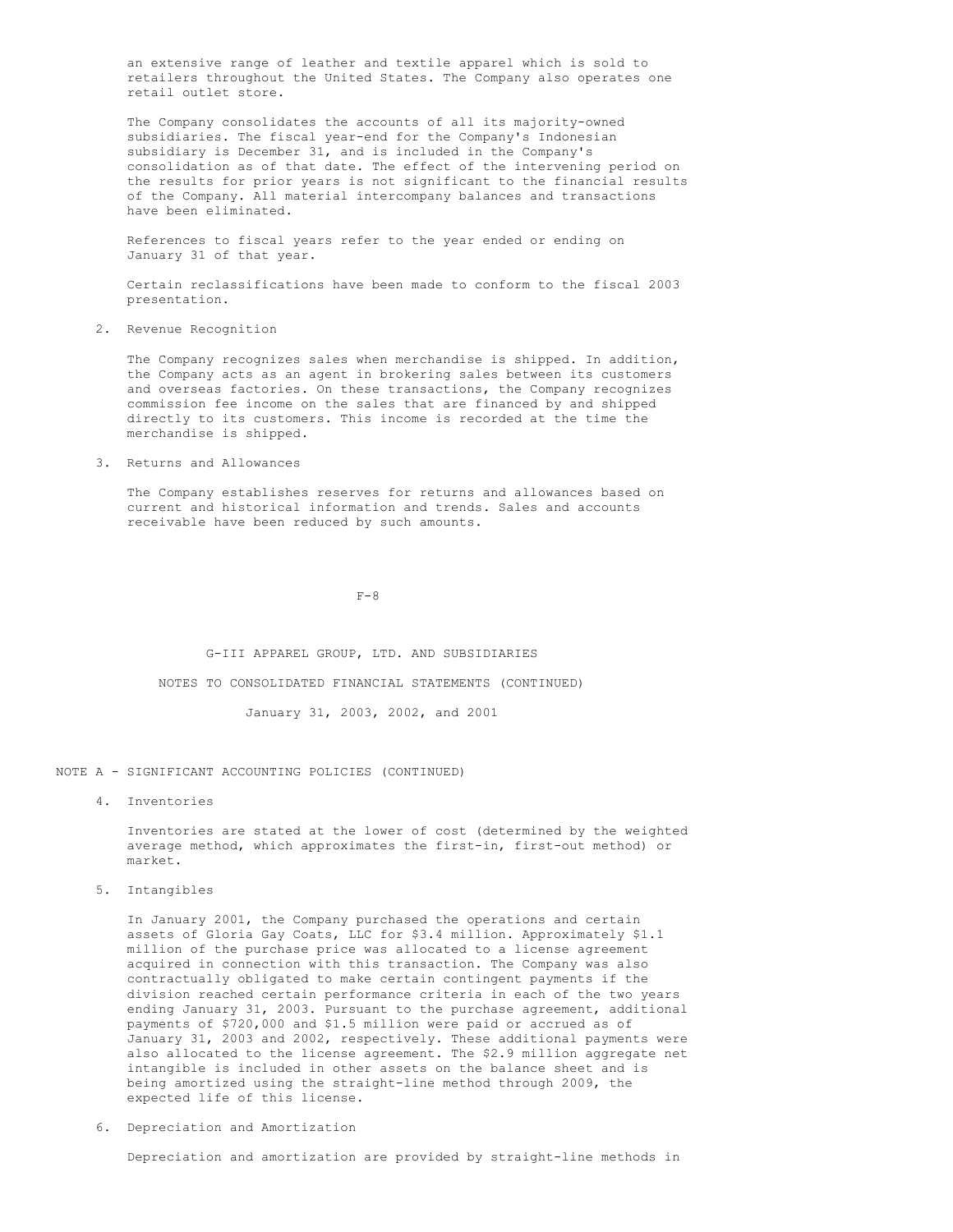amounts sufficient to relate the cost of depreciable assets to operations over their estimated service lives.

The following are the estimated lives of the Company's fixed assets:

| Machinery and equipment | 5 to 7 years |
|-------------------------|--------------|
| Furniture and fixtures  | 5 years      |
| Computer equipment      | 2 to 5 years |
| Building                | 20 years     |

Leasehold improvements are amortized over the lives of the respective leases or the service lives of the improvements, whichever is shorter.

 $F-9$ 

G-III APPAREL GROUP, LTD. AND SUBSIDIARIES

NOTES TO CONSOLIDATED FINANCIAL STATEMENTS (CONTINUED)

January 31, 2003, 2002, and 2001

NOTE A - SIGNIFICANT ACCOUNTING POLICIES (CONTINUED)

#### 7. Impairment of Long-Lived Assets

The Company annually evaluates the carrying value of its long-lived assets to determine whether changes have occurred that would suggest that the carrying amount of such assets may not be recoverable based on the estimated future undiscounted cash flows of the businesses to which the assets relate. Any impairment loss would be equal to the amount by which the carrying value of the assets exceeded its fair value.

8. Income Taxes

Deferred income tax assets reflect the tax effects of temporary differences between the carrying amounts of assets and liabilities for financial reporting purposes and the amounts used for income tax purposes.

9. Cash Equivalents

The Company considers all highly liquid investments purchased with a maturity of three months or less to be cash equivalents.

10. Joint Ventures

China

In fiscal 1995, the Company entered into a joint venture agreement with a Chinese entity principally to operate a factory located in the People's Republic of China. The Company invested \$542,000 to obtain a 39% interest in the joint venture company. The joint venture company has an initial term of twenty years. The Company accounts for the joint venture operations, which are not material, using the equity method of accounting.

#### BET Design Studio

In 1997, the Company formed BET Design Studio, LLC, a joint venture with Black Entertainment Television, Inc. ("BET"). The Company had a 50.1% ownership interest in the joint venture and included the results of the joint venture less the share of the minority interest in its consolidated financial statements. Through March 31, 2000, the Company and BET had each contributed \$3.8 million to the joint venture. In November 1999, the Company and BET agreed to cease the operations of the joint venture (see Note F). The joint venture was dissolved effective as of January 31, 2001.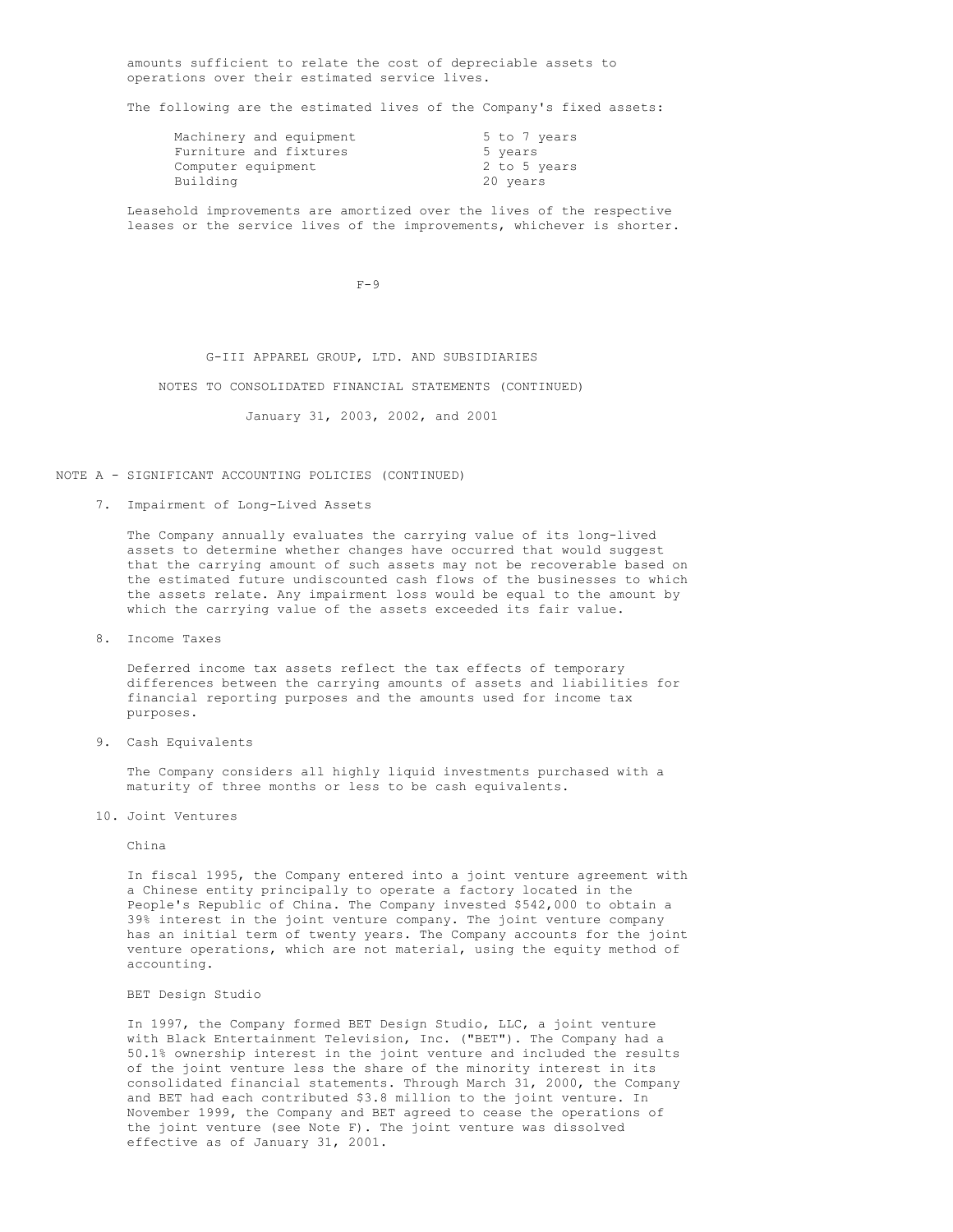## G-III APPAREL GROUP, LTD. AND SUBSIDIARIES

## NOTES TO CONSOLIDATED FINANCIAL STATEMENTS (CONTINUED)

January 31, 2003, 2002, and 2001

## NOTE A - SIGNIFICANT ACCOUNTING POLICIES (CONTINUED)

11. Net Income Per Common Share

Basic earnings per share amounts have been computed using the weighted average number of common shares outstanding during each year. Diluted earnings per share amounts have been computed using the weighted average number of common shares and the dilutive potential common shares outstanding during the year.

A reconciliation between basic and diluted earnings per share is as follows:

|                              | Year ended January 31,        |                                                                            |                           |  |
|------------------------------|-------------------------------|----------------------------------------------------------------------------|---------------------------|--|
|                              | 2003                          | 2002<br>$- - - - - - - -$                                                  |                           |  |
|                              |                               | (in thousands, except per share amounts)                                   |                           |  |
| Net income                   | $S = 382$<br>$=$              | \$2,364<br>=======                                                         | \$11,154<br>=======       |  |
| Basic EPS:                   |                               |                                                                            |                           |  |
| Basic common shares          | 6,764<br>$=$ = = = = = =      | 6,676<br>$=$ = = = = = =                                                   | 6,562<br>$=$ = = = = = =  |  |
| Basic EPS                    | $S = 0.06$<br>$=$ = = = = = = | \$0.35<br>$\qquad \qquad \equiv \equiv \equiv \equiv \equiv \equiv \equiv$ | \$1.70<br>$=$ = = = = = = |  |
| Diluted EPS:                 |                               |                                                                            |                           |  |
| Basic common shares          | 6,764                         | 6,676                                                                      | 6,562                     |  |
| Plus impact of stock options | 583                           | 698                                                                        | 559                       |  |
|                              |                               |                                                                            |                           |  |
| Diluted common shares        | 7,347                         | 7,374                                                                      | 7,121                     |  |
|                              | $=$ = = = = = =               | $\qquad \qquad \equiv \equiv \equiv \equiv \equiv \equiv \equiv$           | $=$                       |  |
| Diluted EPS                  | $S \t 0.05$                   | \$0.32                                                                     | $S = 1.57$                |  |
|                              | $=$ = = = = = =               | $=$ = = = = = =                                                            | $=$ = = = = = =           |  |

Excluded from the above calculations are stock options for 45,000, 6,000, and 217,000 shares which were deemed to be antidilutive for the years ended January 31, 2003, 2002, and 2001, respectively.

 $F-11$ 

## G-III APPAREL GROUP, LTD. AND SUBSIDIARIES

NOTES TO CONSOLIDATED FINANCIAL STATEMENTS (CONTINUED)

## January 31, 2003, 2002, and 2001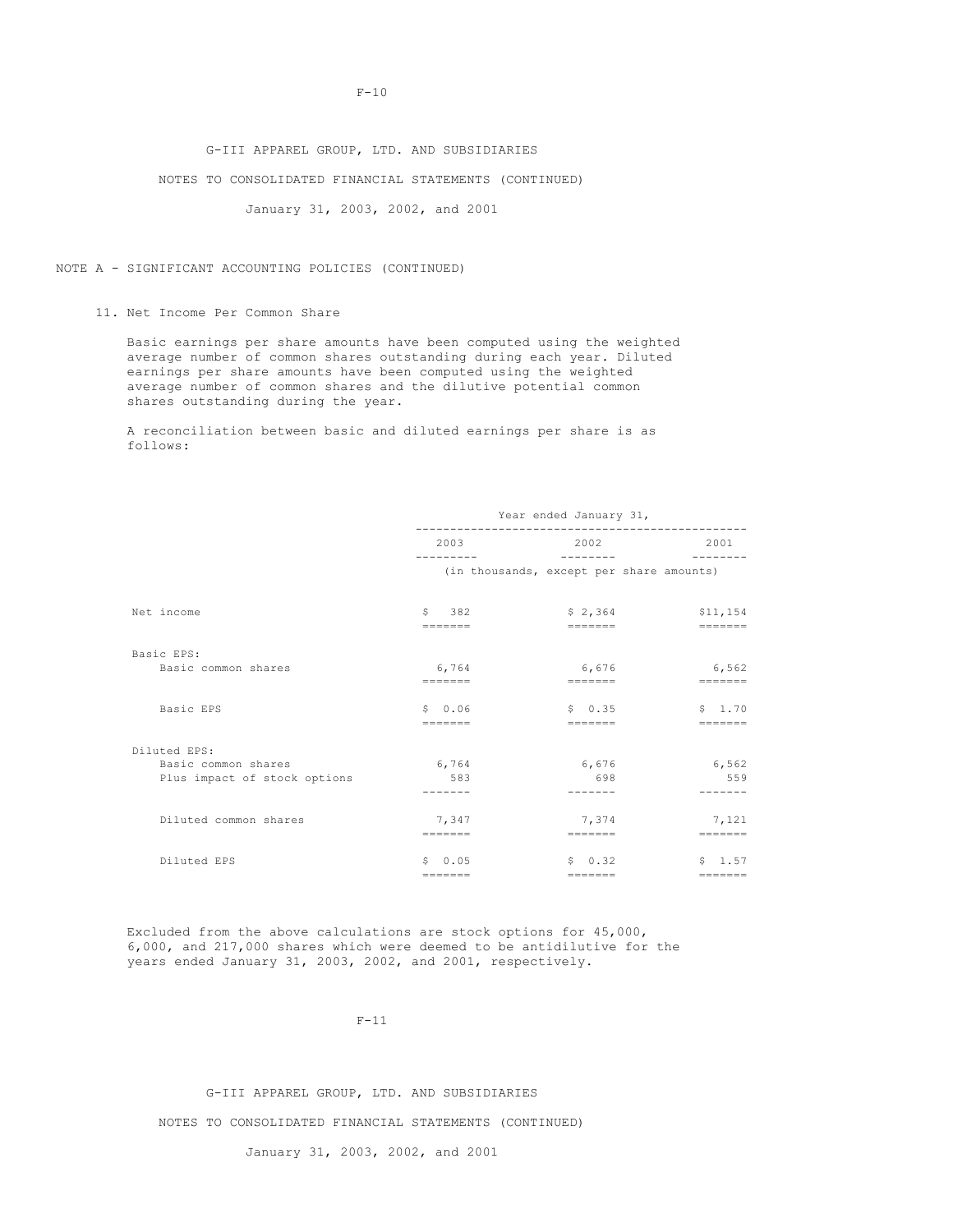## NOTE A - SIGNIFICANT ACCOUNTING POLICIES (CONTINUED)

#### 12. Stock-based Compensation

The Company grants stock options for a fixed number of shares to employees and directors with an exercise price equal to or greater than the fair value of the shares at the date of grant. The Company has adopted the disclosure-only provision of Statements of Financial Accounting Standards ("SFAS") No. 123, "Accounting for Stock-Based Compensation," which permits the Company to account for stock option grants in accordance with Accounting Principles Board ("APB") Opinion No. 25, "Accounting for Stock Issued to Employees." Accordingly, the Company recognizes no compensation expense for the stock option grants.

Pro forma disclosures, as required by SFAS No. 148, "Accounting for Stock Based Compensation - Transition and Disclosure," are computed as if the Company recorded compensation expense based on the fair value for stock-based awards at grant date. The following pro forma information includes the effects of these options:

|                                                                                                                      | Year ended January 31, |                                          |              |                            |                |                               |  |
|----------------------------------------------------------------------------------------------------------------------|------------------------|------------------------------------------|--------------|----------------------------|----------------|-------------------------------|--|
|                                                                                                                      |                        | 2003                                     |              | 2002                       |                | 2001                          |  |
|                                                                                                                      |                        | (in thousands, except per share amounts) |              |                            |                |                               |  |
| Net income - as reported<br>Deduct: Stock-based employee compensation<br>expense determined under fair value method, |                        | \$2,364                                  |              |                            |                | \$11,154                      |  |
| net of related tax effects                                                                                           |                        | 297                                      |              | 335                        |                | 254                           |  |
| Pro forma net income                                                                                                 | S.                     | 85<br>$=$ = = = = =                      |              | \$2.029<br>$=$ = = = = = = |                | \$10,900<br>$=$ = = = = = = = |  |
| Earnings per share:                                                                                                  |                        |                                          |              |                            |                |                               |  |
| Basic - as reported                                                                                                  | \$                     | .06                                      |              | \$35                       |                | \$1.70                        |  |
| Basic - adjusted                                                                                                     | Ś.                     | .01                                      | S            | .30                        | $\mathsf{S}^-$ | 1.66                          |  |
| Diluted - as reported                                                                                                | \$                     | .05                                      |              | \$32                       |                | \$1.57                        |  |
| Diluted - adjusted                                                                                                   | \$                     | .01                                      | $\mathsf{S}$ | .28                        | S              | 1.53                          |  |

The effects of applying SFAS 123 on this pro forma disclosure may not be indicative of future results. SFAS 123 does not apply to grants prior to 1995, and additional awards in future years may or may not be granted.

#### $F-12$

G-III APPAREL GROUP, LTD. AND SUBSIDIARIES NOTES TO CONSOLIDATED FINANCIAL STATEMENTS (CONTINUED) January 31, 2003, 2002, and 2001

#### NOTE A - SIGNIFICANT ACCOUNTING POLICIES (CONTINUED)

13. Use of Estimates

In preparing financial statements in conformity with accounting principles generally accepted in the United States, management is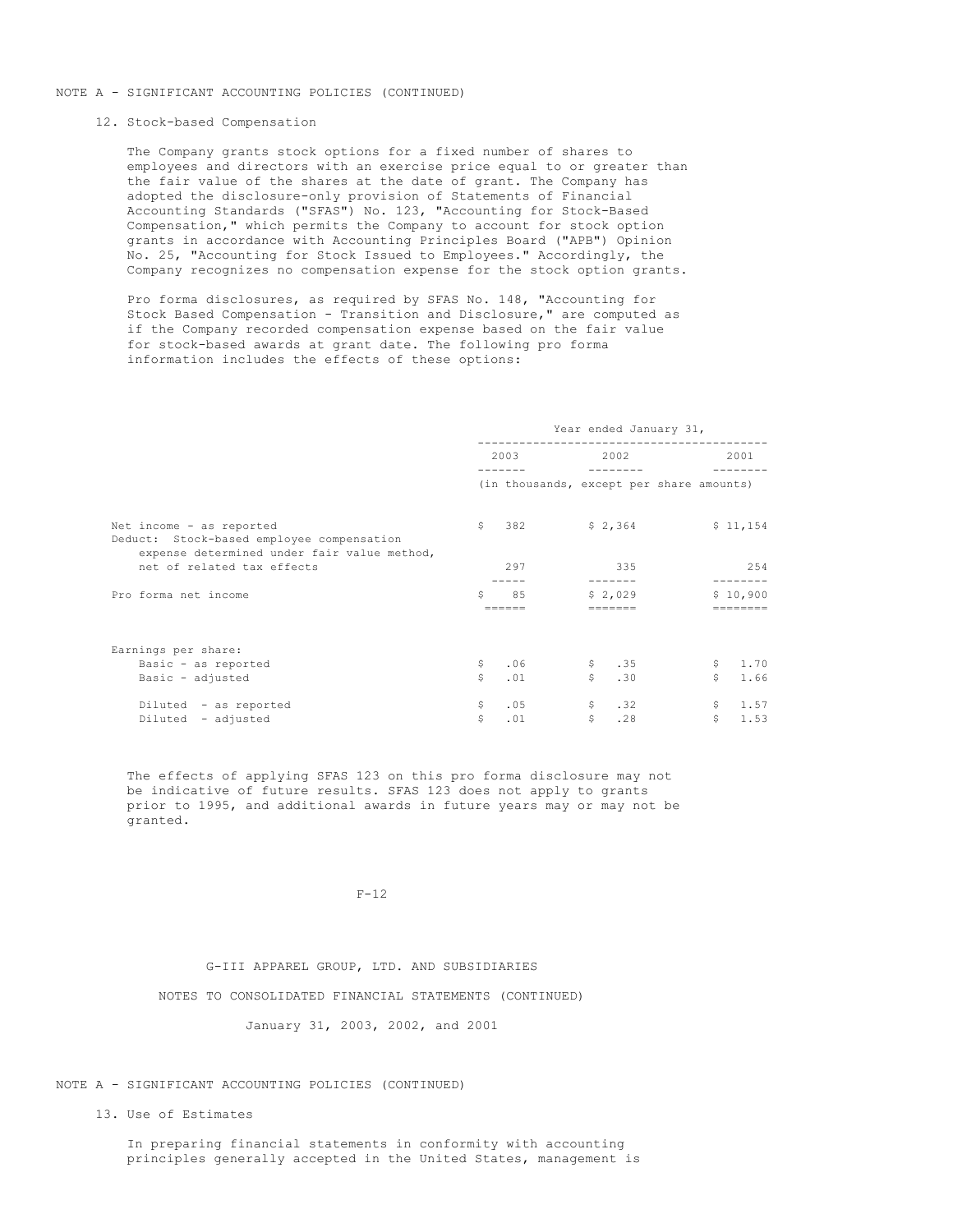required to make estimates and assumptions that affect the reported amounts of assets and liabilities, the disclosure of contingent assets and liabilities at the date of the financial statements, and the reported amounts of revenues and expenses during the reporting period. Actual results could differ from those estimates.

14. Fair Value of Financial Instruments

Based on borrowing rates currently available to the Company for bank loans with similar terms and maturities, the fair value of the Company's short-term debt approximates the carrying value. Furthermore, the carrying value of all other financial instruments potentially subject to valuation risk (principally consisting of cash, accounts receivable and accounts payable) also approximates fair value.

15. Advertising Costs

The Company expenses advertising costs as incurred. Advertising costs charged to expense were \$5.5 million, \$4.5 million, and \$2.4 million in fiscal 2003, 2002, and 2001, respectively.

 $F-13$ 

#### G-III APPAREL GROUP, LTD. AND SUBSIDIARIES

NOTES TO CONSOLIDATED FINANCIAL STATEMENTS (CONTINUED)

January 31, 2003, 2002, and 2001

NOTE A - SIGNIFICANT ACCOUNTING POLICIES (CONTINUED)

16. Foreign Currency Translation

The financial statements of subsidiaries outside the United States, other than Indonesia are measured using local currency as the functional currency. Assets and liabilities are translated at the rates of exchange at the balance sheet date. Income and expense items are translated at average monthly rates of exchange. Gains and losses from foreign currency transactions of these subsidiaries are included in net earnings.

The financial statements of the Indonesian subsidiary use the U.S. dollar as the functional currency and have certain transactions denominated in a local currency which are remeasured as if the functional currency were the U.S. dollar. The remeasurement of local currencies into U.S. dollars creates translation adjustments which are included in net income. Exchange gains and losses in fiscal 2003, 2002, and 2001 resulting from foreign currency transactions, including those resulting from foreign currency translation losses, have not been significant and are included in the respective statements of income.

17. Effects of Recently Issued Accounting Pronouncements

Business Combination and Goodwill and Other Intangible Assets

In June 2001, the Financial Accounting Standards Board ("FASB") issued Statements of Financial Accounting Standards ("SFAS") No. 141, Business Combinations, and No. 142, Goodwill and Other Intangible Assets, effective for fiscal years beginning after December 15, 2001. Under the new guidelines, goodwill and intangible assets deemed to have indefinite lives will no longer be amortized, but will be subject to annual impairment tests in accordance with these statements. Other intangible assets will continue to be amortized over their useful lives. The Company adopted these pronouncements effective as of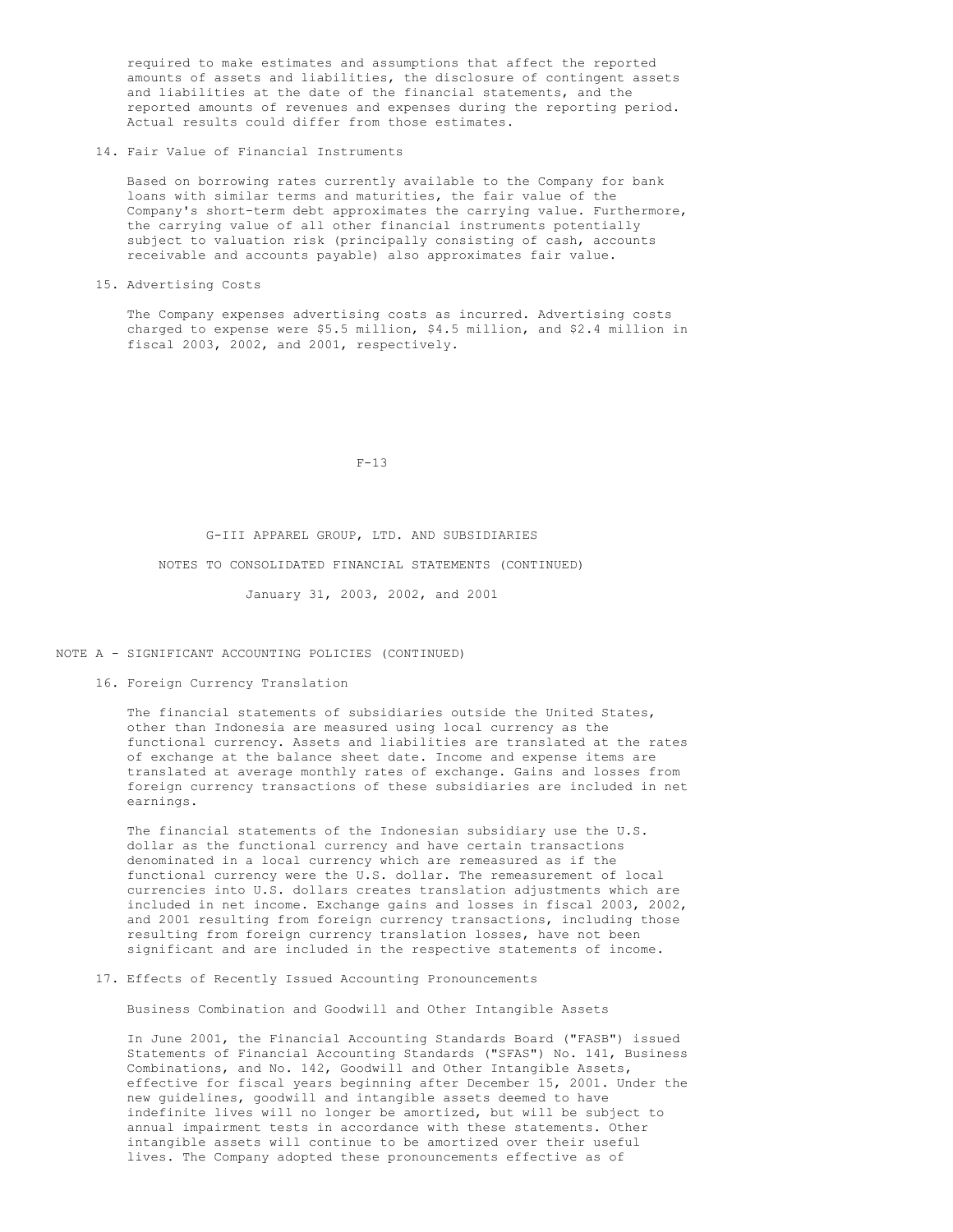February 1, 2002. Adoption of this Statement did not have a material impact on the Company's consolidated results of operations and financial position.

#### $F-14$

G-III APPAREL GROUP, LTD. AND SUBSIDIARIES NOTES TO CONSOLIDATED FINANCIAL STATEMENTS (CONTINUED) January 31, 2003, 2002, and 2001

NOTE A - SIGNIFICANT ACCOUNTING POLICIES (CONTINUED)

17. Effects of Recently Issued Accounting Pronouncements (continued)

Impairment or Disposal of Long-Lived Assets

In August 2001, the FASB issued Statement No. 144, "Accounting for the Impairment or Disposal of Long-Lived Assets." This statement supercedes Statement No. 121. Although this Statement retains many of the fundamental provisions of Statement No. 121, it expands the scope of discontinued operations and significantly changes the criteria for classifying an asset as held-for-sale. The provisions of this statement are effective for fiscal years beginning after December 15, 2001. The Company adopted this pronouncement effective as of February 1, 2002. Adoption of this Statement did not have a material impact on the Company's consolidated results of operations and financial position.

Costs Associated with Exit or Disposal Activities

In June 2002, the Financial Accounting Standards Board issued SFAS No. 146, "Accounting for Costs Associated with Exit or Disposal Activities" ("SFAS 146"). SFAS 146 requires companies to recognize costs associated with exit or disposal activities when they are incurred rather than at the date of a commitment to an exit or disposal plan. Examples of costs covered by SFAS 146 include lease termination costs and certain employee severance costs that are associated with a restructuring, discontinued operation, plant closing, or other exit or disposal activity. SFAS 146 is to be applied prospectively to exit or disposal activities initiated after December 31, 2002. The Company is currently evaluating the requirements and impact of SFAS 146 and does not expect that the adoption of SFAS 146 will have a material effect on its consolidated results of operations or financial position.

 $F-1.5$ 

G-III APPAREL GROUP, LTD. AND SUBSIDIARIES NOTES TO CONSOLIDATED FINANCIAL STATEMENTS (CONTINUED)

January 31, 2003, 2002, and 2001

NOTE B - INVENTORIES

Inventories consist of: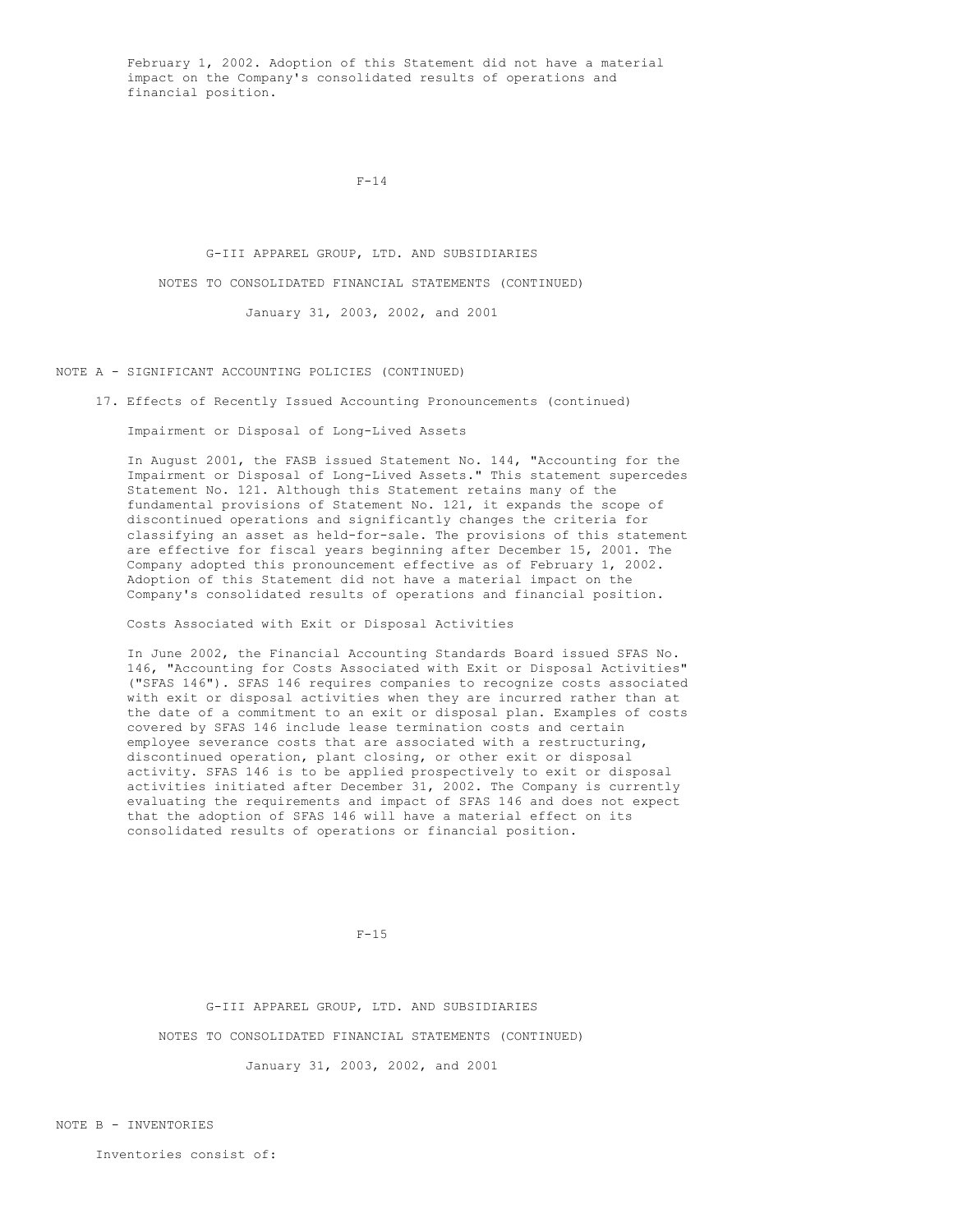|                 | January 31,            |          |  |
|-----------------|------------------------|----------|--|
|                 | 2003                   | 2002     |  |
|                 |                        |          |  |
|                 | $-------(000's)------$ |          |  |
| Finished goods  | \$21,285               | \$18,240 |  |
| Work-in-process | 208                    | 576      |  |
| Raw materials   | 9,455                  | 18,356   |  |
|                 |                        |          |  |
|                 | \$30,948               | \$37,172 |  |
|                 |                        |          |  |

Raw materials of \$8.7 million and \$8.2 million were maintained in China at January 31, 2003 and January 31, 2002, respectively. Raw materials of \$8.0 million were maintained in Indonesia at January 31, 2002. There were no raw materials in Indonesia at January 31, 2003.

#### NOTE C - PROPERTY, PLANT AND EQUIPMENT

Property, plant and equipment at cost consist of:

|                                                                                                                                                | January 31,                 |         |  |
|------------------------------------------------------------------------------------------------------------------------------------------------|-----------------------------|---------|--|
|                                                                                                                                                | 2003                        | 2002    |  |
|                                                                                                                                                | $---------(000's)---------$ |         |  |
| Machinery and equipment                                                                                                                        | \$1,498                     | \$1,732 |  |
| Leasehold improvements                                                                                                                         | 5,166                       | 5,061   |  |
| Furniture and fixtures                                                                                                                         | 1,408                       | 1,752   |  |
| Computer equipment                                                                                                                             | 5,514                       | 5,288   |  |
| Land and building                                                                                                                              | 969                         | 969     |  |
| Property under capital leases (Note H)                                                                                                         |                             |         |  |
| Computer equipment                                                                                                                             | 180                         | 180     |  |
| Leasehold improvements                                                                                                                         | 200                         | 200     |  |
|                                                                                                                                                |                             |         |  |
|                                                                                                                                                | 14,935                      | 15,182  |  |
| Less accumulated depreciation and<br>amortization (including \$138,000<br>and \$43,000 on property under<br>capital leases at January 31, 2003 |                             |         |  |
| and 2002, respectively)                                                                                                                        | 12,870                      | 12,161  |  |
|                                                                                                                                                |                             |         |  |
|                                                                                                                                                | \$2,065                     | \$3.021 |  |
|                                                                                                                                                | =======                     | ======= |  |

F-16

## G-III APPAREL GROUP, LTD. AND SUBSIDIARIES

NOTES TO CONSOLIDATED FINANCIAL STATEMENTS (CONTINUED)

January 31, 2003, 2002, and 2001

#### NOTE D - NOTES PAYABLE

Notes payable include foreign notes payable by PT Balihides, the Company's Indonesian subsidiary. The foreign notes payable represent maximum borrowings under a line of credit of approximately \$770,000 and \$800,000 with an Indonesian bank, as of January 31, 2003 and 2002. The loan is secured by the property, plant, and equipment of the subsidiary and is not the obligation of any G-III entity other than PT Balihides.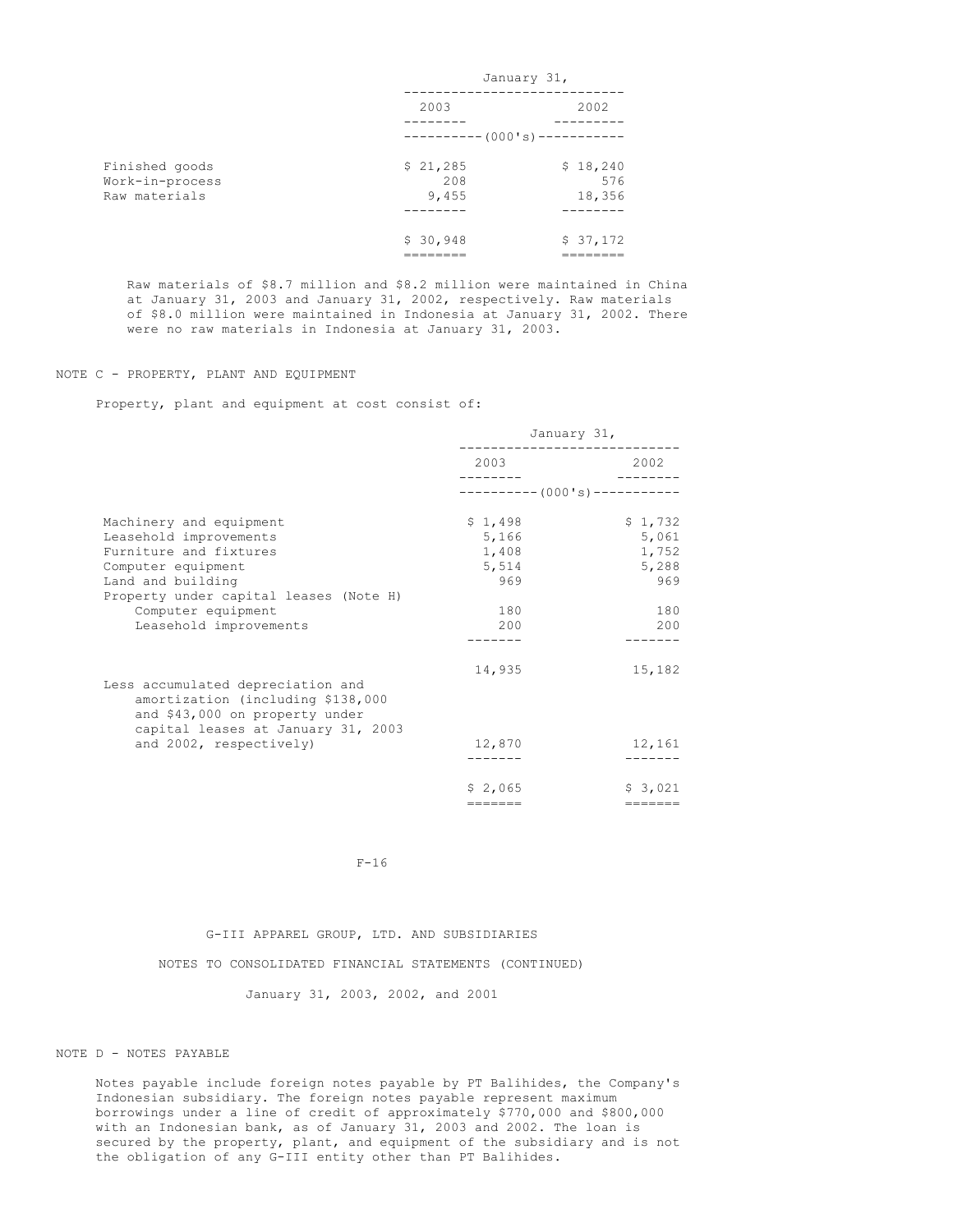The Company's domestic loan agreement, which expires on May 31, 2005, is a collateralized working capital line of credit with six banks that provides for an aggregate maximum line of credit in amounts that range from \$45 million to \$90 million at specific times during the year. The line of credit provides for maximum direct borrowings ranging from \$40 million to \$72 million during the year. The unused balance may be used for letters of credit. Amounts available for borrowing are subject to borrowing base formulas and overadvances specified in the agreement. The loan agreement contains financial covenants relating to earnings before interest, taxes, depreciation and amortization ("EBITDA") and tangible net worth. The Company was not in compliance with the EBITDA covenant for the year ended January 31, 2003. A waiver was received on March 18, 2003 regarding this covenant. There was no loan balance outstanding at either January 31, 2003 or 2002 under this agreement. The line of credit includes a requirement that the Company have no loans and acceptances outstanding for 45 consecutive days each year of the lending agreement. The Company met this requirement.

All borrowings under the agreement bear interest at the option of the Company at either the prevailing prime rate (4.25% at April 1, 2003) or LIBOR plus 225 basis points (3.53% at April 1, 2003) and are collateralized by the assets of the Company. The loan agreement requires the Company, among other covenants, to maintain certain earnings and tangible net worth levels, and prohibits the payment of cash dividends.

The weighted average interest rates for amounts borrowed under the domestic loan agreement and the PT Balihides notes were 4.4% and 6.0% for the years ended January 31, 2003 and 2002, respectively.

At January 31, 2003 and 2002, the Company was contingently liable under letters of credit in the amount of approximately \$3.7 million and \$2.6 million, respectively.

#### $F-17$

#### G-III APPAREL GROUP, LTD. AND SUBSIDIARIES

#### NOTES TO CONSOLIDATED FINANCIAL STATEMENTS (CONTINUED)

January 31, 2003, 2002, and 2001

#### NOTE E - OTHER LIABILITIES

Other long-term liabilities consist of:

|                                       | January 31, |                                   |  |
|---------------------------------------|-------------|-----------------------------------|--|
|                                       | 2003        | 2002                              |  |
|                                       |             |                                   |  |
|                                       |             | ------------- (000's)------------ |  |
| Non-recurring charges                 |             | - 27<br>Ŝ.                        |  |
| Capital lease obligations             | 88          | 203                               |  |
| Supplemental employee retirement plan | 22.5        | 188                               |  |
|                                       |             |                                   |  |
|                                       | \$313       | 418<br>S.                         |  |
|                                       |             |                                   |  |

#### NOTE F - NON-RECURRING CHARGES

The status of the components of the nonrecurring charges was: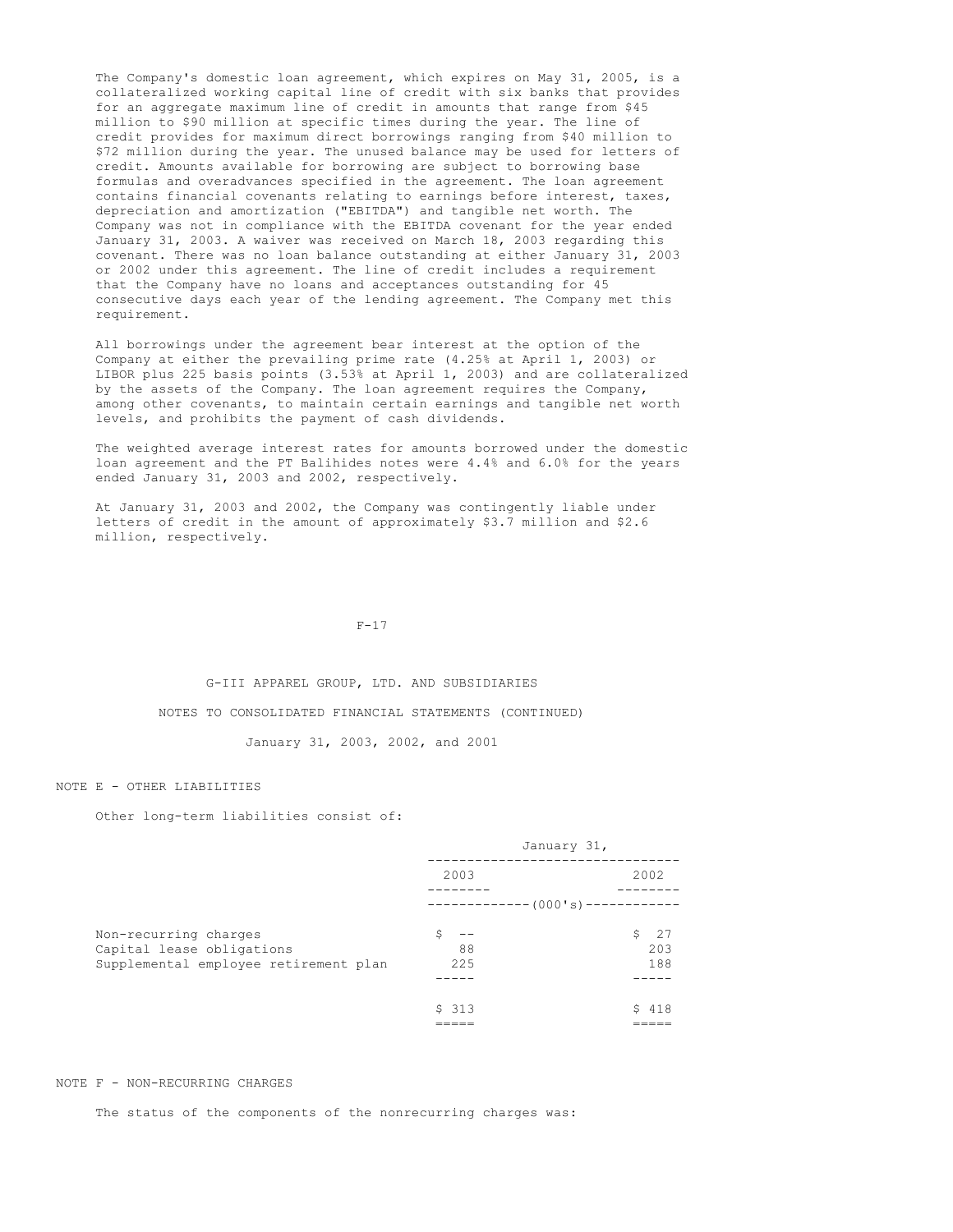|                                    |         |                                                         | RESERVE AT  |
|------------------------------------|---------|---------------------------------------------------------|-------------|
|                                    | Initial | Utilized in                                             | JANUARY 31, |
|                                    | charge  | fiscal 2003                                             | 2003        |
|                                    |         |                                                         |             |
|                                    |         | ----------------------- (000's)------------------------ |             |
| Severance                          | \$2,050 | \$1,123                                                 | \$.<br>927  |
|                                    |         |                                                         |             |
| Accrued expenses and other         | 1,040   | 470                                                     | 570         |
| Professional fees                  | 435     | 15                                                      | 420         |
| Net write-off of Indonesian assets | 385     | 385                                                     |             |
| Inventory valuation impairment     | 200     | 200                                                     |             |
|                                    |         |                                                         |             |
|                                    | \$4,110 | \$2,193                                                 | \$1,917     |
|                                    |         |                                                         |             |
|                                    |         |                                                         |             |

In December 2002, the Company announced its decision to close its manufacturing facility in Indonesia due to rapidly rising costs and losses associated with this facility, as well as the political and economic instability in Indonesia. The fiscal quarter and year ended January 31, 2003 include charges aggregating \$4.1 million (\$3.4 million on an after-tax basis) in connection with this closedown. In the Company's Consolidated Statements of Income, \$3.6 million of these charges are included in "Unusual or non-recurring charges" and \$554,000 of these charges are included in "Cost of goods sold".

F-18

#### G-III APPAREL GROUP, LTD. AND SUBSIDIARIES

#### NOTES TO CONSOLIDATED FINANCIAL STATEMENTS (CONTINUED)

January 31, 2003, 2002, and 2001

### NOTE F - NON-RECURRING CHARGES (CONTINUED)

In November 1999, the Company formulated a plan to cease operations of the BET Design Studio joint venture. The joint venture generated approximately \$2.4 million in revenues and incurred losses of approximately \$2.0 million in the year ended January 31, 2000. In connection with the plan, the Company charged \$1.6 million to unusual and non-recurring charges in the year ended January 31, 2000. Following the disposition of the remaining assets and liabilities, the excess amount of \$643,000 was credited to unusual and non-recurring charges in the year ended January 31, 2001.

Based on current estimates, management believes that existing accruals are adequate.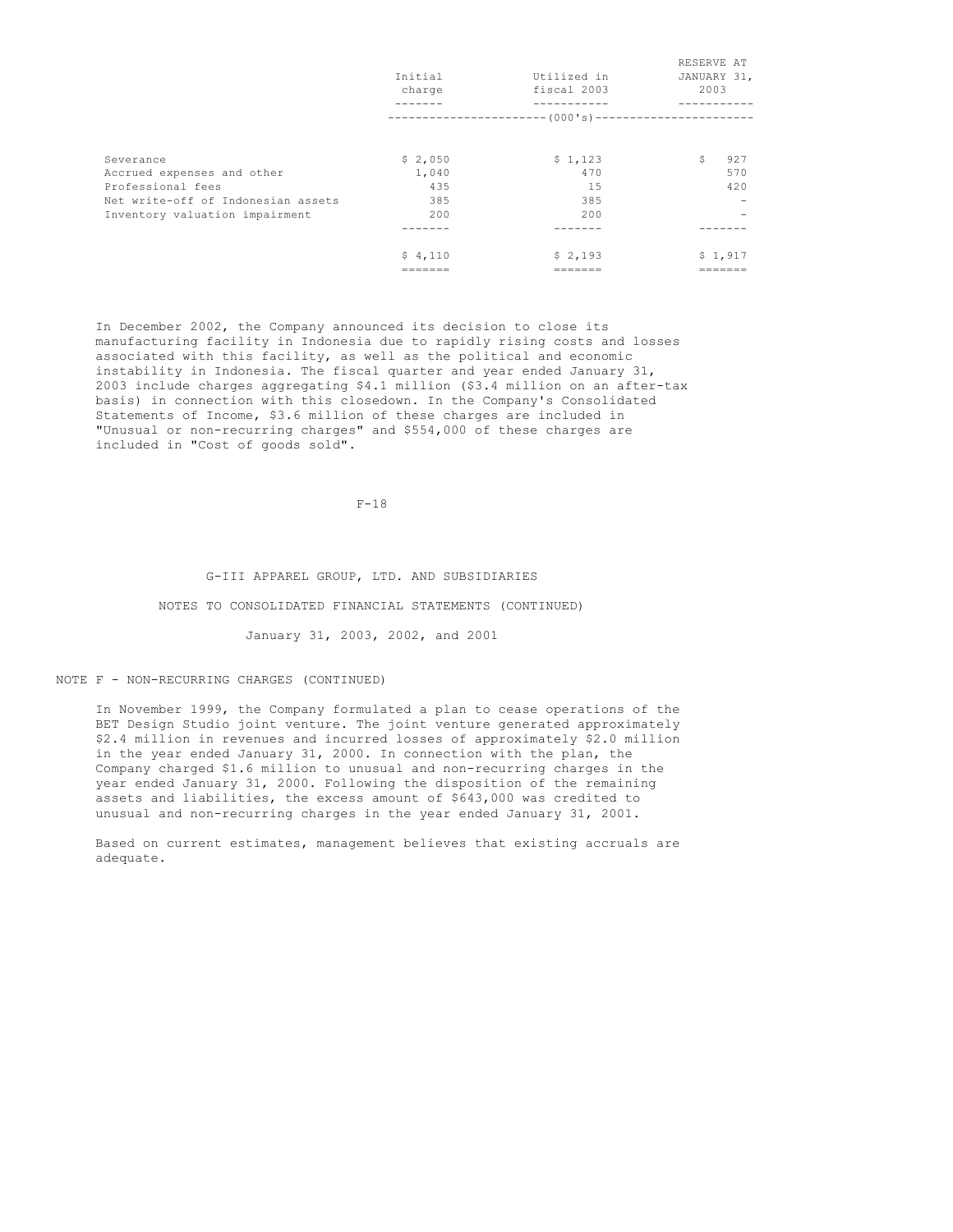# G-III APPAREL GROUP, LTD. AND SUBSIDIARIES NOTES TO CONSOLIDATED FINANCIAL STATEMENTS (CONTINUED)

January 31, 2003, 2002, and 2001

## NOTE G - INCOME TAXES

The income tax provision is comprised of the following:

|                                   |                                                                         | Year ended January 31,                               |          |  |  |  |
|-----------------------------------|-------------------------------------------------------------------------|------------------------------------------------------|----------|--|--|--|
|                                   | 2003                                                                    | 2002<br>---------                                    |          |  |  |  |
|                                   |                                                                         | ---------------------- (000's)---------------------- |          |  |  |  |
| Current                           |                                                                         |                                                      |          |  |  |  |
| Federal                           | \$1,402                                                                 | \$3,127                                              | \$5,993  |  |  |  |
| State and city                    | 462                                                                     | 519                                                  | 1,230    |  |  |  |
| Foreign                           | 760                                                                     | 216                                                  | 426      |  |  |  |
|                                   |                                                                         | -------                                              | -------  |  |  |  |
|                                   | 2,624                                                                   | 3,862                                                | 7,649    |  |  |  |
| Deferred benefit                  | (736)                                                                   | (2, 351)                                             | (213)    |  |  |  |
|                                   |                                                                         |                                                      |          |  |  |  |
|                                   | \$1,888                                                                 | \$1.511                                              | \$7,436  |  |  |  |
|                                   | $\qquad \qquad \equiv \equiv \equiv \equiv \equiv \equiv \equiv \equiv$ | =======                                              | -------- |  |  |  |
| Income (loss) before income taxes |                                                                         |                                                      |          |  |  |  |
| United States                     | \$2,691                                                                 | \$3,216                                              | \$16,881 |  |  |  |
| Non-United States                 | (421)                                                                   | 659                                                  | 1,709    |  |  |  |

The significant components of the Company's deferred tax asset at January 31, 2003 and 2002 are summarized as follows:

|                                              | 2003      | 2002                            |
|----------------------------------------------|-----------|---------------------------------|
|                                              |           | ------------ (000's)----------- |
| Supplemental employee retirement plan        | \$<br>117 | \$.<br>116                      |
| Officer bonus                                | 63        | 120                             |
| Provision for bad debts and sales allowances | 2,716     | 2,066                           |
| Depreciation and amortization                | 1,755     | 1,578                           |
| Inventory write-downs                        | 748       | 1,648                           |
| Advertising allowance                        | 568       | 381                             |
| Sales return accrual                         | 758       | 888                             |
| Straight-line lease                          | 297       | 260                             |
| Accrued non-recurring charges                | 702       | 84                              |
| Other                                        | 252       | 99                              |
|                                              |           |                                 |
|                                              | \$7.976   | \$7,240                         |
|                                              | .======   |                                 |

F-20

G-III APPAREL GROUP, LTD. AND SUBSIDIARIES

NOTES TO CONSOLIDATED FINANCIAL STATEMENTS (CONTINUED)

January 31, 2003, 2002, and 2001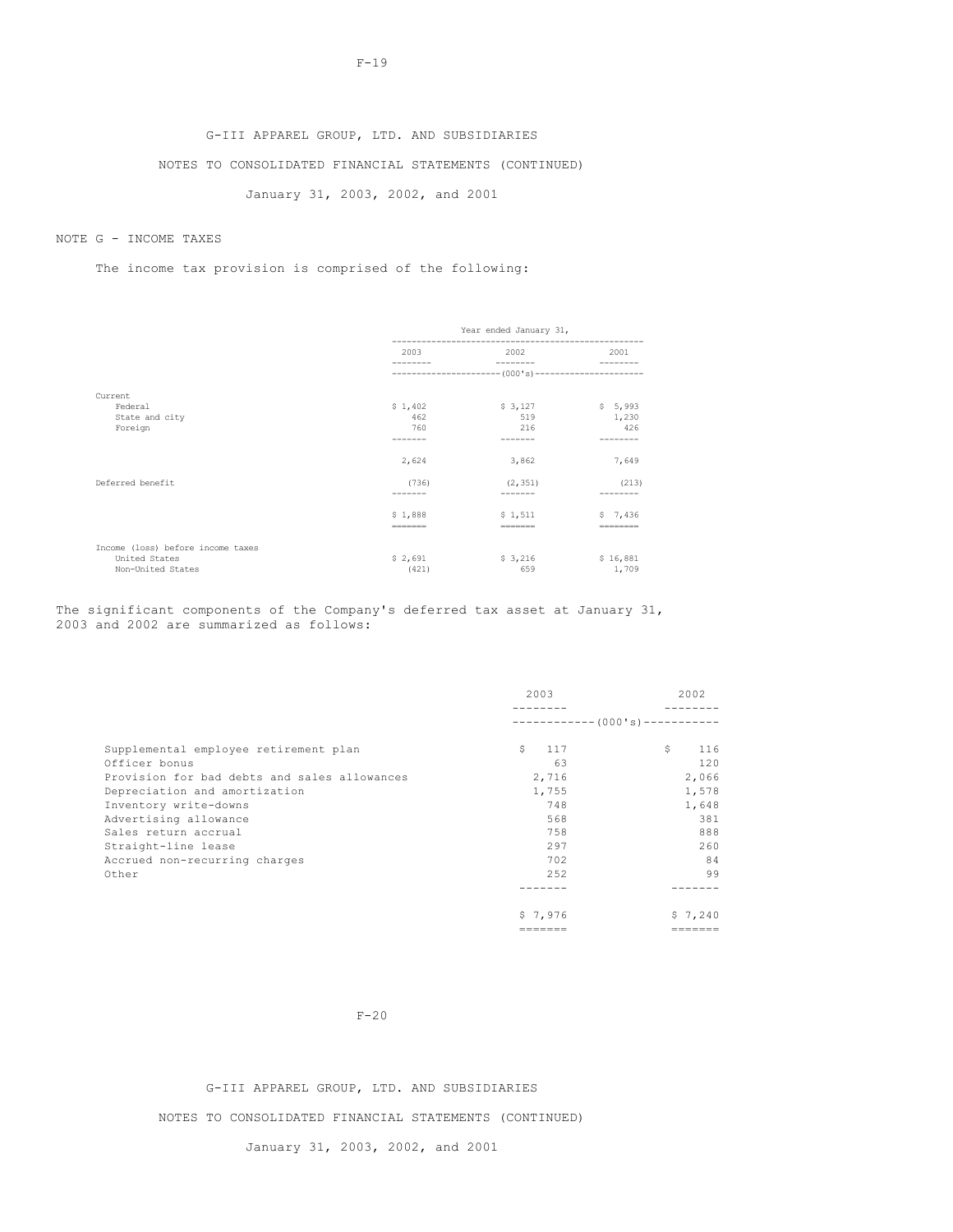The following is a reconciliation of the statutory federal income tax rate to the effective rate reported in the financial statements:

|                                              | YEAR ENDED<br>JANUARY 31, 2003 |           |  | Year ended<br>January 31, 2002 |         |  |         | Year ended<br>January 31, 2001 |                 |  |           |
|----------------------------------------------|--------------------------------|-----------|--|--------------------------------|---------|--|---------|--------------------------------|-----------------|--|-----------|
|                                              |                                |           |  |                                |         |  | Percent |                                |                 |  | Percent   |
|                                              |                                |           |  | PERCENT<br>OF                  |         |  | of      |                                |                 |  | of        |
|                                              |                                | AMOUNT    |  | INCOME                         | Amount  |  | income  |                                | Amount          |  | income    |
|                                              |                                | (000'S)   |  |                                | (000's) |  |         |                                | (000's)         |  |           |
| Provision for Federal income taxes at        |                                |           |  |                                |         |  |         |                                |                 |  |           |
| the statutory rate                           | s                              | 794       |  | 35.0%                          | \$1,356 |  | 35.0%   |                                | \$6,507         |  | 35.0%     |
| State and city income taxes,                 |                                |           |  |                                |         |  |         |                                |                 |  |           |
| net of Federal income tax benefit            |                                | 218       |  | 9.6                            | 33      |  | . 9     |                                | 774             |  | 4.2       |
| Effect of foreign taxable operations         |                                | 827       |  | 36.4                           | 42      |  | 1.1     |                                | (236)           |  | (1.3)     |
| Effect of permanent differences resulting in |                                |           |  |                                |         |  |         |                                |                 |  |           |
| Federal taxable income                       |                                | 51        |  | 2.2                            | 4.5     |  | 1.2     |                                | 21              |  | $\cdot$ 1 |
| Other, net                                   |                                | (2)       |  | $\overline{\phantom{a}}$       | 35      |  | .8      |                                | 370             |  | 2.0       |
|                                              |                                |           |  |                                |         |  |         |                                |                 |  |           |
| Actual provision for income taxes            |                                | \$1.888   |  | 83.2%                          | \$1.511 |  | 39.0%   |                                | \$7.436         |  | 40.0%     |
|                                              |                                | --------- |  | $= 1.14$                       |         |  |         |                                | $=$ = = = = = = |  | $=$       |

Undistributed earnings of the Company's foreign subsidiaries amounted to approximately \$1.9 million at January 31, 2003. Those earnings are considered to be indefinitely reinvested and, accordingly, no provision for U.S. income taxes has been provided thereon. Upon distribution of those earnings in the form of dividends or otherwise, the Company would be subject to both U.S. income taxes (subject to an adjustment for foreign tax credits) and withholding taxes payable to the various foreign countries, as applicable.

 $F-21$ 

G-III APPAREL GROUP, LTD. AND SUBSIDIARIES NOTES TO CONSOLIDATED FINANCIAL STATEMENTS (CONTINUED) January 31, 2003, 2002, and 2001

#### NOTE H - COMMITMENTS AND CONTINGENCIES

The Company leases warehousing, executive and sales facilities, and transportation equipment under operating leases with options to renew at varying terms. Leases with provisions for increasing rents have been accounted for on a straight-line basis over the life of the lease.

In addition, certain equipment leases have been treated as capital leases. The present values of minimum future obligations are calculated based on interest rates at the inception of the leases. The following schedule sets forth the future minimum rental payments for operating leases having noncancellable lease periods in excess of one year and future minimum lease payments under capital leases at January 31, 2003:

| (in thousands)          | Operating<br>Leases | Capital<br>Leases |  |  |
|-------------------------|---------------------|-------------------|--|--|
|                         |                     |                   |  |  |
| Year ending January 31, |                     |                   |  |  |
| 2004                    | 2,308<br>S.         | 122<br>\$         |  |  |
| 2005                    | 2,138               | 90                |  |  |
| 2006                    | 1,329               | 5                 |  |  |
| 2007                    | 1,196               |                   |  |  |
| 2008                    | 1,406               | -                 |  |  |
| Thereafter              | 4,655               |                   |  |  |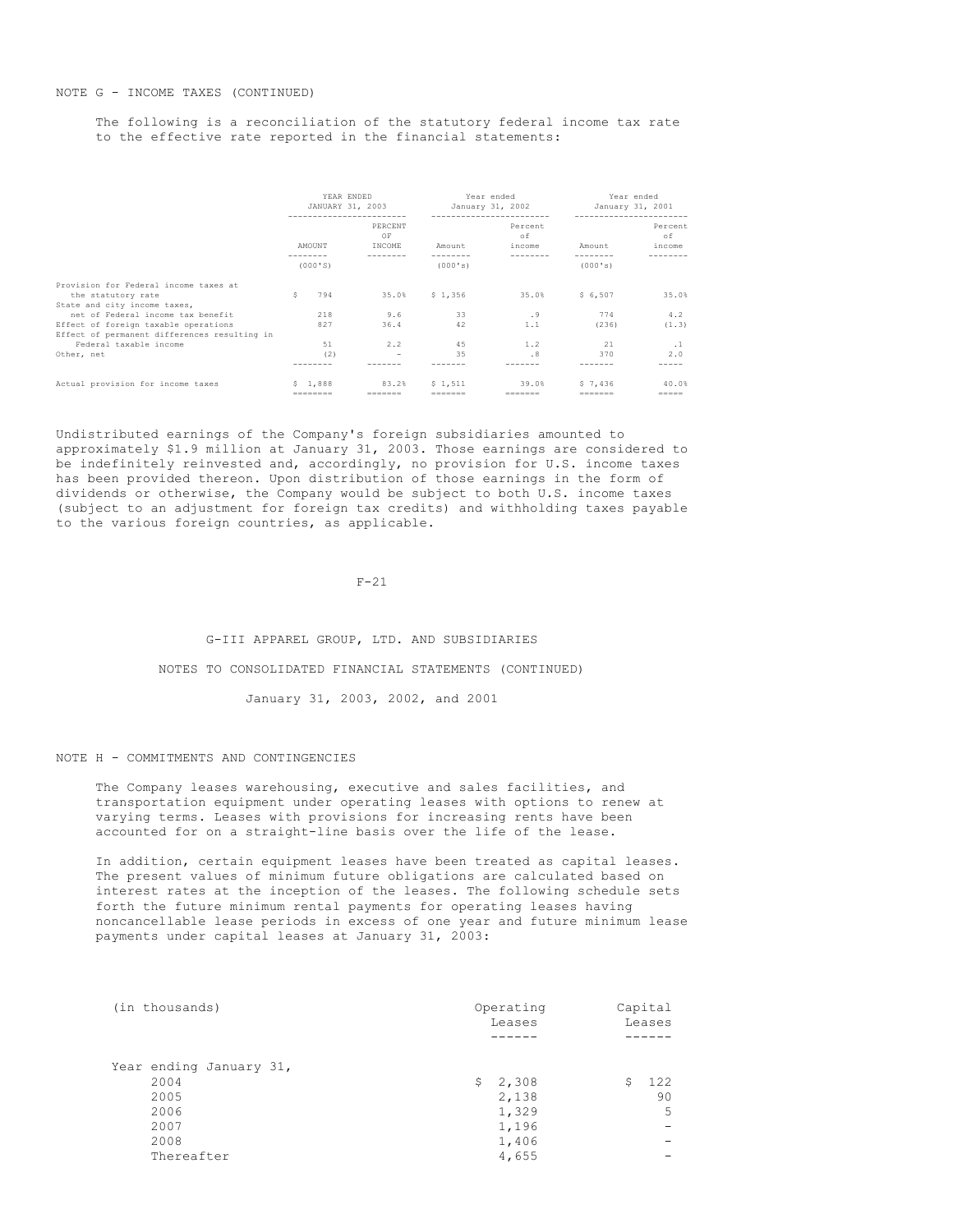| Net minimum lease payments               | \$13,032 |    | 217       |
|------------------------------------------|----------|----|-----------|
| Less amount representing interest        |          |    | 1.5       |
| Present values of minimum lease payments |          | Ŝ. | 202       |
| Current portion<br>Noncurrent portion    |          | Ŝ. | 114<br>88 |
|                                          |          | Ŝ  | 2.02      |

Rent expense on the above operating leases (including the lease with 345 West - see Note K) for the years ended January 31, 2003, 2002, and 2001 was approximately \$2,246,000, \$2,114,000, and \$1,768,000, respectively, net of sublease income of \$190,000, \$196,000, and \$289,000, respectively.

 $F - 22$ 

#### G-III APPAREL GROUP, LTD. AND SUBSIDIARIES

### NOTES TO CONSOLIDATED FINANCIAL STATEMENTS (CONTINUED)

January 31, 2003, 2002, and 2001

## NOTE H - COMMITMENTS AND CONTINGENCIES (CONTINUED)

The Company has entered into license agreements that provide for royalty payments from 3.5% to 12% of net sales of licensed products. The Company incurred royalty expense (included in cost of goods sold) of approximately \$8,982,000, \$6,855,000, and \$4,858,000 for the years ended January 31, 2003, 2002, and 2001, respectively. Based on minimum sales requirements, future minimum royalty payments required under these agreements are:

| Year ending January 31, | Amount         |
|-------------------------|----------------|
|                         |                |
| 2004                    | \$7,252,000    |
| 2005                    | 5,860,000      |
| 2006                    | 1,343,000      |
| 2007                    | 690,000        |
|                         |                |
|                         | \$15, 145, 000 |
|                         | _______        |

The Company has an employment agreement with its chief executive officer which expires on January 31, 2006. The agreement provides for a base salary and bonus payments that vary between 3% and 6% of pretax income in excess of \$2 million.

## NOTE I - STOCKHOLDERS' EQUITY

Certain agreements entered into by the Company in connection with the loan by the Authority relating to the building located at 345 West 37th Street in New York City and the bank agreements prohibit the payment of cash dividends without consent.

Stock Options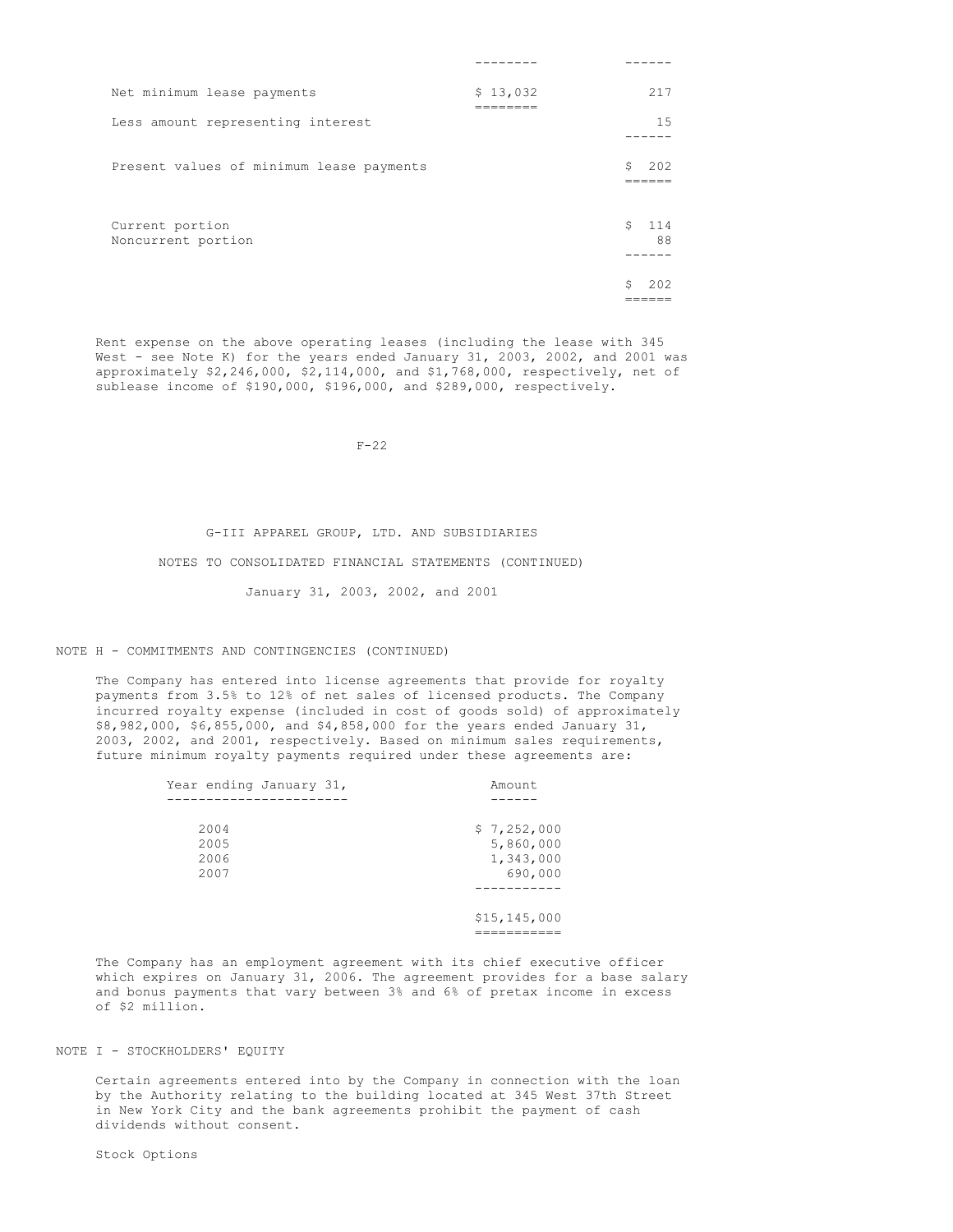The Company's stock plans authorize the granting of 1,880,000 options to executive and key employees and 81,500 to directors of the Company. It is the Company's policy to grant stock options at prices not less than the fair market value on the date of the grant. Option terms, vesting and exercise periods vary, except that the term of an option may not exceed ten years.

 $F-23$ 

# G-III APPAREL GROUP, LTD. AND SUBSIDIARIES NOTES TO CONSOLIDATED FINANCIAL STATEMENTS (CONTINUED) January 31, 2003, 2002, and 2001

## NOTE I - STOCKHOLDERS' EQUITY (CONTINUED)

The weighted average fair value at date of grant for options granted during 2003, 2002 and 2001 was \$4.21, \$5.25, and \$4.24 per option, respectively. The fair value of each option at date of grant was estimated using the Black-Scholes option pricing model. Such compensation calculation may not be representative of the future effects of applying SFAS 123. The following weighted average assumptions were used in the Black-Scholes option pricing model for grants in 2003, 2002, and 2001, respectively:

|                                 | 2003    | 2002    | 2001    |
|---------------------------------|---------|---------|---------|
|                                 |         |         |         |
| Expected stock price volatility | 61.3%   | 65.9%   | 72.9%   |
| Expected lives of options       |         |         |         |
| Directors and officers          | 7 YEARS | 7 years | 7 years |
| Employees                       | 6 YEARS | 6 years | 6 years |
| Risk-free interest rate         | 3.6%    | 4.9%    | 6.0%    |
| Expected dividend yield         | 0%      | 0 %     | 0%      |

F-24

G-III APPAREL GROUP, LTD. AND SUBSIDIARIES NOTES TO CONSOLIDATED FINANCIAL STATEMENTS (CONTINUED) January 31, 2003, 2002, and 2001

## NOTE I - STOCKHOLDERS' EQUITY (CONTINUED)

Information regarding these option plans for 2003, 2002, and 2001 is as follows:

|                                             | 2003                  |                                                 |                     | 2002                                     |                      | 2001                                     |  |  |
|---------------------------------------------|-----------------------|-------------------------------------------------|---------------------|------------------------------------------|----------------------|------------------------------------------|--|--|
|                                             | SHARES                | WEIGHTED<br>AVERAGE<br><b>EXERCISE</b><br>PRICE | Shares              | Weighted<br>average<br>exercise<br>price | Shares               | Weighted<br>average<br>exercise<br>price |  |  |
| Options outstanding at<br>beginning of year | 1,182,650             | \$3.33                                          | 1,243,250           | \$3.23                                   | 1,279,800            | \$2.97                                   |  |  |
| Exercised<br>Granted                        | (176, 598)<br>240,000 | 2.18<br>6.88                                    | (65, 900)<br>11,000 | 2.25<br>7.82                             | (110, 250)<br>81,000 | 2.17<br>6.07                             |  |  |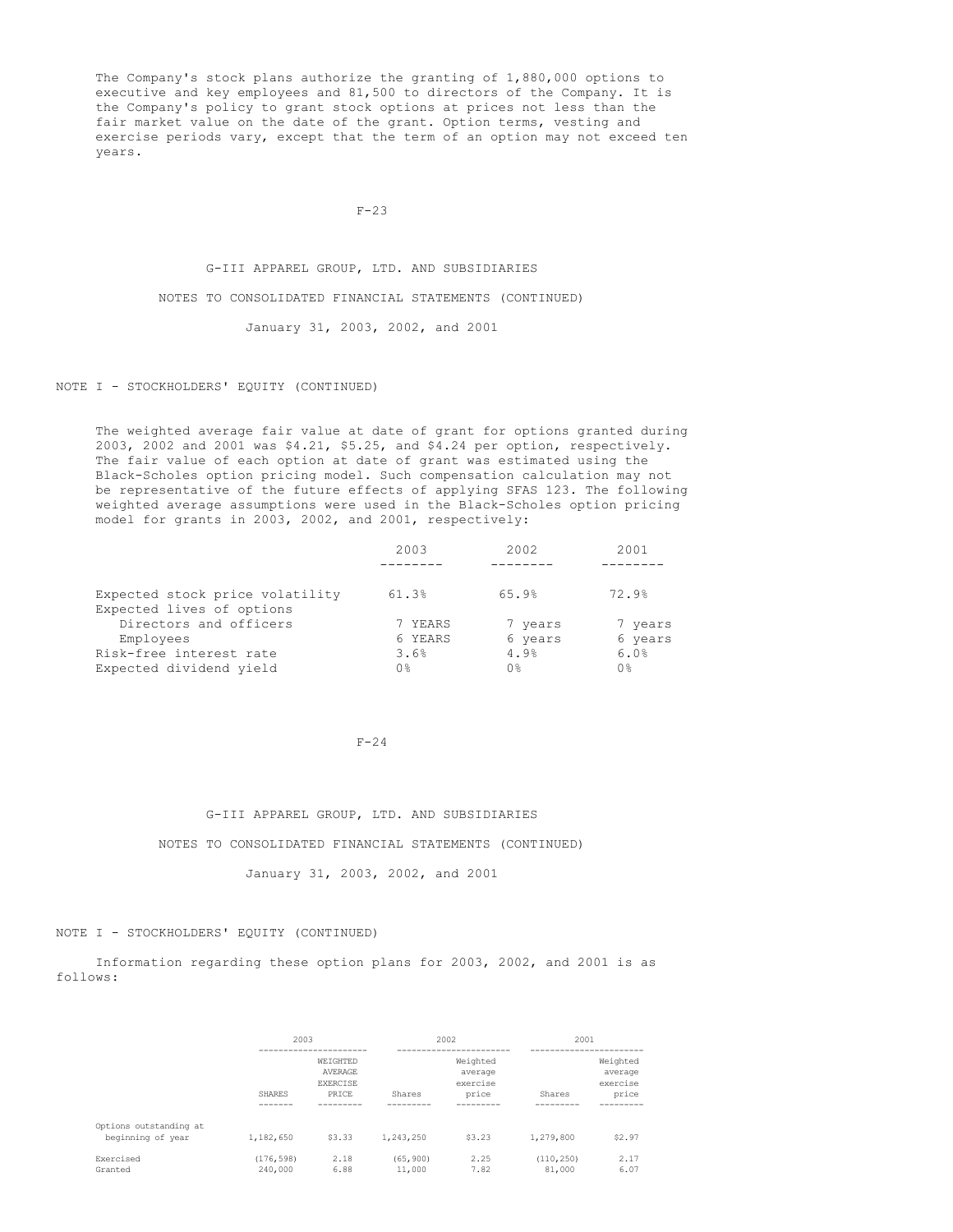| Cancelled or forfeited                | (6.032)<br>---------                | 4.61   | (5, 700)<br>---------                | 4.31   | 7,300)<br>---------                  | 3.59   |
|---------------------------------------|-------------------------------------|--------|--------------------------------------|--------|--------------------------------------|--------|
| Options outstanding at<br>end of year | 1,240,020<br>_________<br>--------- | \$4.17 | 1,182,650<br>__________<br>_________ | \$3.33 | 1,243,250<br>__________<br>========= | \$3.23 |
| Exercisable                           | 813,280<br>__________<br>__________ | \$3.45 | 875,440<br>__________<br>_________   | \$3.14 | 818,736<br>__________<br>=========   | \$2.98 |

The following table summarizes information about stock options outstanding:

| Range of<br>exercise prices                           | Number out-<br>standing as of<br>January 31,<br>2003 | Weighted<br>average<br>remaining<br>contractual<br>life | Weighted<br>average<br>exercise<br>price | Number<br>exercisable<br>as of<br>January 31,<br>2003 | Weighted<br>average<br>exercise<br>price |
|-------------------------------------------------------|------------------------------------------------------|---------------------------------------------------------|------------------------------------------|-------------------------------------------------------|------------------------------------------|
| -------------                                         | ----------                                           |                                                         |                                          |                                                       |                                          |
| $$1.62 - $3.00$<br>$$3.01 - $6.00$<br>$$6.01 - $9.55$ | 555,932<br>342,088<br>342,000                        | 4.1 years<br>4.8 years<br>8.6 years                     | \$2.30<br>\$4.62<br>S6.76                | 461,196<br>296,684<br>55,400                          | \$2,30<br>\$4.67<br>\$6.45               |
|                                                       | -------                                              |                                                         |                                          | -------                                               |                                          |
|                                                       | 1,240,020                                            |                                                         |                                          | 813,280                                               |                                          |
|                                                       | _________<br>---------                               |                                                         |                                          | _______<br>-------                                    |                                          |

Included in the above outstanding options as of January 31, 2003, 2002, and 2001 are 25,000 options with an exercise price of \$6.50 and 25,000 options with an exercise price of \$5.50 for which the fair value at the date of grant was \$3.75. All other options were issued at an amount equal to the fair market value at the date of grant.

 $F-25$ 

G-III APPAREL GROUP, LTD. AND SUBSIDIARIES

NOTES TO CONSOLIDATED FINANCIAL STATEMENTS (CONTINUED)

January 31, 2003, 2002, and 2001

NOTE J - MAJOR CUSTOMERS

For the years ended January 31, 2003, 2002, and 2001, one customer accounted for 21.0%, 21.1%, and 21.1%, respectively, of the Company's net sales, primarily for purchases of non-licensed apparel.

The Company estimates an allowance for doubtful accounts based on the creditworthiness of its customers as well as general economic conditions. Consequently, an adverse change in those factors could affect the Company's estimate.

## NOTE K - RELATED PARTY TRANSACTIONS

In April 1988, 345 West 37th Corp. ("345 West"), a property owned by two principal stockholders, received a loan from the New York Job Development Authority ("Authority") to assist 345 West in its renovation of the 345 West property. The loan is for a period of 15 years and is repayable in monthly installments of \$11,000, which includes interest at 8.25%. The loan is financed by long-term bonds issued by the Authority. G-III and the two principal stockholders of the Company have signed corporate and personal guarantees for this loan. The outstanding principal of this debt was approximately \$33,000 and \$159,000 as of January 31, 2003 and 2002, respectively. The final payment under this loan was made in April, 2003.

During the years ended January 31, 2003, 2002, and 2001, G-III leased space from 345 West. Operating expenses paid by G-III to 345 West during the years ended January 31, 2003, 2002, and 2001, amounted to approximately \$161,000, \$202,000, and \$233,000, respectively.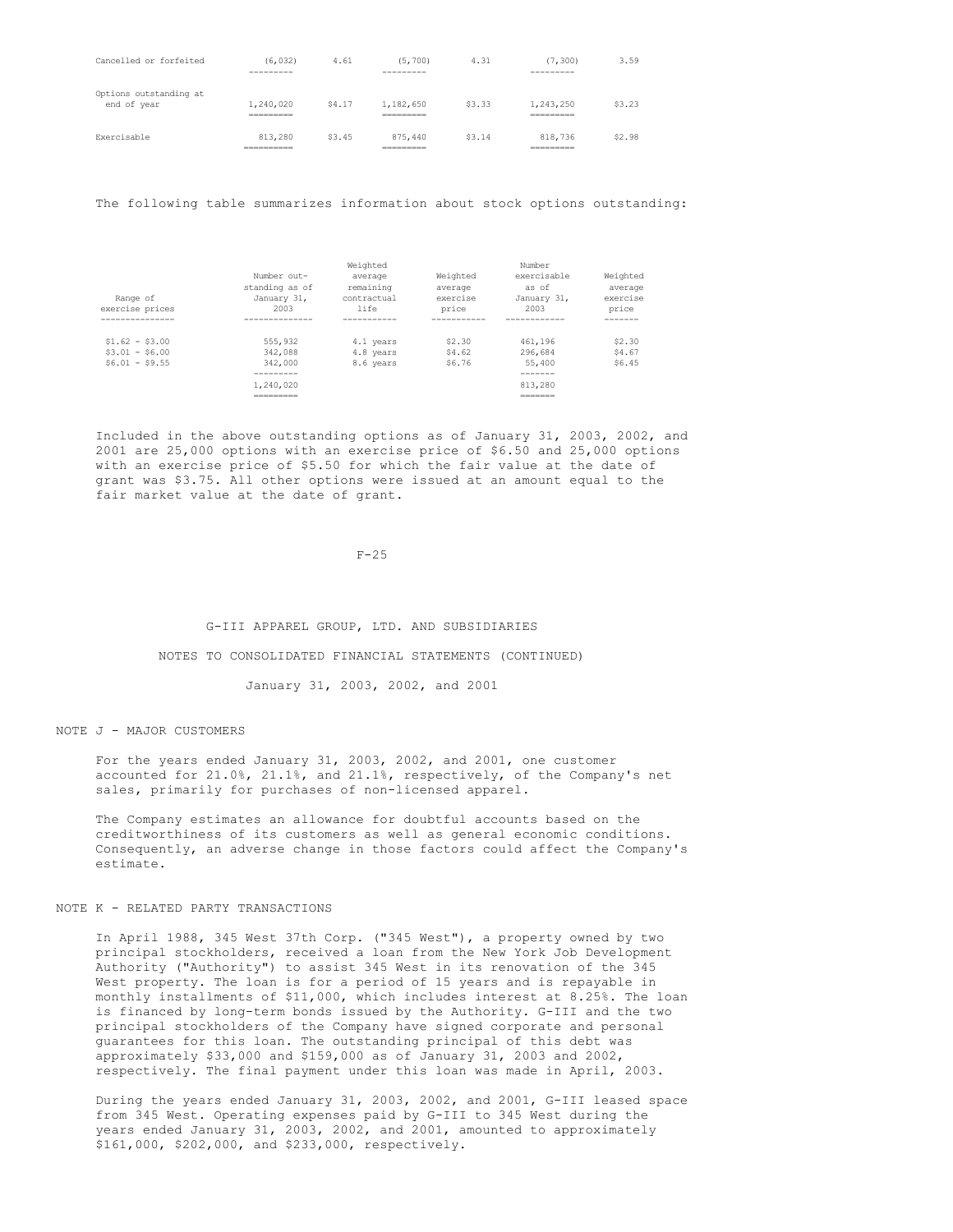An executive of the Company owns an approximate 5% equity interest on a fully diluted basis in Wilsons the Leather Experts Inc. ("Wilsons"), a customer of the Company. In addition, an outside director of the Company owns an approximate 5% indirect equity interest on a fully diluted basis of Wilsons. During the years ended January 31, 2003, 2002 and 2001, Wilsons accounted for approximately \$8,679,000, \$11,590,000, and \$13,121,000, respectively, of the Company's net sales. Accounts receivable from Wilsons at January 31, 2003 were approximately \$213,000.

NOTE L - PENSION PLANS

The Company maintains a 401(k) profit-sharing plan and trust for nonunion employees. At the discretion of the Company, the Company currently matches 50% of employee contributions up to 3% of the participant's compensation. The Company's matching contributions amounted to approximately \$186,000, \$200,000, and \$157,000, for the years ended January 31, 2003, 2002, and 2001, respectively.

 $F - 26$ 

# G-III APPAREL GROUP, LTD. AND SUBSIDIARIES NOTES TO CONSOLIDATED FINANCIAL STATEMENTS (CONTINUED) January 31, 2003, 2002, and 2001

NOTE M - SEGMENTS

The Company's reportable segments are business units that offer different products and are managed separately. The company operates in two segments, licensed and non-licensed apparel. The following information is presented for the fiscal years indicated below:

|                                                            | 2003<br>____________________ |                                         | 2002<br>-------------------- |                                        | 2001<br>--------------------                                                                                                                                                                                                                                                                                                                                                                                                                                                                                                                                                               |        |  |
|------------------------------------------------------------|------------------------------|-----------------------------------------|------------------------------|----------------------------------------|--------------------------------------------------------------------------------------------------------------------------------------------------------------------------------------------------------------------------------------------------------------------------------------------------------------------------------------------------------------------------------------------------------------------------------------------------------------------------------------------------------------------------------------------------------------------------------------------|--------|--|
|                                                            |                              | $NON-$<br>LICENSED LICENSED             |                              | Non-<br>Licensed Licensed<br>--------- | Licensed Licensed                                                                                                                                                                                                                                                                                                                                                                                                                                                                                                                                                                          | Non-   |  |
| Net sales<br>Cost of goods sold                            | ---------                    | --------                                | ---------                    | --------                               | \$106,902 \$95,749 \$85,977 \$115,449 \$70,855 \$116,202<br>78,507 74,860 65,479 92,681 49,738 86,361<br>$\begin{tabular}{lcccccc} \multicolumn{2}{l}{} & \multicolumn{2}{l}{} & \multicolumn{2}{l}{} & \multicolumn{2}{l}{} & \multicolumn{2}{l}{} & \multicolumn{2}{l}{} & \multicolumn{2}{l}{} & \multicolumn{2}{l}{} & \multicolumn{2}{l}{} & \multicolumn{2}{l}{} & \multicolumn{2}{l}{} & \multicolumn{2}{l}{} & \multicolumn{2}{l}{} & \multicolumn{2}{l}{} & \multicolumn{2}{l}{} & \multicolumn{2}{l}{} & \multicolumn{2}{l}{} & \multicolumn{2}{l}{} & \multicolumn{2}{l}{} & \$ |        |  |
| Gross profit                                               |                              |                                         |                              |                                        | 28,395 20,889 20,498 22,768 21,117                                                                                                                                                                                                                                                                                                                                                                                                                                                                                                                                                         | 29,841 |  |
| Selling, general and<br>administrative                     |                              |                                         |                              |                                        | 24,808 16,743 19,510 16,304 13,687 16,173                                                                                                                                                                                                                                                                                                                                                                                                                                                                                                                                                  |        |  |
| Unusual or non-recurring charge                            |                              | 3,556                                   |                              |                                        |                                                                                                                                                                                                                                                                                                                                                                                                                                                                                                                                                                                            | (643)  |  |
| Operating profit                                           |                              | 3,587 590                               |                              | 988 6,464                              | 7,430                                                                                                                                                                                                                                                                                                                                                                                                                                                                                                                                                                                      | 14,311 |  |
| Interest and financing charges, net 886 1,021              |                              |                                         |                              | 1,792 1,785                            | 1,150 1,689                                                                                                                                                                                                                                                                                                                                                                                                                                                                                                                                                                                |        |  |
| Income (loss) before minority<br>interest and income taxes |                              |                                         | 2,701 (431) (804) 4,679      |                                        | 6,280                                                                                                                                                                                                                                                                                                                                                                                                                                                                                                                                                                                      | 12,622 |  |
| Minority interest in income of<br>joint venture            |                              |                                         |                              |                                        |                                                                                                                                                                                                                                                                                                                                                                                                                                                                                                                                                                                            | (312)  |  |
| Income (loss) before income<br>Taxes                       |                              | $5$ 2,701 $5$ (431)<br>-------- ------- | ========                     | $S(804)$ $S(4,679)$                    | $$6.280$ $$12.310$<br>======== ========                                                                                                                                                                                                                                                                                                                                                                                                                                                                                                                                                    |        |  |

Commission fee income was \$3.3 million, \$3.2 million, and \$6.2 million for fiscal 2003, 2002, and 2001, respectively. This fee income is included in non-licensed net sales and gross profit. The Company allocates all expenses to its two reportable segments.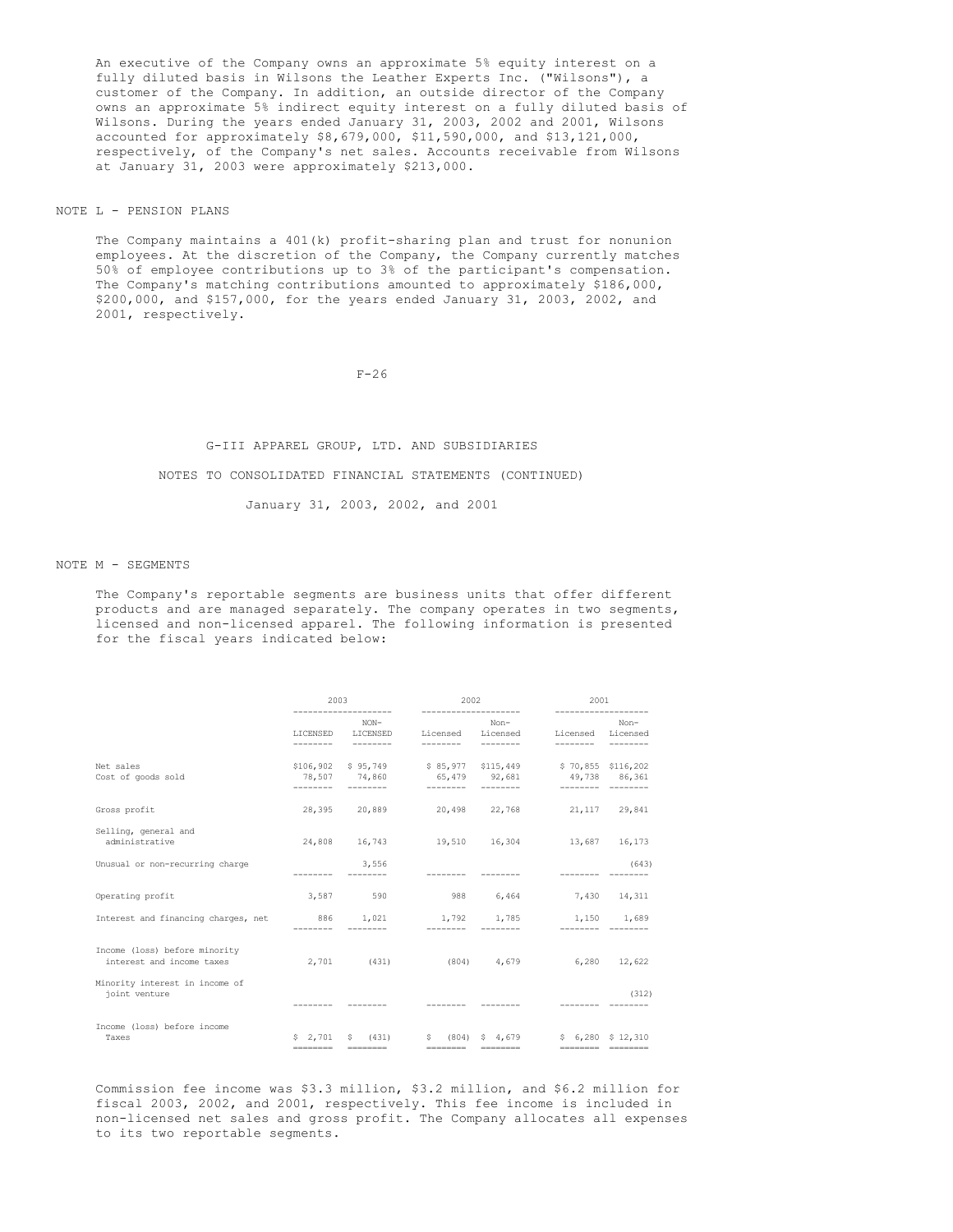|                                                         |                                      | 2003                             | 2002                                |                                | 2001                                 |                                   |
|---------------------------------------------------------|--------------------------------------|----------------------------------|-------------------------------------|--------------------------------|--------------------------------------|-----------------------------------|
|                                                         | <b>REVENUES</b><br>--------          | LONG-LIVED<br>ASSETS<br>------   | Revenues<br>--------                | Long-Lived<br>Assets<br>------ | Revenues<br>--------                 | Long-Lived<br>Assets<br>------    |
| Geographic region<br>United States<br>Non-United States | \$200,205<br>2,446<br>---------      | \$6.799<br>1,352                 | \$194,921<br>6,505                  | \$6,836<br>2,255               | \$181,215<br>5,842                   | 4.671<br>s<br>2,329               |
|                                                         | \$202,651<br>__________<br>--------- | \$8.151<br>_________<br>________ | \$201,426<br>_________<br>_________ | \$9.091<br>_______<br>=======  | \$187,057<br>__________<br>========= | ,000<br>Ś<br>________<br>________ |

#### $F-27$

### G-III APPAREL GROUP, LTD. AND SUBSIDIARIES

## NOTES TO CONSOLIDATED FINANCIAL STATEMENTS (CONTINUED)

## January 31, 2003, 2002, and 2001

## NOTE M - SEGMENTS (CONTINUED)

Included in finished goods inventory at January 31, 2003, 2002, and 2001 are \$10.4 million and \$10.6 million, \$9.3 million and \$8.9 million, and \$8.6 million and \$9.0 million, respectively, of inventories for licensed and non-licensed apparel, respectively. All other assets are commingled.

#### NOTE N - QUARTERLY FINANCIAL DATA (UNAUDITED)

Summarized quarterly financial data in thousands, except per share numbers, for the fiscal years ended January 31, 2003 and 2002 are as follows:

|                                                                    | Quarter ended               |                           |                              |                                     |
|--------------------------------------------------------------------|-----------------------------|---------------------------|------------------------------|-------------------------------------|
|                                                                    | April 30,<br>2002           | July 31,<br>2002          | October 31,<br>2002          | January 31,<br>2003                 |
| January 31, 2003<br>Net sales<br>Gross profit<br>Net income (loss) | \$12,691<br>903<br>(4, 169) | \$40.022<br>10,813<br>576 | \$102,284<br>27,960<br>8,495 | \$47,654<br>9,608<br>$(4, 520)$ (a) |
| Net income (loss) per common share<br>Basic<br>Diluted             | \$ (0.62)<br>(0.62)         | S.<br>0.09<br>0.08        | \$1.25<br>1.16               | $(0.66)$ (a)<br>Ŝ.<br>$(0.66)$ (a)  |

|                                    | Ouarter ended     |                  |                     |                     |
|------------------------------------|-------------------|------------------|---------------------|---------------------|
|                                    | April 30,<br>2001 | July 31,<br>2001 | October 31,<br>2001 | January 31,<br>2002 |
| January 31, 2002                   |                   |                  |                     |                     |
| Net sales                          | \$17,167          | \$62,913         | \$90,623            | \$30,723            |
| Gross profit                       | 2,950             | 16,615           | 20,718              | 2,983               |
| Net income (loss)                  | (2, 892)          | 3,885            | 5,033               | (3, 662)            |
| Net income (loss) per common share |                   |                  |                     |                     |
| Basic                              | \$ (0.44)         | S.<br>0.58       | S.<br>0.75          | \$ (0.55)           |
| Diluted                            | (0.44)            | 0.52             | 0.68                | (0.55)              |

(a) Includes a charge of \$3.4 million, net of tax, or \$0.50 per diluted share, associated with expenses related to closing the Company's manufacturing facility in Indonesia.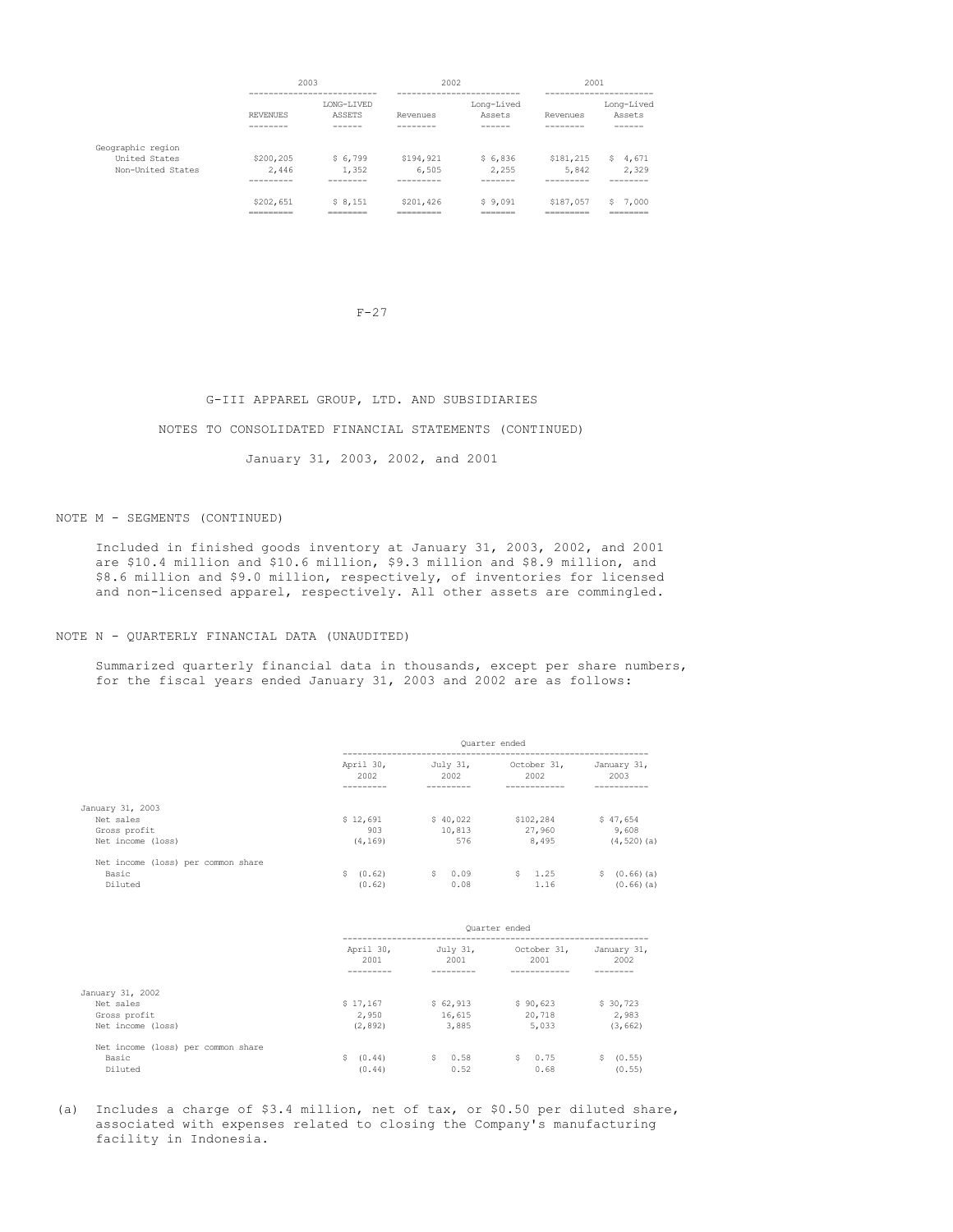# G-III APPAREL GROUP, LTD. AND SUBSIDIARIES

# SCHEDULE II -- VALUATION AND QUALIFYING ACCOUNTS

| Column A                                                    | Column B          | Column C                                                                                            |             | Column D                              | Column E                       |
|-------------------------------------------------------------|-------------------|-----------------------------------------------------------------------------------------------------|-------------|---------------------------------------|--------------------------------|
|                                                             |                   | ----------<br>Additions                                                                             | ----------- |                                       |                                |
| Description                                                 |                   | (1)<br>Balance at Charged to Charged<br>beginning costs and to other<br>of period expenses accounts | (2)         | Deductions<br>(a)                     | Balance at<br>end of<br>period |
| Year ended January 31, 2003                                 |                   |                                                                                                     |             |                                       |                                |
| Deducted from asset accounts                                |                   |                                                                                                     |             |                                       |                                |
| Allowance for doubtful accounts                             | \$614             | \$902                                                                                               |             | \$204                                 | \$1,312                        |
| Allowance for sales discounts                               | 5,555             | 5,303                                                                                               |             | 4,459                                 | 6,399                          |
|                                                             | ------<br>\$6,169 | \$6,205                                                                                             |             | \$4,663                               | $- - - - - -$<br>\$7,711       |
|                                                             | $= = = = = = =$   | $= = = = = = =$                                                                                     |             | $= = = = = = =$                       | $=$                            |
| Year ended January 31, 2002<br>Deducted from asset accounts |                   |                                                                                                     |             |                                       |                                |
| Allowance for doubtful accounts                             | \$466             | \$234                                                                                               |             | \$86                                  | \$614                          |
| Allowance for sales discounts                               | 3,776             | 6,370                                                                                               |             | 4,591                                 | 5,555                          |
|                                                             | ------            | $- - - - - -$                                                                                       |             |                                       | $- - - - - -$                  |
|                                                             | \$4,242           | \$6,604                                                                                             |             | \$4,677                               | \$6,169                        |
|                                                             | $=$               | $=$                                                                                                 |             | $=$                                   | $=$ = = = = =                  |
| Year ended January 31, 2001<br>Deducted from asset accounts |                   |                                                                                                     |             |                                       |                                |
| Allowance for doubtful accounts                             | \$806             | $S \qquad 30$                                                                                       |             | \$370                                 | \$466                          |
| Allowance for sales discounts                               | 3,086             | 4,937                                                                                               |             | 4,247                                 | 3,776                          |
|                                                             | -------           |                                                                                                     |             |                                       |                                |
|                                                             | \$3,892           | \$4,967                                                                                             |             | \$4,617                               | \$4,242                        |
|                                                             | $= = = = = = =$   | $=$                                                                                                 |             | $= \qquad \qquad = \qquad = \qquad =$ | $==-=-=-$                      |

(a) Accounts written off as uncollectible, net of recoveries.

 $S-1$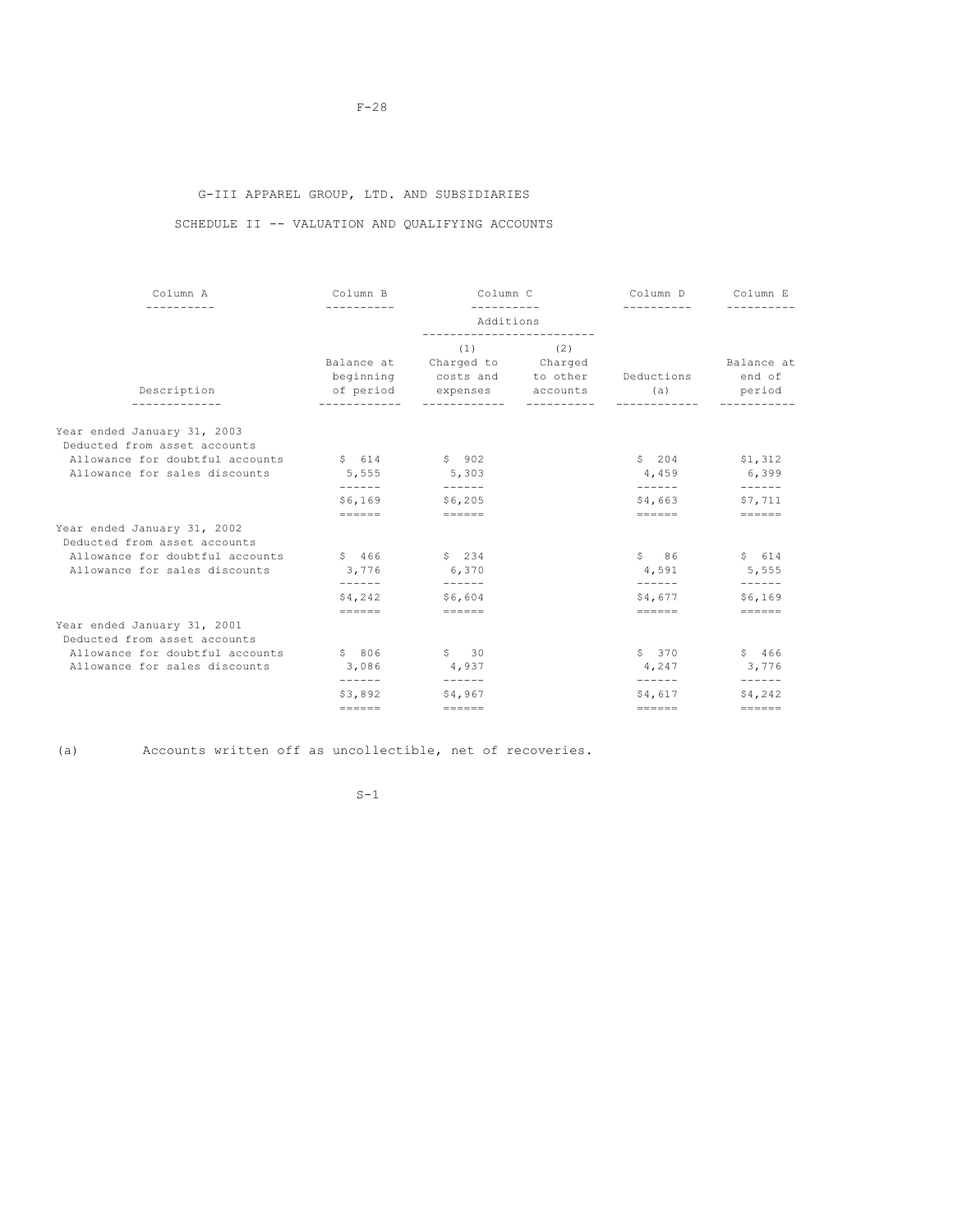#### AMENDMENT NO. 1 AND WAIVER TO SIXTH AMENDED AND RESTATED LOAN AGREEMENT

AGREEMENT, made as of the 18th day of March, 2003, by and among:

G-III LEATHER FASHIONS, INC., a New York corporation (the "BORROWER");

The Lenders that have executed the signature pages hereto (individually, a "LENDER" and, collectively, the "LENDERS"); and

FLEET NATIONAL BANK, a national banking association, as Agent for the Lenders (in such capacity, together with its successors in such capacity, the "AGENT").

W I T N E S S E T H :

#### WHEREAS:

(A) The Borrower, the Lenders and the Agent are parties to a certain Sixth Amended and Restated Loan Agreement dated as of April 29, 2002 (the "ORIGINAL LOAN AGREEMENT"; the Original Loan Agreement, as amended hereby and as it may from time to time be further amended, restated, supplemented or otherwise modified, the "LOAN AGREEMENT");

(B) The Borrower has requested that the Lenders and the Agent waive certain Events of Default under, and amend certain provisions of, the Original Loan Agreement, and the Lenders and the Agent are willing do so, all on the terms and conditions hereinafter set forth; and

(C) All capitalized terms used herein which are not otherwise defined herein shall have the respective meanings ascribed thereto in the Original Loan Agreement;

NOW, THEREFORE, the parties hereto agree as follows:

ARTICLE 1. CHANGE IN COMMITMENT.

SECTION 1.1 COMMITMENT. From and after the date hereof, for purposes of the Loan Agreement, the Commitment of each Lender shall be the amount set forth opposite each Lender's name on the signature pages hereto as the same may be reduced pursuant to the terms of the Loan Agreement, and such amount shall supersede and be deemed to amend the amount of each Lender's respective Commitment as set forth opposite its name on the signature pages to the Original Loan Agreement.

SECTION 1.2 ADJUSTMENT OF OUTSTANDING LOANS. If any Loans are outstanding under the Original Loan Agreement on the date hereof, the Lenders shall on the date hereof, at the direction of the Agent, make appropriate adjustments among themselves in order to insure that the amount (and type) of the Loans outstanding to the Borrower from each Lender under the Loan Agreement (as of the date hereof) are proportionate to the aggregate amount of the increased total Commitment. The Borrower agrees and consents to the terms of this Section 1.2.

1

ARTICLE 2. AMENDMENTS TO ORIGINAL LOAN AGREEMENT; SUBSTITUTED NOTES.

SECTION 2.1 The Original Loan Agreement is hereby amended as follows:

(a) The definition of "Borrowing Base Maximum" appearing in Article 1 of the Original Loan Agreement is deleted in its entirety and the following is substituted therefor:

"'Borrowing Base Maximum' - as of any date during any period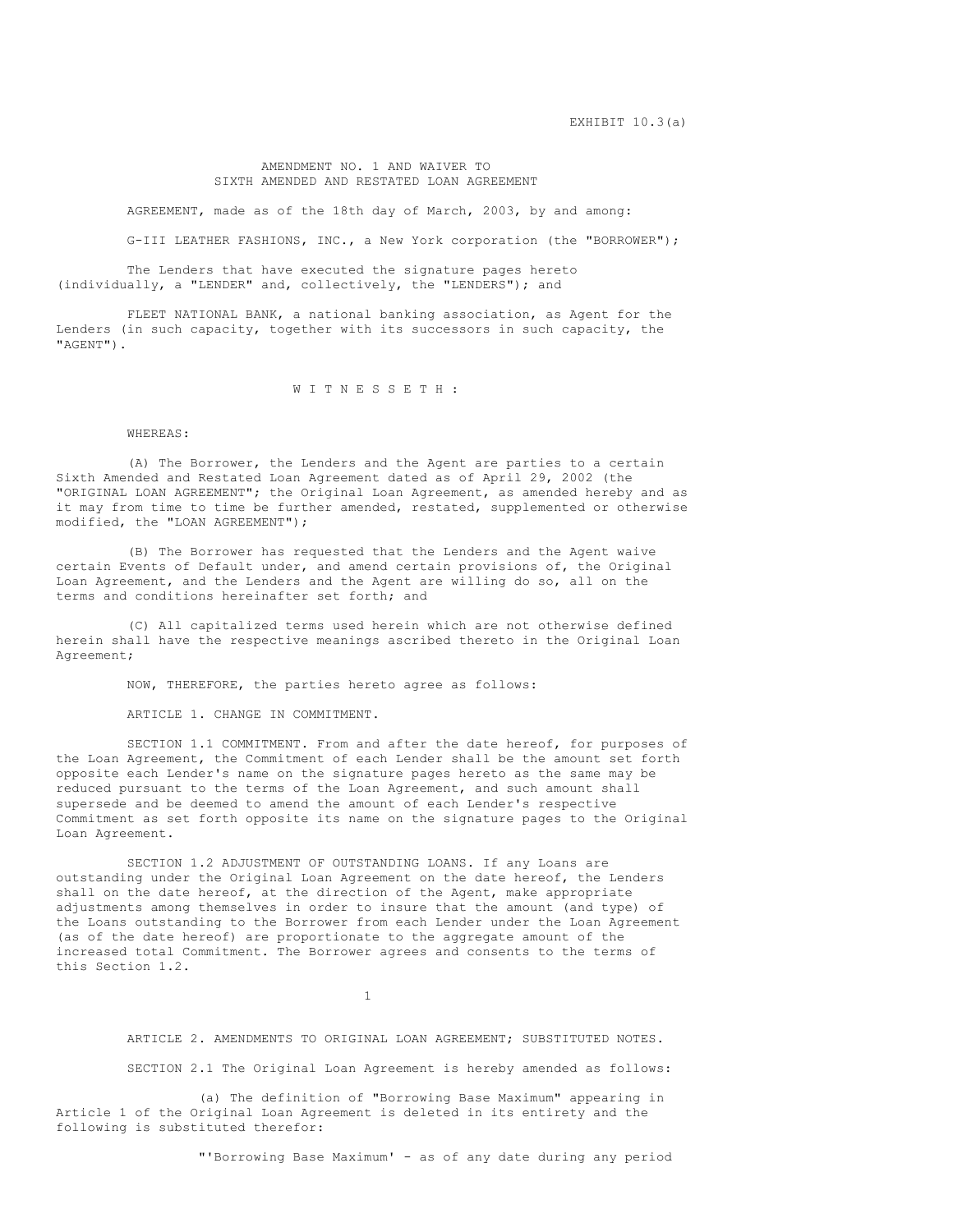set forth below, the amount set forth opposite such period:

| Period                                                              | Borrowing Base Maximum |
|---------------------------------------------------------------------|------------------------|
| February 1, 2003 to and including<br>April 30, 2003                 | \$45,000,000           |
| May 1, 2003 to and including<br>June 30, 2003                       | \$60,000,000           |
| July 1, 2003 to and including<br>September 30, 2003                 | \$85,000,000           |
| October 1, 2003 to and including<br>November 30, 2003               | \$90,0000,000          |
| December 1, 2003 to and including December<br>31, 2003              | \$60,000,000           |
| January 1, 2004 to and including the<br>Commitment Termination Date | \$45,000,000           |

and the respective periods and amounts for Fiscal Year 2005 and the Stub Period shall be as preliminarily determined by the Lenders and the Borrower based on the Projections and the business plan (in each case delivered pursuant to Section 5.10(e)) for Fiscal Year 2005 and Fiscal Year 2006, respectively, and the unaudited financial statements (delivered pursuant to Section 5.10(e)) for Fiscal Year 2004 and Fiscal Year 2005, respectively, but in no event shall the periods be of different durations or the amounts be less than the amounts for the periods corresponding to the periods set forth above unless the Lenders determine (in their reasonable discretion) that such periods and amounts warrant adjustment based upon such Projections, business plan or unaudited financial statements and such preliminary determination shall become effective after receipt and satisfactory review by the Lenders of the Financial Statements for Fiscal Year 2005 and Fiscal Year 2006, respectively."

(b) The definition of "Commitment" appearing in Article 1 of the Original Loan Agreement is deleted in its entirety and the following is substituted therefor:

> "'Commitment' - Ninety Million (\$90,000,000) Dollars in the aggregate, allocated among each of the Lenders, respectively in the amount set forth opposite such Lender's name on the signature pages to the First Amendment under the

> > $\mathcal{L}$

caption "Commitment", as such amount is reduced in accordance with the terms hereof."

(c) The definition of "Direct Debt Sublimit" appearing in Article 1 of the Original Loan Agreement is deleted in its entirety and the following is substituted therefor:

"'Direct Debt Sublimit' - for each period set forth below, the amount set forth opposite such period:

| "Period                                                | Direct Debt Sublimit |
|--------------------------------------------------------|----------------------|
| February 1, 2003 to and including<br>May 31, 2003      | \$40,000,000         |
| June 1, 2003 to and including<br>June 30, 2003         | \$55,000,000         |
| July 1, 2003 to and including<br>November 30, 2003     | \$72,000,000         |
| December 1, 2003 to and including<br>December 31, 2003 | \$50,000,000         |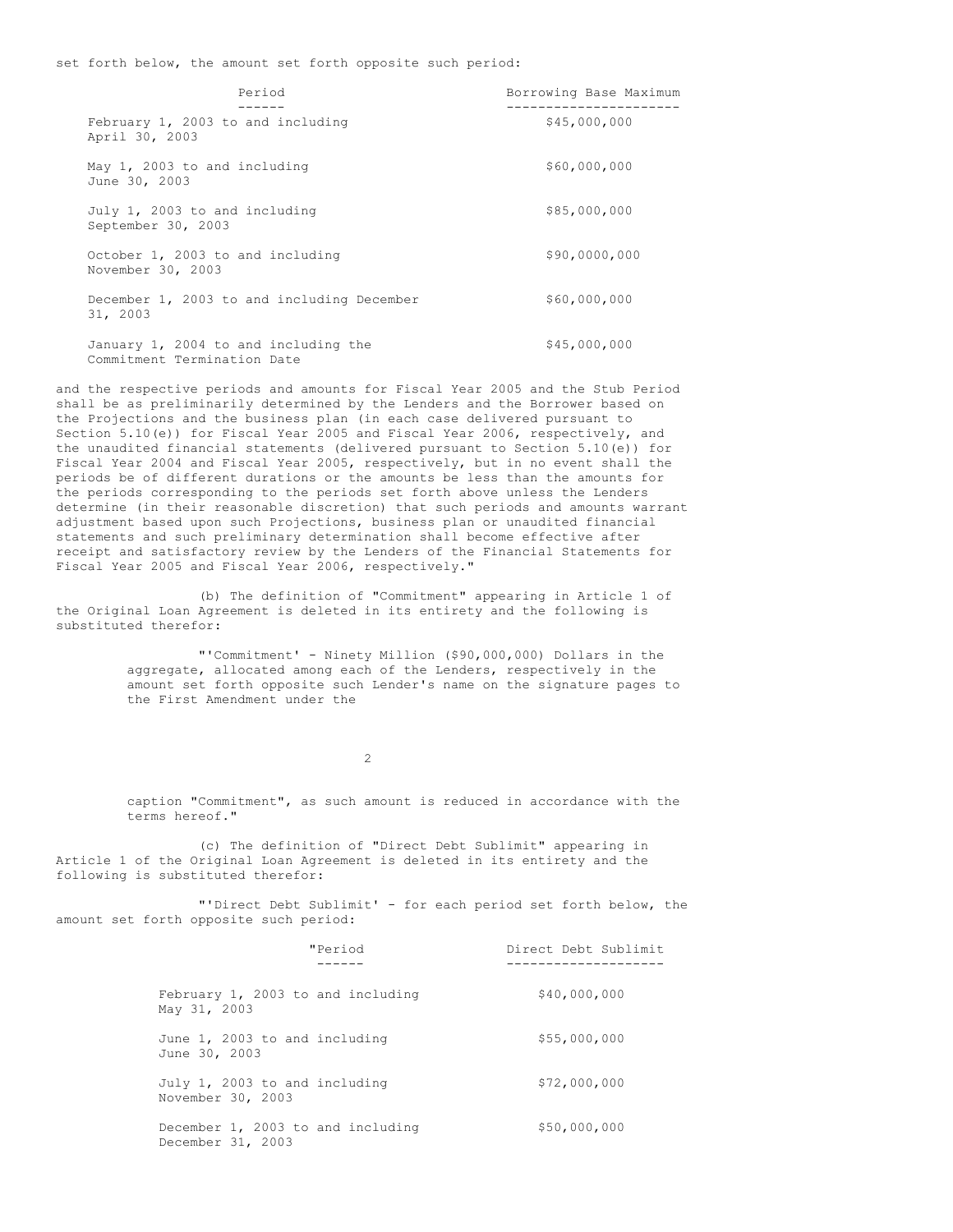January 1, 2004 to and including the  $$40,000,000$ Commitment Termination Date

and the respective periods and amounts for Fiscal Year 2005 and the Stub Period shall be as preliminarily determined by the Lenders and the Borrower based on the Projections and the business plan (in each case delivered pursuant to Section 5.10(e)) for Fiscal Year 2005 and Fiscal Year 2006, respectively, and the unaudited financial statements (delivered pursuant to Section 5.10(e)) for Fiscal Year 2004 and Fiscal Year 2005, respectively, but in no event shall the periods be of different durations or the amounts be less than the amounts for the periods corresponding to the periods set forth above unless the Lenders determine (in their reasonable discretion) that such periods and amounts warrant adjustment based upon such Projections, business plan or unaudited financial statements and such preliminary determination shall become effective after receipt and satisfactory review by the Lenders of the Financial Statements for Fiscal Year 2005 and Fiscal Year 2006, respectively."

(d) The following new definition is inserted in the appropriate alphabetical order in Article 1 of the Original Loan Agreement:

> "'First Amendment' - shall mean Amendment No. 1 and Waiver to Sixth Amended and Restated Loan Agreement dated as of March 18, 2003, by and among the Borrower, the Lenders and the Agent."

(e) The definition of "Overadvance" appearing in Article 1 of the Original Loan Agreement is amended by deleting the chart appearing therein together with the text immediately beneath the chart and ending before the first proviso and substituting therefor the following:

3

| "Period                                                              | Overadvance  |
|----------------------------------------------------------------------|--------------|
| March 15, 2003 to and including<br>April 30, 2003                    | \$15,000,000 |
| May 1, 2003 to and including<br>May 31, 2003                         | \$25,000,000 |
| June 1, 2003 to and including<br>July 31, 2003                       | \$32,000,000 |
| August 1, 2003 to and including<br>August 30, 2003                   | \$27,500,000 |
| August 31, 2003 to and including<br>September 29, 2003               | \$18,000,000 |
| September 30, 2003 to and including<br>October 30, 2003              | \$10,000,000 |
| October 31, 2003 to and including the<br>Commitment Termination Date | $-50-$       |

and the respective periods and amounts for Fiscal Year 2005 and the Stub Period shall be as preliminarily determined by the Lenders and the Borrower based on the Projections and the business plan (in each case delivered pursuant to Section 5.10(e)) for Fiscal Year 2005 and Fiscal Year 2006, respectively, and the unaudited financial statements (delivered pursuant to Section 5.10(e)) for Fiscal Year 2004 and Fiscal Year 2005, respectively, but in no event shall the periods be of different durations or the amounts be less than the amounts for the periods corresponding to the periods set forth above unless the Lenders determine (in their reasonable discretion) that such periods and amounts warrant adjustment based upon such Projections, business plan or unaudited financial statements, which preliminary determination shall be made within 70 days of receipt by the Lenders of such Projections, business plan and unaudited financial statements and such preliminary determination shall become effective after receipt and satisfactory review by the Lenders of the Financial Statements for Fiscal Year 2004 and Fiscal Year 2005, respectively;"

(f) Section 2.4(a) is deleted in its entirety and there is substituted therefor the following: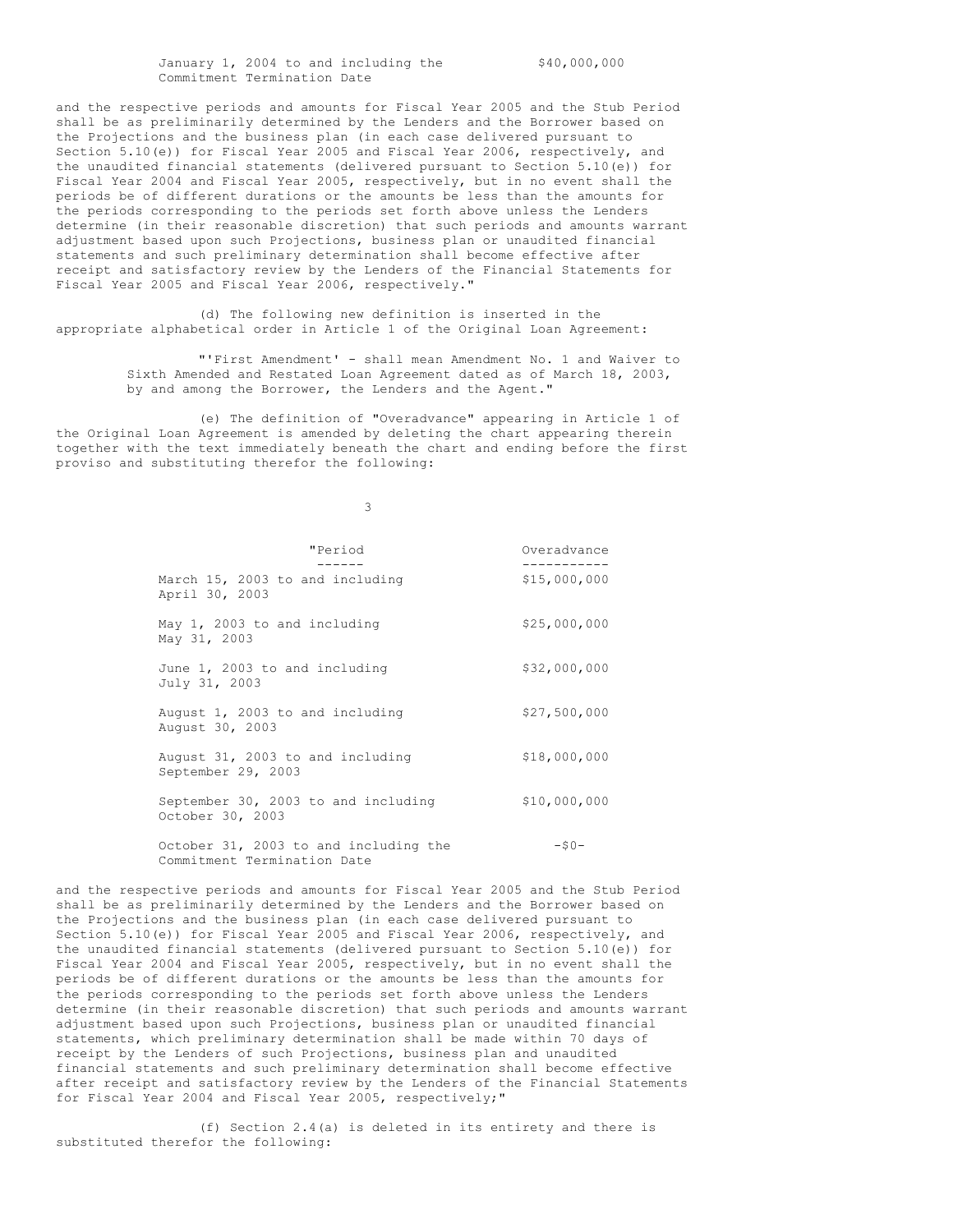"(a) The Loans made by each Lender shall be evidenced by a single promissory note of the Borrower in substantially the form of Exhibit A annexed to the First Amendment (each, a "SUBSTITUTED NOTE" and, collectively, the "SUBSTITUTED NOTES"). Each Substituted Note shall be dated the date of the First Amendment, shall be payable to the order of each Lender in a principal amount equal to such Lender's Commitment as in effect on the date of the First Amendment and shall otherwise be duly completed. All Loans made by each Lender hereunder and all payments and prepayments made on account of the principal thereof, and all conversions of such Loans shall be recorded by such

4

Lender on the schedule attached to its Substituted Note (provided that any failure by such Lender to make any such endorsement shall not affect the obligations of the Borrower hereunder or under such Substituted Note in respect of such Loans). The Substituted Notes shall be payable as provided in Section 2.7."

(g) Section 6.9(a) of the Original Loan Agreement is deleted in its entirety and the following is substituted therefor:

> "(a) Have or maintain, with respect to the Parent on a consolidated basis, EBITDA on a cumulative basis from the first day of each fiscal year through the date set forth below at not less than, or, in the case of a loss, not more than, the respective amounts set forth below opposite each such last day of the fiscal quarter:

| "Date            | <b>F.B.T.TDA</b> |
|------------------|------------------|
|                  |                  |
| April 30, 2003   | (56, 400, 000)   |
| July 31, 2003    | (55, 200, 000)   |
| October 31, 2003 | \$11,400,000     |
| January 31, 2004 | \$10,700,000     |

and the respective amounts for Fiscal Year 2005 and the Stub Period shall be preliminarily determined by the Majority Lenders and the Borrower based on the Projections and business plan (in each case delivered pursuant to Section 5.10(e)) for Fiscal Year 2005 and Fiscal Year 2006, respectively and the unaudited financial statements (delivered pursuant to Section 5.10(e)) for Fiscal Year 2004 and Fiscal Year 2005, respectively, but in no event shall the periods be of different durations or the amounts be less than (if such amount is negative) or greater than (if such amount is positive) the amounts for the periods corresponding to the periods set forth above unless the Majority Lenders determine (in their reasonable discretion) that such periods and amounts warrant adjustment based on the financial condition of the Borrower as set forth in the applicable Projections, business plan or unaudited financial statements, which preliminary determination shall be made within 60 days of receipt by the Lenders of such Projections, business plan and unaudited financial statements, and such determination shall become effective after receipt and satisfactory review by the Lenders of the Financial Statements for Fiscal Year 2004, and Fiscal Year 2005, respectively."

(h) Section 6.9(b) of the Original Loan Agreement is deleted in its entirety and the following is substituted therefor:

> "(b) Have or maintain, with respect to the Parent on a consolidated basis, Tangible Net Worth as of the dates set forth below at not less than the respective amounts set forth below opposite each such date:

|                |       | Minimum            |  |  |  |
|----------------|-------|--------------------|--|--|--|
|                | "Date | Tangible Net Worth |  |  |  |
|                |       |                    |  |  |  |
| April 30, 2003 |       | \$47,500,000       |  |  |  |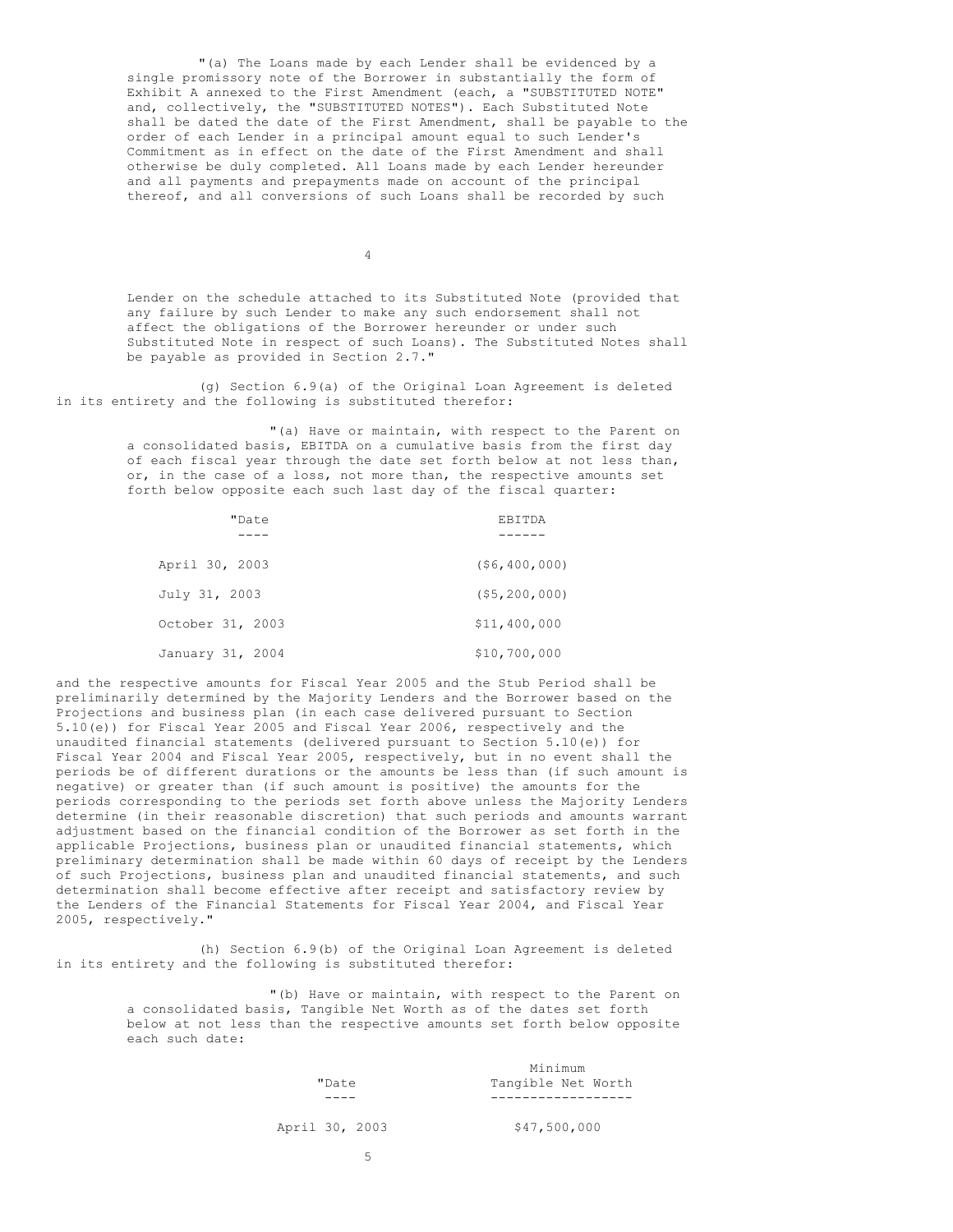|                  | Minimum            |
|------------------|--------------------|
| Date             | Tangible Net Worth |
|                  |                    |
| July 31, 2003    | \$47,900,000       |
| October 31, 2003 | \$57,600,000       |
| January 31, 2004 | \$56,900,000       |

and the respective amounts for Fiscal Year 2005 and the Stub Period shall be determined in the sole discretion of the Majority Lenders within 60 days of receipt by the Lenders of the Projections and business plan (in each case delivered pursuant to Section 5.10(e)) for Fiscal Year 2005 and Fiscal Year 2006, respectively and the unaudited financial statements (delivered pursuant to Section 5.10(e)) for Fiscal Year 2004 and Fiscal Year 2005, respectively, and such determination shall become effective after receipt and satisfactory review by the Lenders of the Financial Statements for Fiscal Year 2004 and Fiscal Year 2005, respectively."

(i) Section 7.13 of the Original Loan Agreement (Capital Expenditures) is amended by deleting the amount "\$1,750,000" appearing therein and substituting therefor the amount "\$2,000,000".

SECTION 2.2 In order to evidence the Loans, as amended hereby, the Borrower shall execute and deliver to each Lender, simultaneously with the execution and delivery hereof, a promissory note payable to the order of such Lender in substantially the form of Exhibit A annexed hereto (hereinafter referred to individually as a "SUBSTITUTED NOTE" and collectively as the "SUBSTITUTED NOTES"). Each Lender shall, upon the execution and delivery by the Borrower of its applicable Substituted Note as herein provided, mark the Note delivered to it in connection with the Original Loan Agreement "Replaced by Substituted Note" and return it to the Borrower.

SECTION 2.3 (a) All references in the Original Loan Agreement or any other Loan Document to the "Loan(s)", the "Note(s)", and the "Loan Documents" shall be deemed to refer respectively, to the Loan(s) as amended hereby, the Substituted Note(s), and the Loan Documents as defined in the Original Loan Agreement together with, and as amended by, this First Amendment, the Substituted Notes and all agreements, documents and instruments delivered pursuant thereto or in connection therewith.

(b) All references in the Original Loan Agreement and the other Loan Documents to the "Loan Agreement", and also in the case of the Original Loan Agreement to "this Agreement", shall be deemed to refer to the Original Loan Agreement, as amended hereby.

SECTION 2.4 The Original Loan Agreement and the other Loan Documents shall each be deemed amended and supplemented hereby to the extent necessary, if any, to give effect to the provisions of this Agreement.

6

#### ARTICLE 3. WAIVER.

The Borrower has advised the Agent that:

(a) notwithstanding the requirement of subsection 6.9(a) of the Original Loan Agreement, the Parent on a consolidated basis, had EBITDA on a cumulative basis from the first day of its fiscal year through January 31, 2003 of less than \$8,800,000; and

(b) notwithstanding the requirement of subsection 6.9(b) of the Original Loan Agreement, as of January 31, 2003, the Parent on a consolidated basis, had Tangible Net Worth of less than \$53,500,000.

Such failures to comply with the foregoing requirements of subsections 6.9(a) and 6.9(b) of the Original Loan Agreement constitute Events of Default under Section 8.2 of the Loan Agreement (collectively, the "SPECIFIED EVENTS OF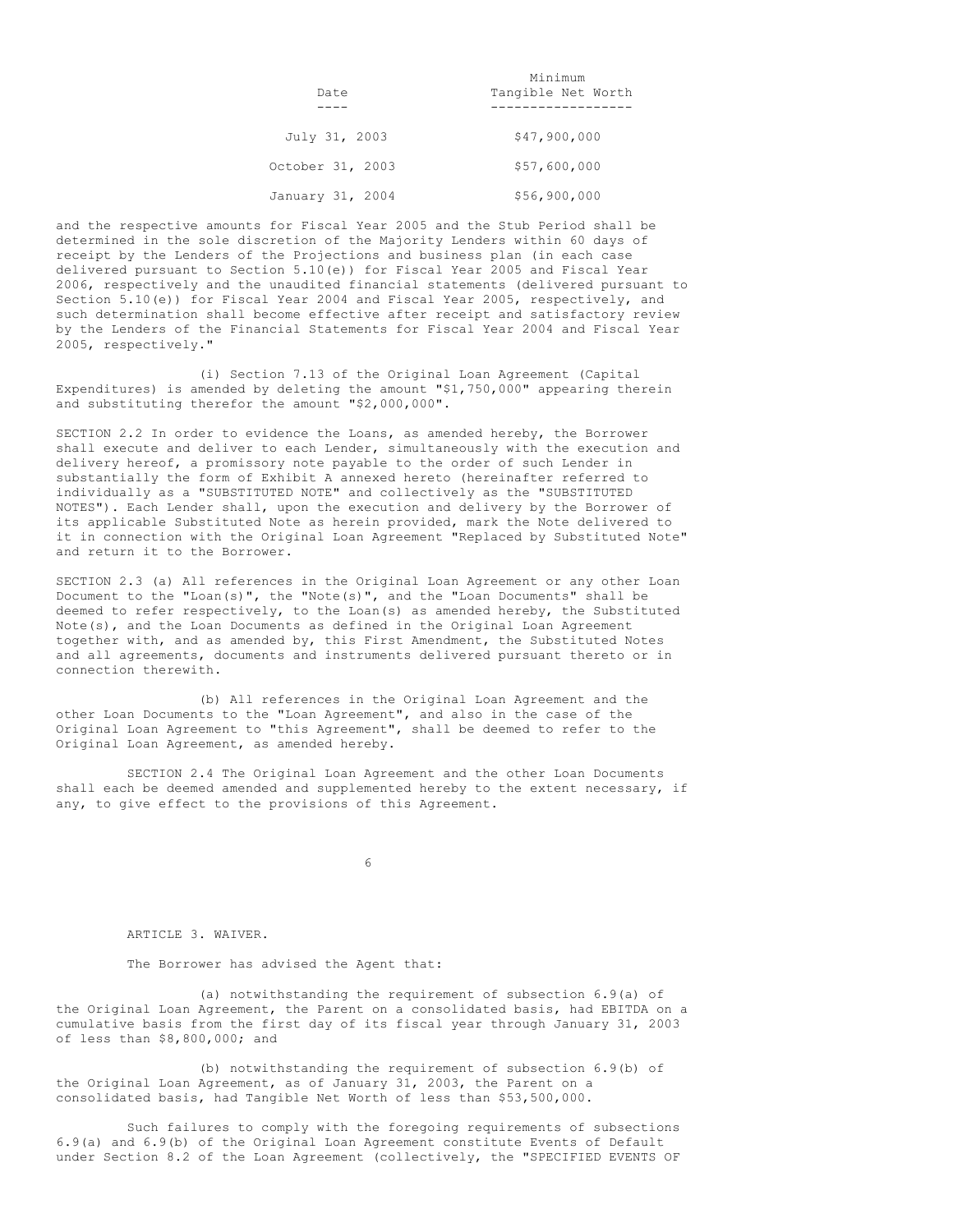#### DEFAULT").

The Lenders hereby waive the Specified Events of Default; provided, however, the waivers granted by the undersigned pursuant hereto with respect to the Specified Events of Default (i) are limited to the matters expressly stated above and, only for the period and/or dates, as the case may be, expressly stated above, and (ii) shall not be deemed to be a waiver of any future violations of any such provisions or a waiver of any violations of any other provisions of the Loan Agreement.

ARTICLE 4. REPRESENTATIONS AND WARRANTIES.

Each of the Borrower and the other Loan Parties hereby represents and warrants to the Lenders and the Agent that:

SECTION 4.1 ARTICLE 3 OF ORIGINAL LOAN AGREEMENT; NO DEFAULTS.

(a) Each and every one of the representations and warranties set forth in Article 3 of the Original Loan Agreement is true in all respects as of the date hereof, except for changes which, either singly or in the aggregate, are not materially adverse to the business or financial condition of the Parent and its Subsidiaries, taken as a whole.

(b) As of the date hereof, after giving effect to this First Amendment, there exists no Event of Default under the Loan Agreement, and no event which, with the giving of notice or lapse of time or both, would constitute such an Event of Default.

SECTION 4.2 POWER, AUTHORITY, CONSENTS.

The Borrower and each other Loan Party has the power to execute, deliver and perform this First Amendment, and with respect to the Borrower, the Substituted Note. The Borrower has the power to borrow under the Original Loan Agreement as amended hereby and has taken all necessary corporate action to authorize the borrowing hereunder. Other than due authorization by the Board of Directors of the Borrower and each other Loan Party, each of which has been duly obtained, no consent or approval of any Person (including, without limitation, any stockholder of any corporate Loan Party or any partner in any partnership Loan Party), no consent or approval of any landlord or mortgagee, no waiver of any Lien or right of

7

distraint or other similar right and no consent, license, approval, authorization or declaration of any governmental authority, bureau or agency, is or will be required in connection with the execution, delivery or performance by the Borrower or any other Loan Party, or the validity or enforcement of this First Amendment or the Substituted Note.

SECTION 4.3 NO VIOLATION OF LAW OR AGREEMENTS.

The execution and delivery by the Borrower and each other Loan Party of this First Amendment (and with respect to the Borrower, the Substituted Note) and the performance by each of them hereunder, will not violate any provision of law or conflict with or result in a breach of any order, writ, injunction, ordinance, resolution, decree or other similar document or instrument of any court or governmental authority, bureau or agency, domestic or foreign, or the certificate of incorporation or by-laws of the Borrower or any other corporate Loan Party or the partnership agreement or any other organizational document of any Loan Party that is not a corporation, or create (with or without the giving of notice or lapse of time, or both) a default under or breach of any agreement, bond, note or indenture to which the Borrower or any Loan Party is a party, or by which any of them is bound or any of their respective properties or assets is affected (which default or breach would have a material adverse effect on the business, financial conditions or operations of the Borrower, the Parent and the Subsidiaries taken as a whole), or result in the imposition of any Lien of any nature whatsoever upon any of the properties or assets owned by or used in connection with the business of any of them except for the Liens created and granted pursuant to the Security Documents, as confirmed hereby.

SECTION 4.4 DUE EXECUTION, VALIDITY, ENFORCEABILITY.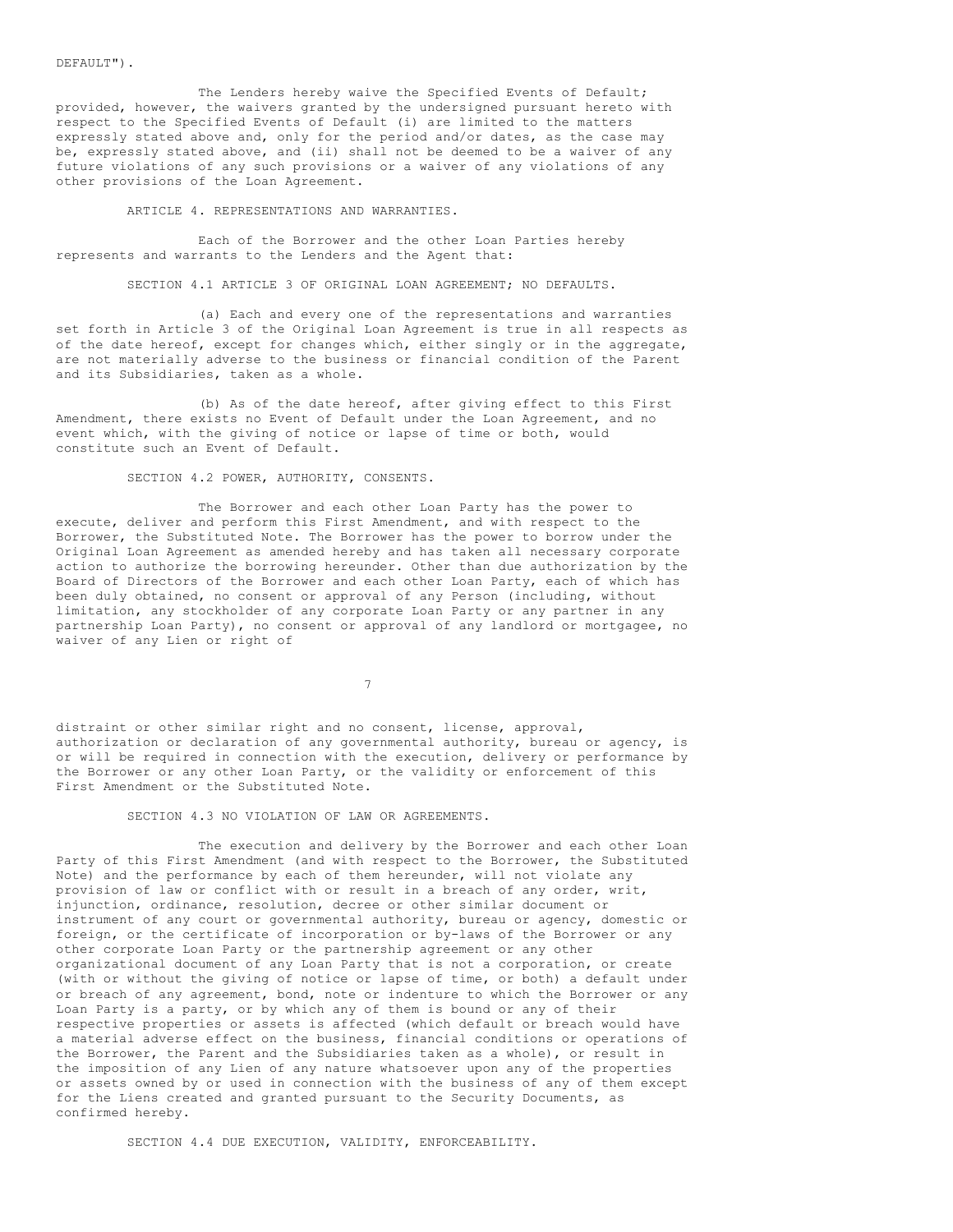This First Amendment and the Substituted Note have each been duly executed and delivered by each Loan Party which is a party hereto and each constitutes the valid and legally binding obligation of the Borrower or such other Loan Party that is a party thereto, enforceable in accordance with its terms; provided, however, that enforcement may be limited by applicable bankruptcy, insolvency, reorganization, moratorium, or other similar laws, now or hereafter in effect, relating to or affecting the enforcement of creditors' rights generally and the remedy of specific performance and other equitable remedies are subject to judicial discretion.

ARTICLE 5. ACKNOWLEDGMENTS, CONFIRMATIONS, CONSENTS.

(a) The Borrower hereby acknowledges and confirms that (i) the Liens and security interests granted pursuant to the Security Documents to which it is a party secure, without limitation, the due payment and performance of all of the Indebtedness, liabilities and obligations of the Borrower to the Lenders and the Agent under the Original Loan Agreement, as amended hereby and the Substituted Note, whether or not so stated in each of the Security Documents, and (ii) the term "Obligations" as used in the Security Documents (or any other term used therein to describe or refer to the Indebtedness, liabilities and obligations of the Borrower to the Lenders and the Agent) includes, without limitation, the Indebtedness, liabilities and obligations of the Borrower to the Lenders and the Agent under the Original Loan Agreement, as amended hereby and the Substituted Note.

(b) Each Guarantor hereby consents in all respects to the execution by the Borrower of this First Amendment and acknowledges and confirms that (i) the Guarantee Agreement guarantees, without limitation, the full payment and performance of the Indebtedness,

8

liabilities and obligations of the Borrower under the Original Loan Agreement, as amended hereby and the Substituted Note, and (ii) the term "Obligations" as used in the Guarantee Agreement (or any other term used therein to describe or refer to the Indebtedness, liabilities and obligations of the Borrower or the Guarantor(s) to the Lenders and the Agent) includes, without limitation, all of the Indebtedness, liabilities and obligations of the Borrower to the Lenders and the Agent under the Original Loan Agreement, as amended hereby and the Substituted Note.

(c) Each Corporate Guarantor hereby acknowledges and confirms that (i) the Liens and security interests granted pursuant to the Security Documents to which it is a party, secure, without limitation, all of the Indebtedness, liabilities and obligations of such Corporate Guarantor to the Lenders and the Agent under the Guarantee Agreement, as confirmed hereby, and (ii) the term "Obligations" as used in the Security Documents (or any other term used therein to describe or refer to the Indebtedness, liabilities and obligations of such Corporate Guarantor to the Lenders and the Agent) includes, without limitation, the Indebtedness, liabilities and obligations of such Corporate Guarantor under the Guarantee Agreement, as confirmed hereby.

ARTICLE 6. CONDITIONS TO EFFECTIVENESS OF THIS FIRST AGREEMENT.

This First Amendment shall become effective on the date of the fulfillment (to the satisfaction of the Agent) of the following conditions precedent:

(a) This First Amendment shall have been executed and delivered to the Agent by a duly authorized representative of the Borrower, the Agent and each Lender.

(b) The Borrower shall have executed and delivered to each Lender its Substituted Note.

(c) The Agent shall have received a Compliance Certificate from the Borrower dated the date hereof and the matters certified therein, including, without limitation, that after giving effect to the terms and conditions of this First Amendment, no Default or Event of Default shall exist, shall be true.

(d) The Agent shall have received copies of the following: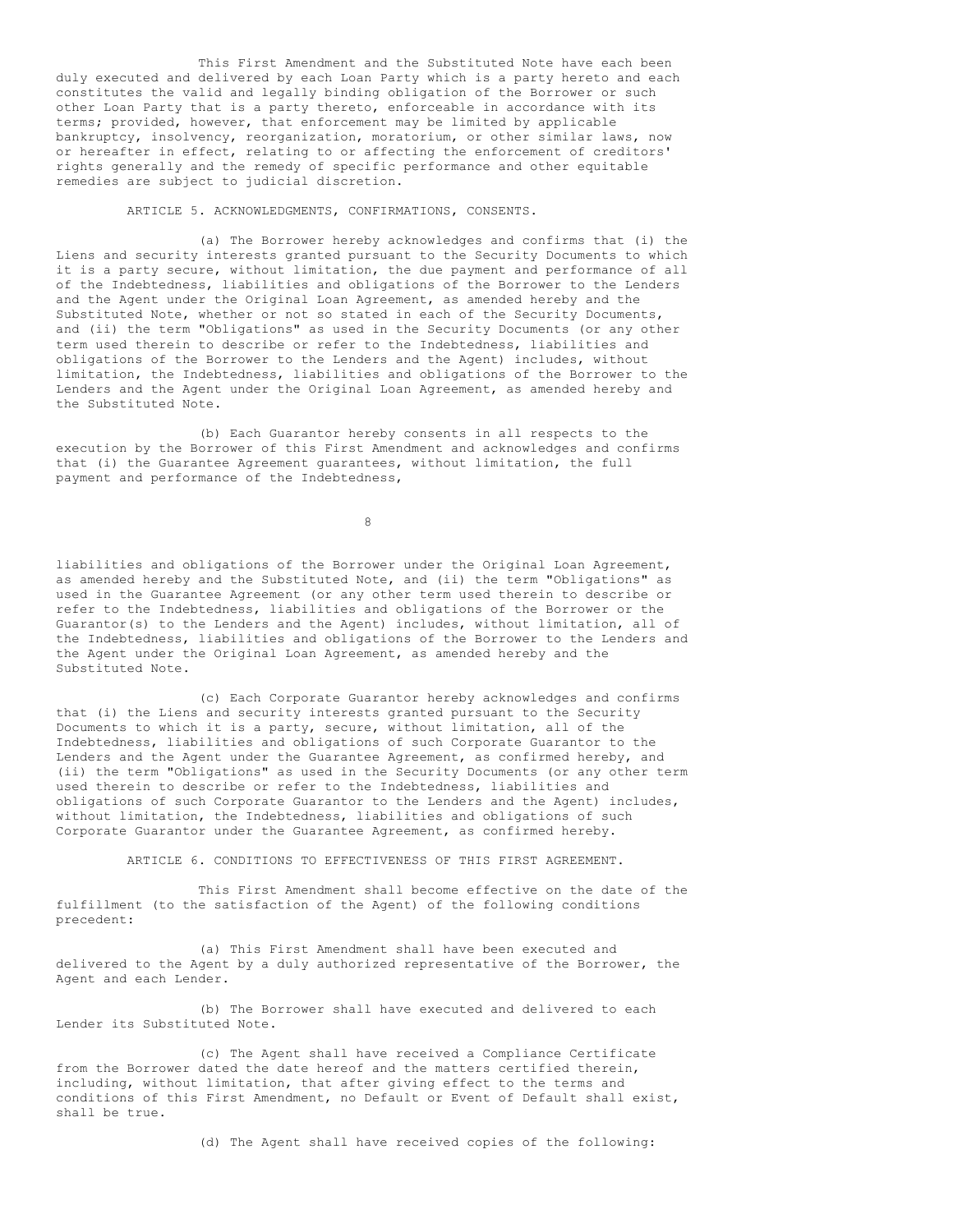(i) Copies of all corporate action taken by the Borrower to authorize the execution, delivery and performance of this First Amendment, the Substituted Note and the transactions contemplated hereby, certified by its Secretary;

(ii) A certificate from the Secretary of the Borrower to the effect that since May 31, 1999 there have been no amendments, modifications or supplements to the Certificate of Incorporation or By-laws of the Borrower; and

(iii) An incumbency certificate (with specimen signatures) with respect to the Borrower.

(e) The Borrower shall have paid to the Agent for the ratable benefit of the Lenders, a waiver fee in the amount of \$50,000.

 $\alpha$ 

(f) All legal matters incident hereto shall be satisfactory to the Agent and its counsel.

ARTICLE 7. MISCELLANEOUS.

SECTION 7.1 ARTICLE 10 OF THE ORIGINAL LOAN AGREEMENT. The miscellaneous provisions under Article 10 of the Original Loan Agreement, together with the definition of all terms used therein, and all other sections of the Original Loan Agreement to which Article 10 refers are hereby incorporated by reference as if the provisions thereof were set forth in full herein, except that (i) the terms "Loan Agreement", "Note(s)" and "Loan", shall be deemed to refer, respectively, to the Original Loan Agreement, as amended hereby, the Substituted Note(s) and the Loans, as amended hereby; (ii) the term "this Agreement" shall be deemed to refer to this Agreement; and (iii) the terms "hereunder" and "hereto" shall be deemed to refer to this Agreement.

SECTION 7.2 CONTINUED EFFECTIVENESS. Except as amended hereby, the Original Loan Agreement and the other Loan Documents are hereby ratified and confirmed in all respects and shall remain in full force and effect in accordance with their respective terms.

SECTION 7.3 COUNTERPARTS. This Agreement may be executed by the parties hereto in one or more counterparts, each of which shall be an original and all of which shall constitute one and the same agreement.

IN WITNESS WHEREOF, the parties hereto have caused this Agreement to be duly executed on the date first above written.

G-III LEATHER FASHIONS, INC.

BY: /S/ WAYNE MILLER

------------------------------------ NAME: WAYNE S. MILLER TITLE: CHIEF FINANCIAL OFFICER

[SIGNATURES CONTINUED ON FOLLOWING PAGES]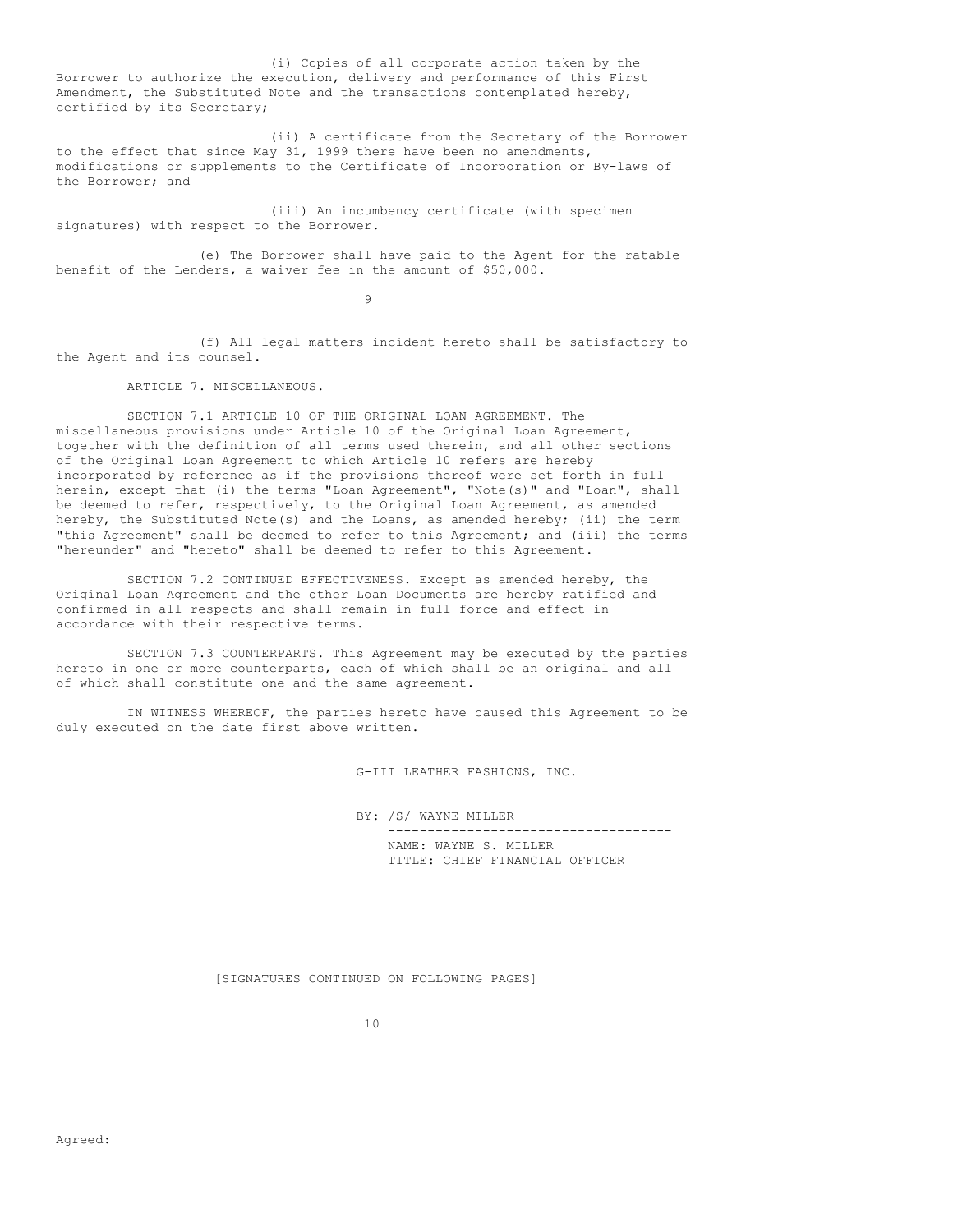G-III HONG KONG LTD.

By: /s/ Wayne Miller ------------------------------------ Director

G-III APPAREL GROUP, LTD.

By: /s/ Wayne Miller ------------------------------------ Senior Vice President

SIENA LEATHER LTD.

By: /s/ Wayne Miller ------------------------------------ Vice President

GLOBAL INTERNATIONAL TRADING COMPANY

By: /s/ Wayne Miller ------------------------------------ Vice President

INDAWA HOLDING CORP.

By: /s/ Wayne Miller

------------------------------------ Vice President

GLOBAL APPAREL SOURCING, LTD.

By: /s/ Wayne Miller ------------------------------------ Vice President

G-III RETAIL OUTLETS INC.

```
By: /s/ Wayne Miller
------------------------------------
  Vice President
```
11

P.T. BALIHIDES

By: /s/ K. Sutton Jones ------------------------------------ Title

WEE BEEZ INTERNATIONAL LIMITED

By: /s/ Wayne Miller ------------------------------------ Director

KOSTROMA LTD.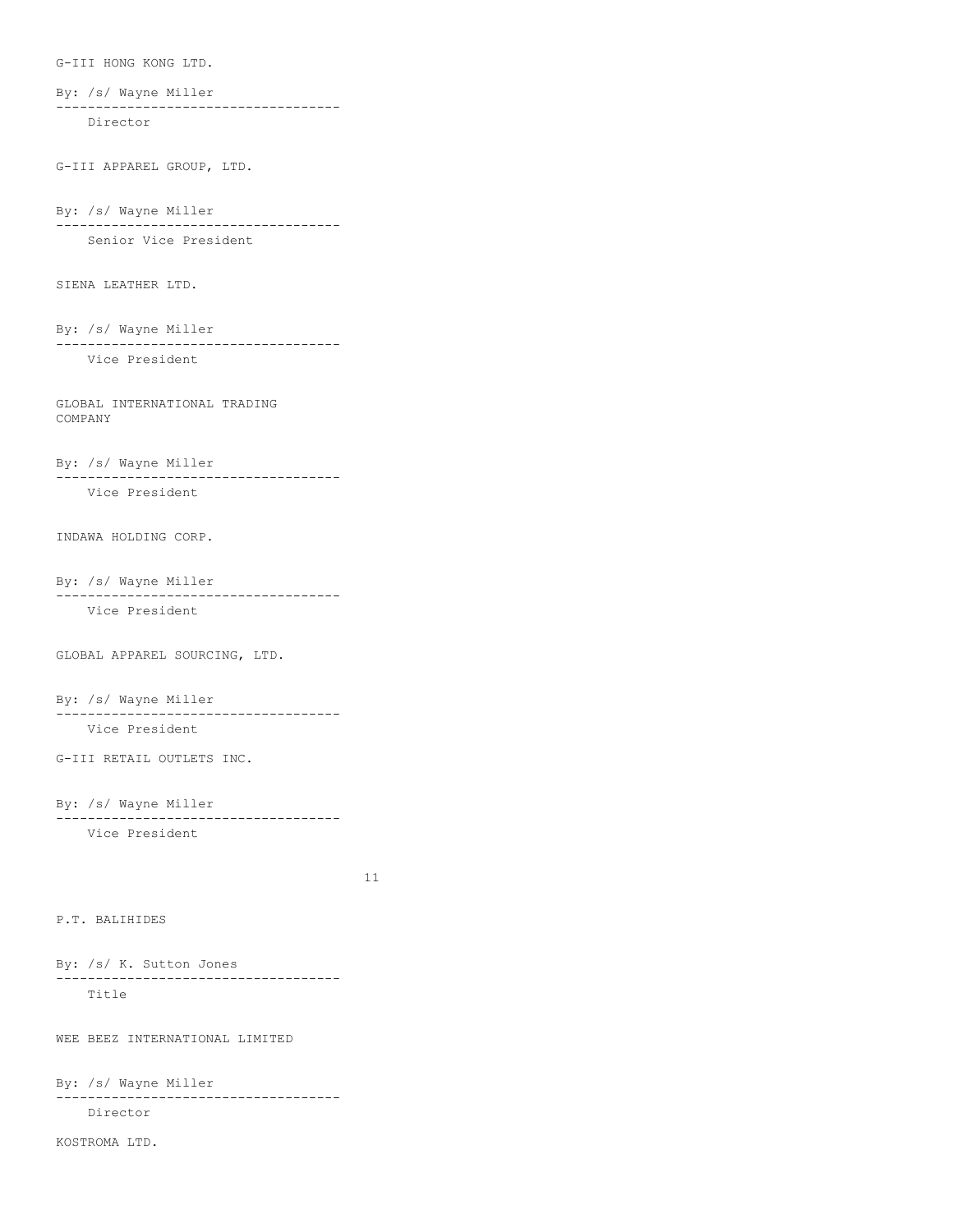By: /s/ Wayne Miller

------------------------------------ Director

G-III LICENSE COMPANY, LLC BY G-III APPAREL GROUP, LTD. AS MANAGER

By: /s/ Wayne Miller

------------------------------------ Senior Vice President

G-III BRANDS, LTD.

By: /s/ Philip H. Litwinoff

------------------------------------

Chief Financial Officer

12

COMMITMENT FLEET NATIONAL BANK, ---------- AS AGENT, COLLATERAL MONITORING AGENT, ISSUING BANK AND AS A LENDER

> BY: /S/ JOSEPH J. NASTRI -------------------------------------- NAME: JOSEPH J. NASTRI TITLE: SENIOR VICE PRESIDENT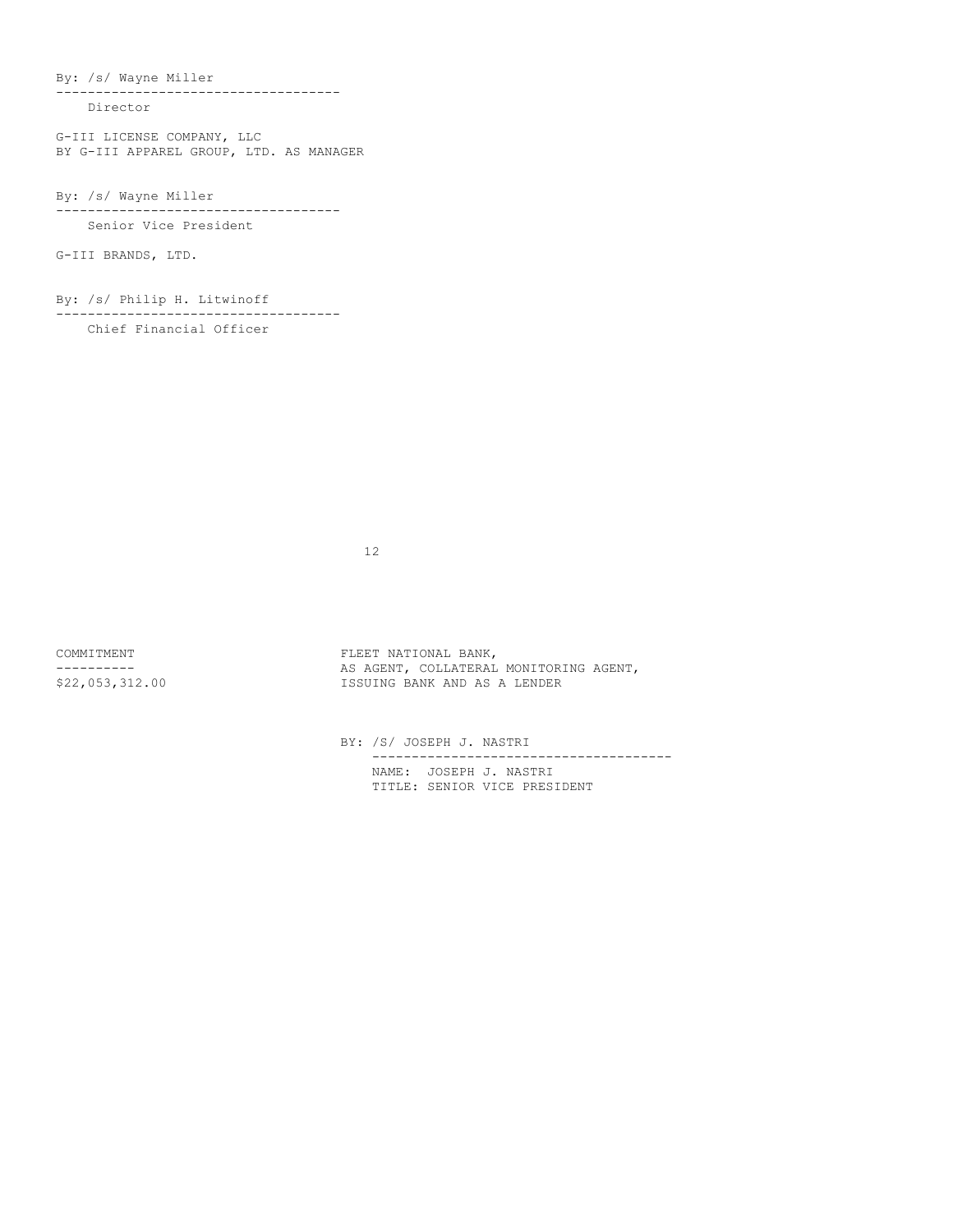G-III Leather Fashions, Inc. Signature Page to Amendment No. 1 and Waiver to Sixth Amended and Restated Loan Agreement dated as of March 18, 2003

13

----------

COMMITMENT JPMORGAN CHASE BANK

\$18,786,150.00

BY: /S/ LOUIS J. MASTRIANNI

---------------------------------- NAME: LOUIS J. MASTRIANNI TITLE: VICE PRESIDENT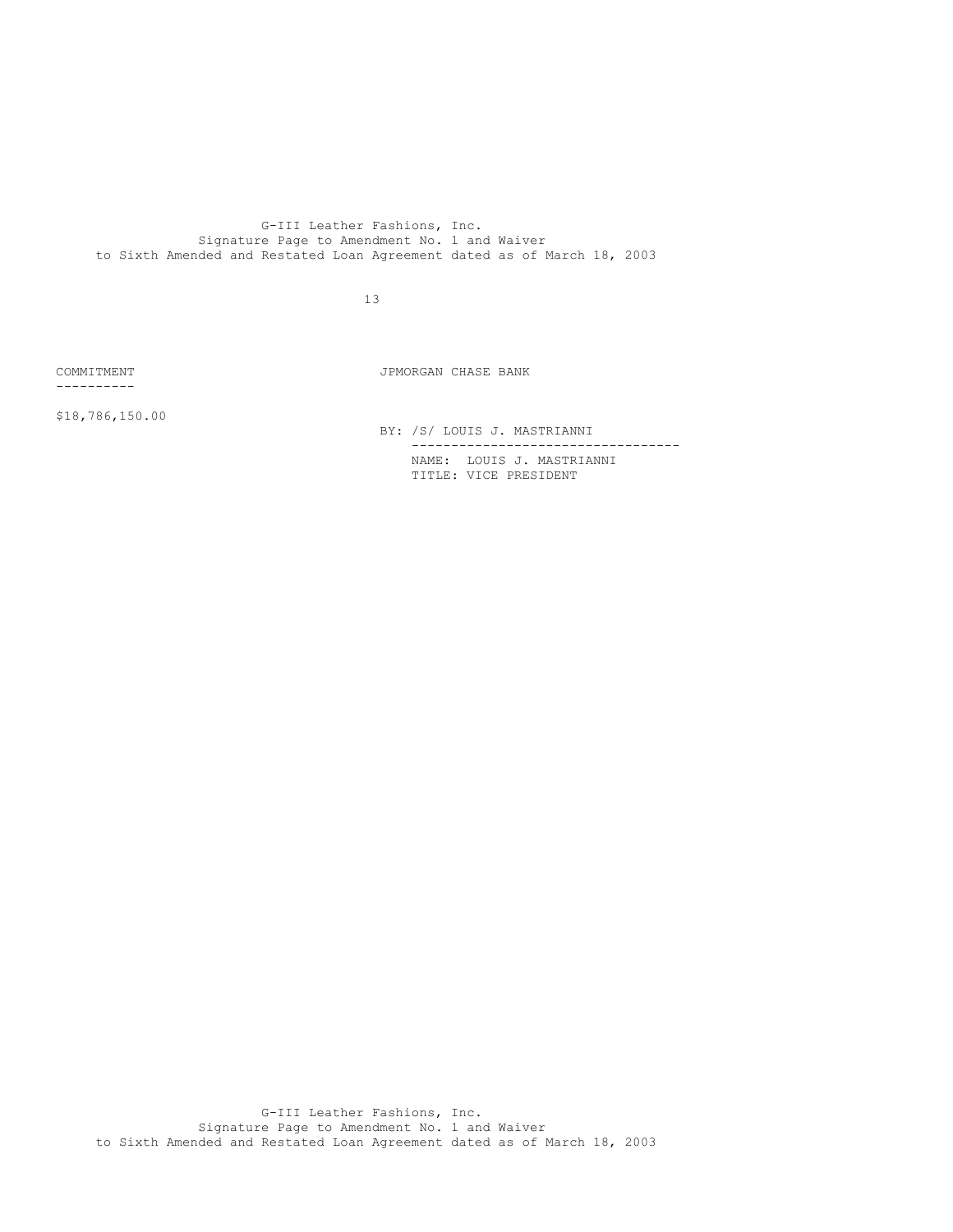\$17,969,384.00

COMMITMENT COMMITMENT COMMERCIAL COMMERCIAL ---------- SERVICES, INC.

> BY: /S/ KEVIN J. GILLESPIE ------------------------------- NAME: KEVIN J. GILLESPIE TITLE: VICE PRESIDENT

G-III Leather Fashions, Inc. Signature Page to Amendment No. 1 and Waiver to Sixth Amended and Restated Loan Agreement dated as of March 18, 2003

15

----------

COMMITMENT ISRAEL DISCOUNT BANK OF NEW YORK

\$9,485,298.00

BY: /S/ MATILDE REYES

-------------------------------- NAME: MATILDE REYES TITLE: VICE PRESIDENT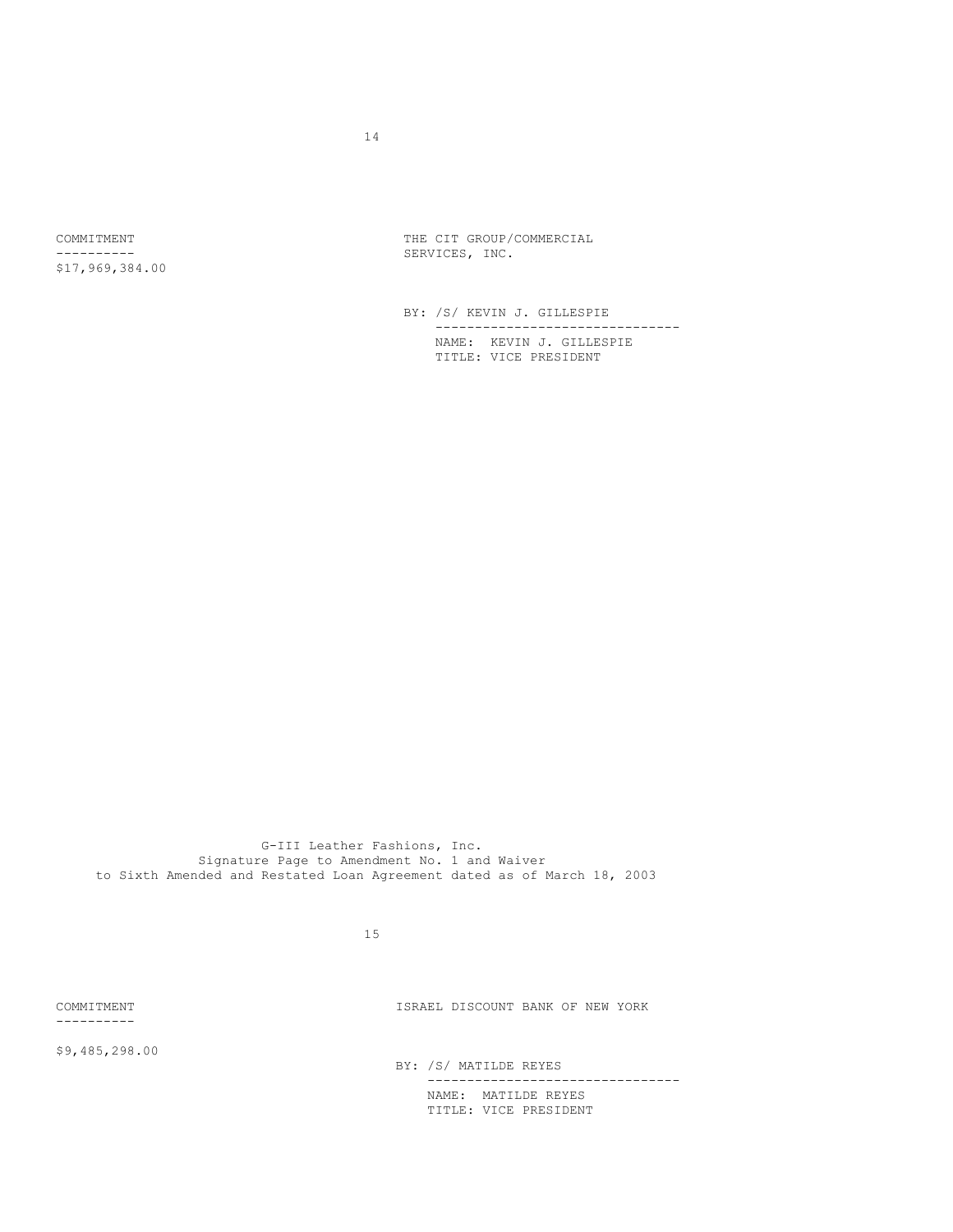BY: /S/ HOWARD WEINBERG -------------------------------- NAME: HOWARD WEINBERG TITLE: SENIOR VICE PRESIDENT I

G-III Leather Fashions, Inc. Signature Page to Amendment No. 1 and Waiver to Sixth Amended and Restated Loan Agreement dated as of March 18, 2003

16

3

COMMITMENT COMMITMENT

\$13,764,708.00

BY: /S/ MICHAEL P. BEHUNIAK, JR. -------------------------------- NAME: MICHAEL P. BEHUNIAK, JR. TITLE: VICE PRESIDENT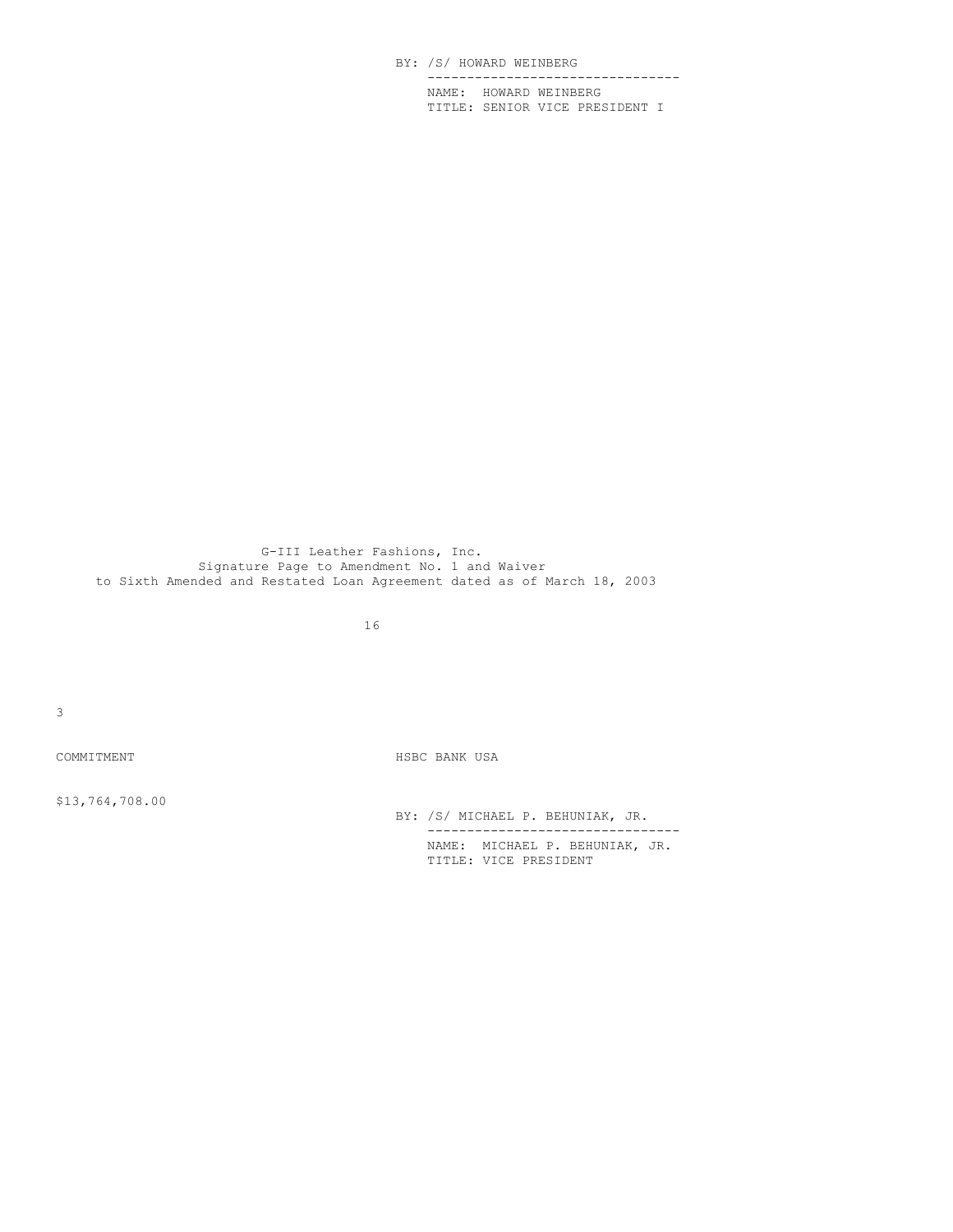G-III Leather Fashions, Inc. Signature Page to Amendment No. 1 and Waiver to Sixth Amended and Restated Loan Agreement dated as of March 18, 2003

17

----------

\$7,941,177.00

COMMITMENT COMMITMENT COMMITMENT

BY: /S/ JOHN KOENIGSBERG -------------------------------- NAME: JOHN KOENIGSBERG TITLE: FIRST VICE PRESIDENT

BY: /S/ PHYLLIS ROSENFELD -------------------------------- NAME: PHYLLIS ROSENFELD TITLE: VICE PRESIDENT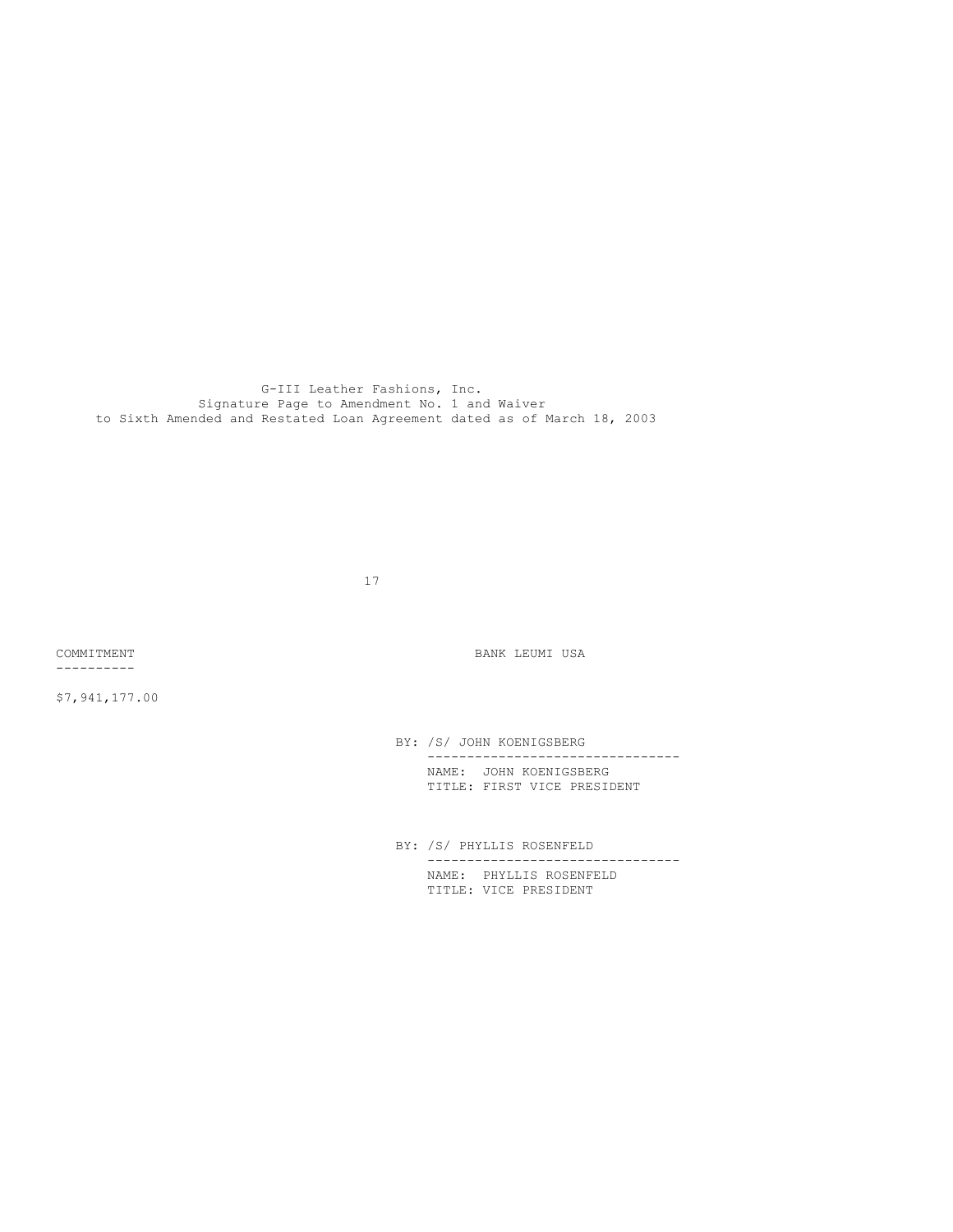G-III Leather Fashions, Inc. Signature Page to Amendment No. 1 and Waiver to Sixth Amended and Restated Loan Agreement dated as of March 18, 2003

18

EXHIBIT A TO AMENDMENT NO. 1 AND WAIVER TO SIXTH AMENDED AND RESTATED LOAN AGREEMENT BY AND AMONG G-III LEATHER FASHIONS, INC. THE LENDERS NAMED THEREIN AND FLEET NATIONAL BANK, AS AGENT, COLLATERAL MONITORING AGENT AND ISSUING BANK

FORM OF SUBSTITUTED NOTE

\$ March 18, 2003

FOR VALUE RECEIVED, the undersigned G-III LEATHER FASHIONS, INC., a New York corporation (the "Borrower"), hereby promises to pay to the order of \_\_\_\_\_\_\_\_\_\_\_\_\_\_\_\_\_\_ (the "Lender") on May 31, 2005 or on such earlier date as is provided for in the Sixth Amended and Restated Loan Agreement dated as of April 29, 2002 (as such Loan Agreement may be amended, modified or supplemented, the "Loan Agreement") among the Borrower, the lenders signatory thereto and Fleet National Bank, as Collateral Monitoring Agent, Issuing Bank and Agent (in its capacity as Collateral Monitoring Agent, together with its successors and assigns, the "Collateral Monitoring Agent"), the lesser of (i) the principal sum of  $($   $($   $)$  or (ii) the outstanding portion of the aggregate unpaid principal amount of the Loans (as defined in the Loan Agreement) made by the Lender to the Borrower pursuant to the Loan Agreement, and to pay interest on the unpaid principal amount of each Loan from the date thereof at the rates per annum and for the periods set forth in or established by the Loan Agreement and calculated as provided therein.

All indebtedness outstanding under this Note shall bear interest (computed in the same manner as interest on this Note prior to maturity) after maturity, whether at stated maturity, by acceleration or otherwise, at the Post-Default Rate (as defined in the Loan Agreement), and all such interest shall be payable on demand.

Anything herein to the contrary notwithstanding, the obligation of the Borrower to make payments of interest shall be subject to the limitation that payments of interest shall not be required to be made to the Lender to the extent that the Lender's receipt thereof would not be permissible under the law or laws applicable to the Lender limiting rates of interest which may be charged or collected by the Lender. Any such payments of interest which are not made as a result of the limitation referred to in the preceding sentence shall be made by the Borrower to the Lender on the earliest interest payment date or dates on which the receipt thereof would be permissible under the laws applicable to the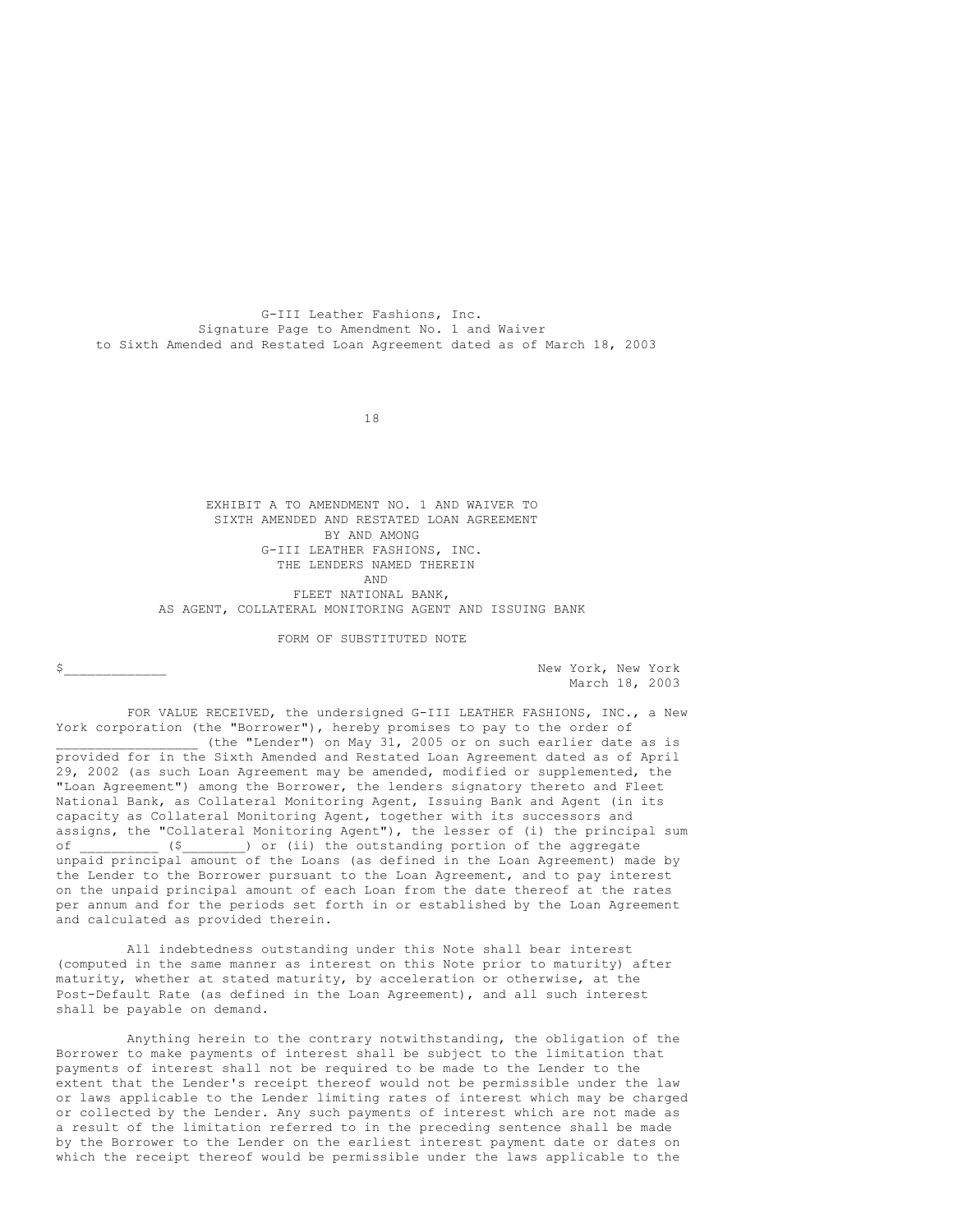Lender limiting rates of interest which may be charged or collected by the Lender.

Payment of both principal and interest on this Note are to be made at the office of the Collateral Monitoring Agent at 1185 Avenue of the Americas, New York, New York 10036 or such other place as the holder hereof shall designate to the Borrower in writing, in lawful money of the United States of America in immediately available funds.

The Lender is hereby authorized by the Borrower to record on the schedule to this Note (or on a supplemental schedule thereto) the amount of each Loan made by the Lender to the Borrower and the amount of each payment or prepayment of principal of such Loans received by the Lender, it being understood, however, that failure to make any such notation shall not affect the rights of the Lender or the obligations of the Borrower hereunder in respect of this Note. The Lender may, at its option, record such matters in its internal records rather than on such schedule.

The Borrower and any Guarantor hereby grant to the Lender a lien, security interest and right of setoff as security for all liabilities and obligations to the Lender whether, now existing or hereafter arising, upon and against all deposits, credits, collateral and property, now or hereafter in the possession, custody, safekeeping or control of the Lender or any entity under the control of the Lender or in transit to any of them. At any time, without demand or notice, the Lender may set off the shares or any part thereof and apply the same to any liability or obligation of Borrower and any Guarantor even though unmatured and regardless of the adequacy of any other collateral securing the Loan. ANY AND ALL RIGHTS TO REQUIRE THE LENDER TO EXERCISE ITS RIGHTS OR REMEDIES WITH RESPECT TO ANY OTHER COLLATERAL WHICH SECURES THE LOAN, PRIOR TO EXERCISING ITS RIGHT OF SETOFF WITH RESPECT TO SUCH DEPOSITS, CREDITS OR OTHER PROPERTY OF THE BORROWER OR ANY GUARANTOR, ARE HEREBY KNOWINGLY, VOLUNTARILY AND IRREVOCABLY WAIVED.

This Note is one of the Substituted Notes referred to in the First Amendment, is secured in the manner provided therein, may be prepaid upon and subject to terms and conditions thereof and is entitled to the benefits thereof.

This Note shall be deemed to be in substitution for and replacement of, and not a repayment of the Note dated as of April 29, 2002 made by the Borrower payable to the Lender (the "Prior Note") and all interest accrued and unpaid under such Prior Note shall be deemed evidenced by this Note and payable hereunder from and after the date of accrual thereof. The execution and delivery of this Note shall not be construed (i) to have constituted repayment of any amount of principal or interest on the Prior Note, or (ii) to release, cancel, terminate or otherwise impair all or any part of any lien or security interest granted to the Lenders party to the Loan Agreement or their agents as collateral security for the Prior Note.

Upon the occurrence of any Event of Default, as defined in the Loan Agreement, the principal amount of and accrued interest on this Note may be declared due and payable in the manner and with the effect provided in the Loan Agreement.

The Borrower shall pay costs and expenses of collection, including, without limitation, attorneys' fees and disbursements in the event that any action, suit or proceeding is brought by the holder hereof to collect this Note.

All capitalized terms used herein that are defined in the Loan Agreement and that are not otherwise defined herein shall have the respective meanings ascribed thereto therein, unless the context otherwise requires.

 $\mathfrak{D}$ 

THIS NOTE SHALL BE GOVERNED BY, AND CONSTRUED AND ENFORCED IN ACCORDANCE WITH, THE LAWS OF THE STATE OF NEW YORK WITHOUT REGARD TO ITS RULES PERTAINING TO CONFLICTS OF LAWS. THE BORROWER AND THE LENDER MUTUALLY HEREBY KNOWINGLY, VOLUNTARILY AND INTENTIONALLY WAIVE THE RIGHT TO A TRIAL BY JURY IN RESPECT OF ANY CLAIM BASED HEREON, ARISING OUT OF, UNDER OR IN CONNECTION WITH THIS NOTE OR ANY OTHER LOAN DOCUMENTS CONTEMPLATED TO BE EXECUTED IN CONNECTION HEREWITH OR ANY COURSE OF CONDUCT, COURSE OF DEALINGS, STATEMENTS (WHETHER VERBAL OR WRITTEN) OR ACTIONS OF ANY PARTY. THIS WAIVER CONSTITUTES A MATERIAL INDUCEMENT FOR THE LENDER TO ACCEPT THIS NOTE AND MAKE THE LOAN.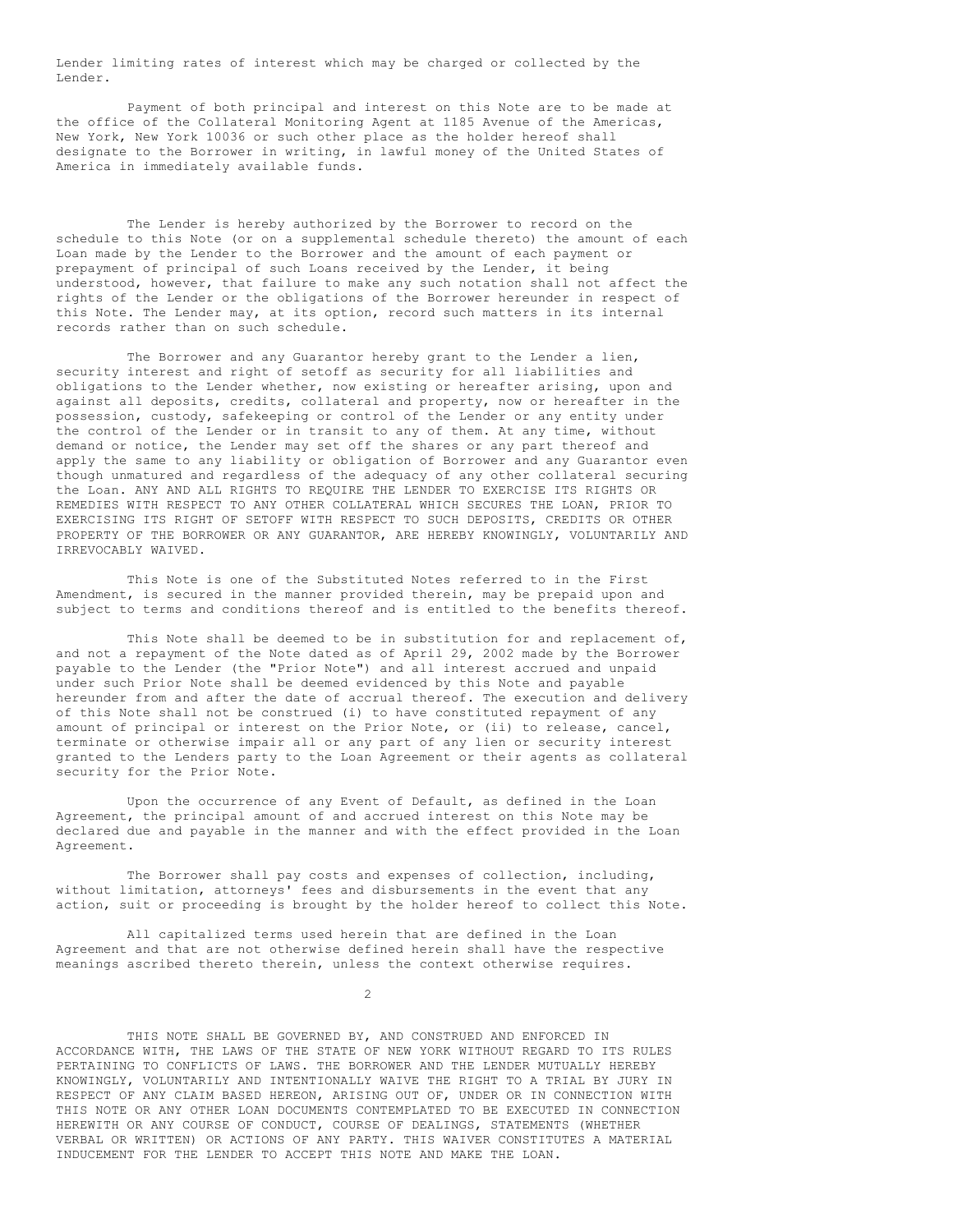G-III LEATHER FASHIONS, INC.

BY:

-------------------------------- NAME: WAYNE S. MILLER TITLE: SENIOR VICE PRESIDENT

3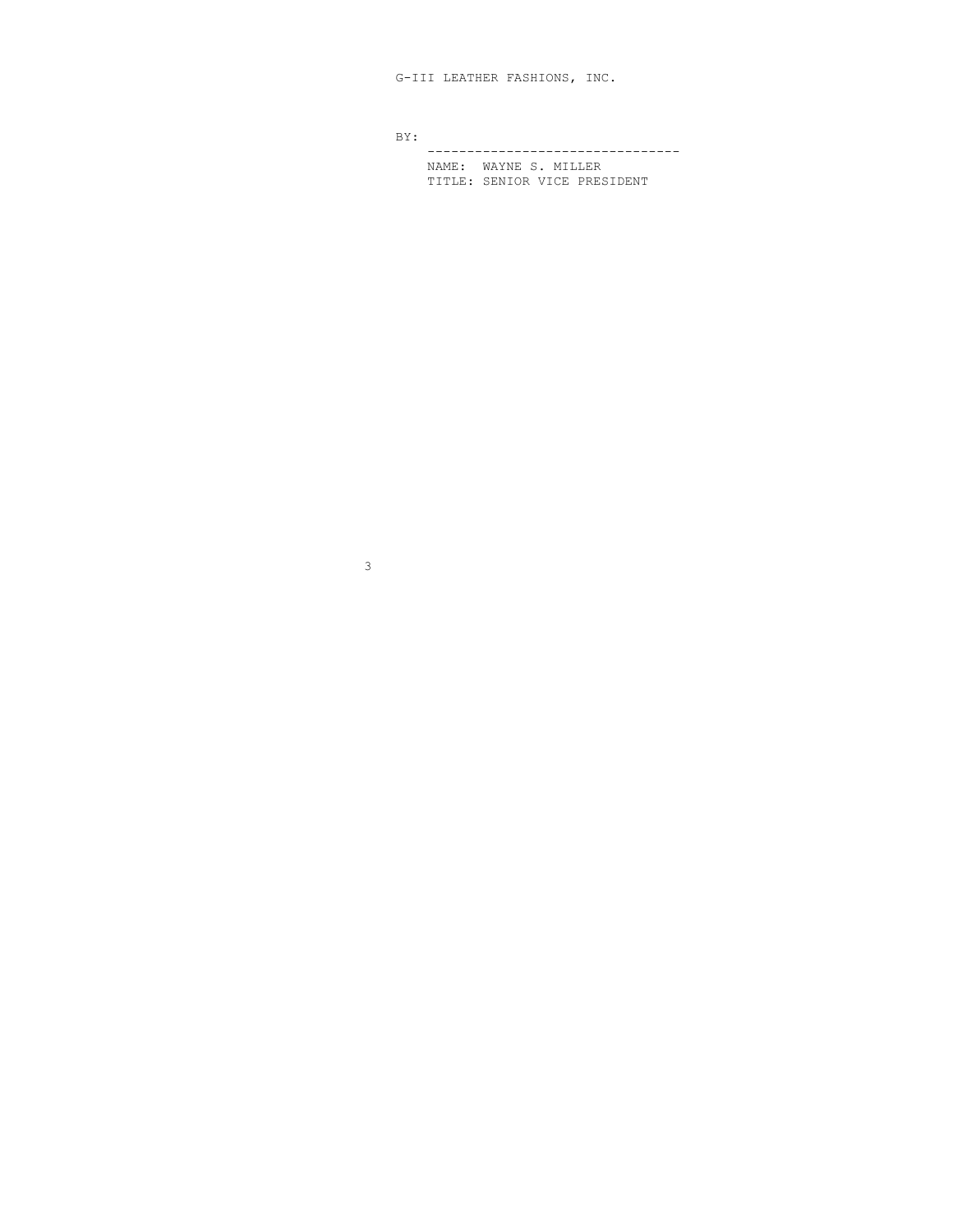EXHIBIT 21

G-III APPAREL GROUP, LTD. SUBSIDIARIES OF THE COMPANY (as of January 31, 2003)

G-III Leather Fashions, Inc., a New York corporation G-III Retail Outlets, Inc., a Delaware corporation G-III License Company, LLC, a Delaware Limited liability company G-III Brands, Ltd., a Delaware Corporation Siena Leather Ltd., a New York corporation Global International Trading Company, A Korean corporation G-III Hong Kong Ltd., a Hong Kong corporation Indawa Holding Corp., a Delaware corporation P.T. Balihides, an Indonesian corporation Global Apparel Sourcing, Ltd., a Delaware corporation G-III Apparel Manufacturing, Inc., a Tennessee corporation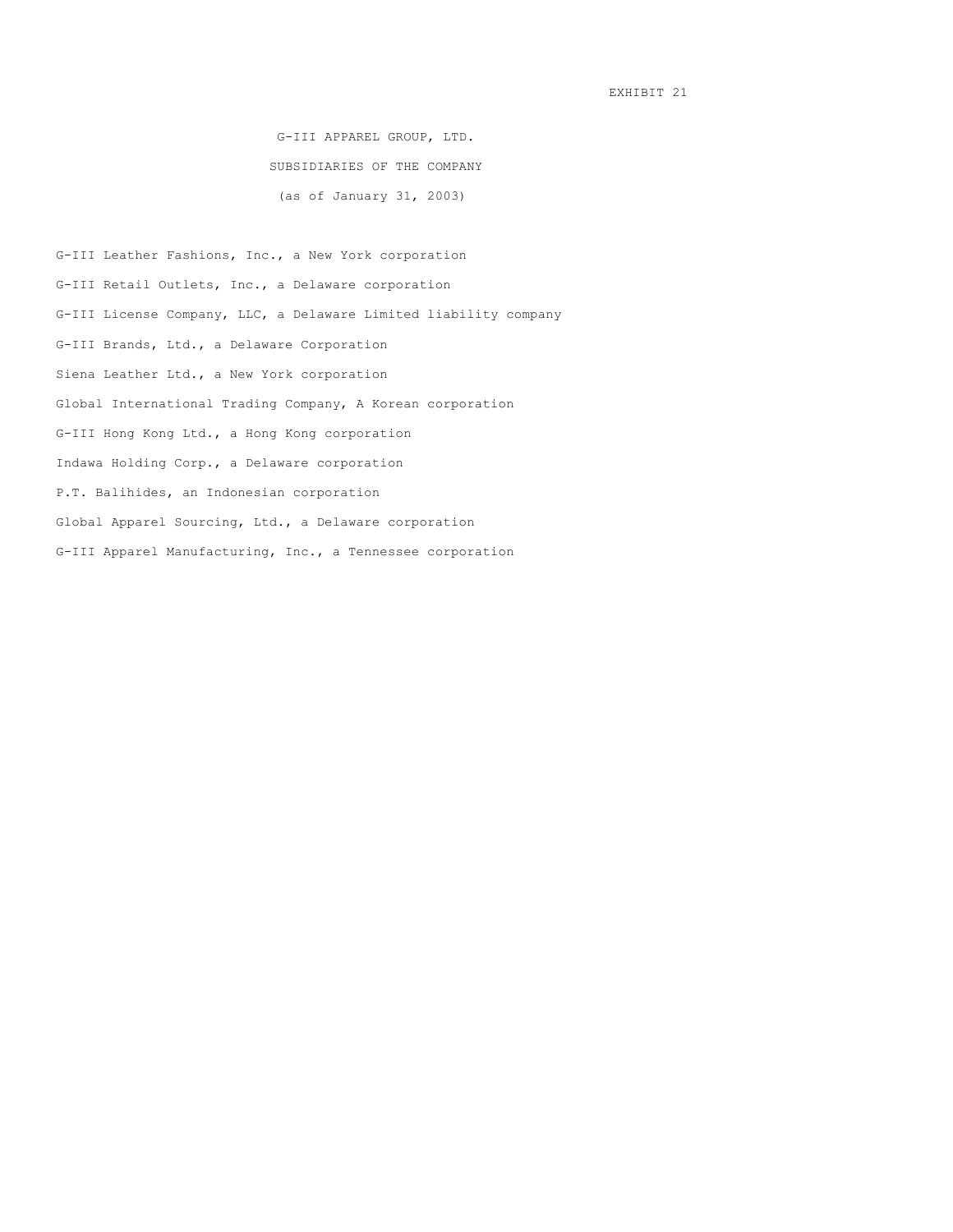EXHIBIT 23

## CONSENT OF INDEPENDENT AUDITORS

We consent to the incorporation by reference in the Registration Statements (Form S-8 Registration Nos. 33-45460, 33-45461, 33-81066, 333-51765, 333-80937, and 333-39298) of our report dated March 20, 2003, with respect to the consolidated financial statements and schedule of G-III Apparel Group, Ltd. and subsidiaries included in the Annual Report (Form 10-K) for the year ended January 31, 2003.

/s/ Ernst & Young LLP

New York, New York April 25, 2003